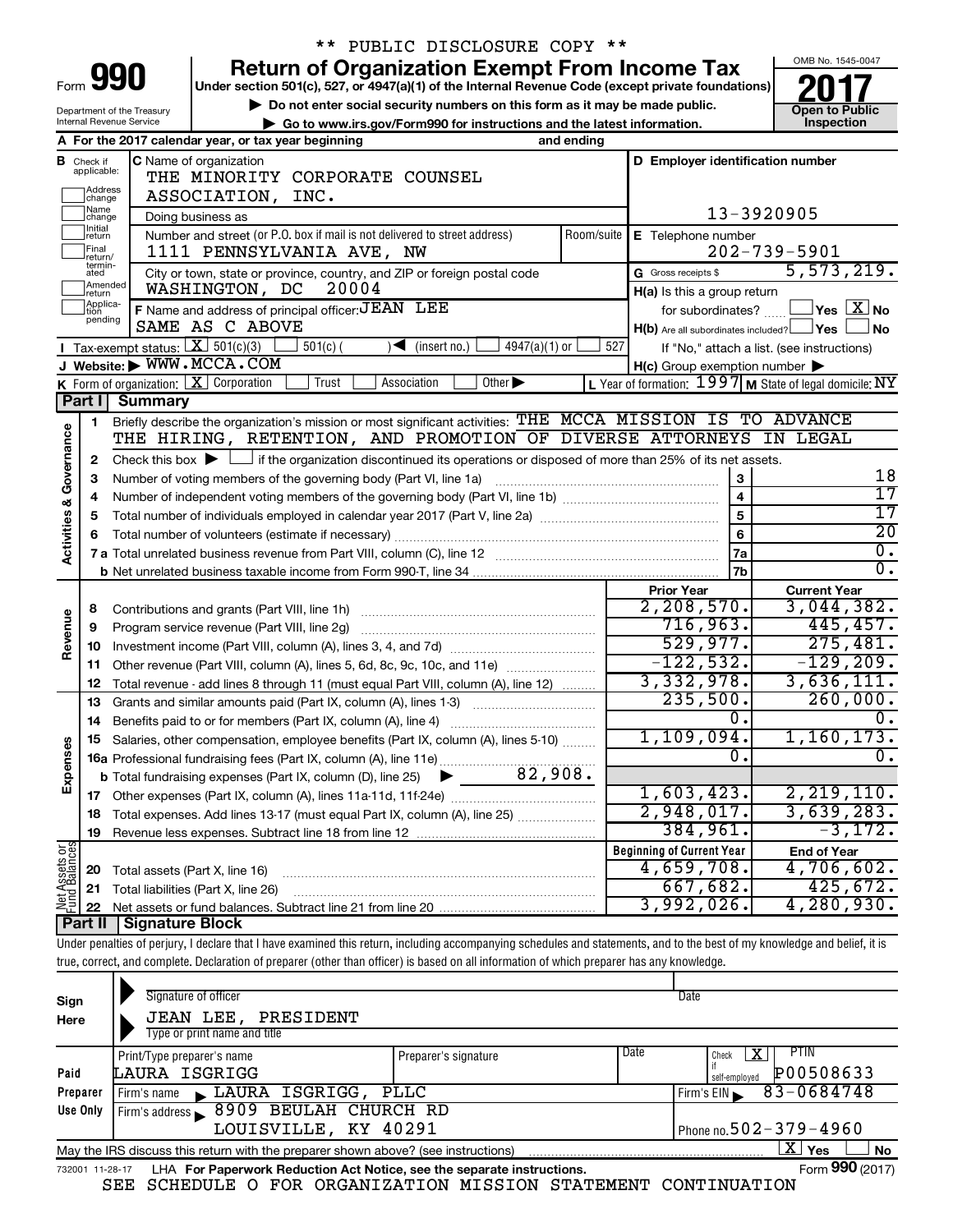|                | THE MINORITY CORPORATE COUNSEL                                                                                                                       |                      |
|----------------|------------------------------------------------------------------------------------------------------------------------------------------------------|----------------------|
|                | 13-3920905<br>ASSOCIATION, INC.<br>Form 990 (2017)                                                                                                   | Page 2               |
|                | Part III   Statement of Program Service Accomplishments                                                                                              |                      |
|                |                                                                                                                                                      | $\boxed{\mathbf{X}}$ |
| 1              | Briefly describe the organization's mission:                                                                                                         |                      |
|                | THE MCCA MISSION IS TO ADVANCE THE HIRING, RETENTION, AND PROMOTION OF                                                                               |                      |
|                | DIVERSE ATTORNEYS IN LEGAL DEPARTMENTS AND THE LAW FIRMS THAT SERVE                                                                                  |                      |
|                | THEM.                                                                                                                                                |                      |
|                |                                                                                                                                                      |                      |
| $\overline{2}$ | Did the organization undertake any significant program services during the year which were not listed on the                                         |                      |
|                | $\mathbb{I}$ Yes $\boxed{\text{X}}$ No<br>prior Form 990 or 990-EZ?                                                                                  |                      |
|                | If "Yes," describe these new services on Schedule O.                                                                                                 |                      |
| 3              | $\exists$ Yes $\sqrt{\mathrm{X}}$ No<br>Did the organization cease conducting, or make significant changes in how it conducts, any program services? |                      |
|                | If "Yes," describe these changes on Schedule O.                                                                                                      |                      |
| 4              | Describe the organization's program service accomplishments for each of its three largest program services, as measured by expenses.                 |                      |
|                | Section 501(c)(3) and 501(c)(4) organizations are required to report the amount of grants and allocations to others, the total expenses, and         |                      |
|                | revenue, if any, for each program service reported.                                                                                                  |                      |
| 4a             | 175,497.<br>983,403.<br>) (Expenses \$<br>including grants of \$<br>(Code:<br>) (Revenue \$                                                          |                      |
|                | MCCA HOSTS A NATIONAL AWARDS<br>GALA.<br>THE NATIONAL EVENT RECOGNIZES                                                                               |                      |
|                | CORPORATE LEADERS IN THE ADVANCEMENT OF DIVERSITY IN THE LEGAL                                                                                       |                      |
|                | INDUSTRY.                                                                                                                                            |                      |
|                |                                                                                                                                                      |                      |
|                |                                                                                                                                                      |                      |
|                |                                                                                                                                                      |                      |
|                |                                                                                                                                                      |                      |
|                |                                                                                                                                                      |                      |
|                |                                                                                                                                                      |                      |
|                |                                                                                                                                                      |                      |
|                |                                                                                                                                                      |                      |
|                |                                                                                                                                                      |                      |
|                |                                                                                                                                                      |                      |
| 4b             | 132, 240.<br>951, 237.<br>including grants of \$<br>(Expenses \$<br>) (Revenue \$<br>(Code:                                                          |                      |
|                | MCCA HOSTS ANNUAL CONFERENCES AT WHICH ATTENDEES LEARN ABOUT RECENT                                                                                  |                      |
|                | DEVELOPMENTS AND TRENDS ON A VARIETY OF LEGAL TOPICS AND DIVERSITY.                                                                                  |                      |
|                |                                                                                                                                                      |                      |
|                |                                                                                                                                                      |                      |
|                |                                                                                                                                                      |                      |
|                |                                                                                                                                                      |                      |
|                |                                                                                                                                                      |                      |
|                |                                                                                                                                                      |                      |
|                |                                                                                                                                                      |                      |
|                |                                                                                                                                                      |                      |
|                |                                                                                                                                                      |                      |
|                |                                                                                                                                                      |                      |
| 4с             | 43,513.<br>694,075.<br>including grants of \$<br>) (Expenses \$<br>(Code:<br>) (Revenue \$                                                           |                      |
|                | MCCA PRODUCES A VARIETY OF RESEARCH AND EDUCATIONAL MATERIAL<br>INCLUDING:                                                                           |                      |
|                | - ANNUAL GENERAL COUNSEL SURVEY                                                                                                                      |                      |
|                | 2016 DO GOOD DO<br>WELL REPORT                                                                                                                       |                      |
|                | - SCHUETTE<br>v<br>BAMN:<br>IMPLICATIONS FOR AFFIRMATIVE ACTION POLICIES                                                                             |                      |
|                | - TRACKING<br>THE<br><b>INTEGRATION</b><br>OF THE FEDERAL JUDICIARY                                                                                  |                      |
|                | - THE IMPACT<br>OF<br>LAW FIRM COMPENSATION SYSTEMS<br>ON WOMEN                                                                                      |                      |
|                | - WORKPLACE<br>2020:<br>WHAT GEN<br>Y ATTORNEYS EXPERIENCE AND EXPECT                                                                                |                      |
|                | - REPORT ON<br>IN-HOUSE<br>LEGAL<br>INTERNSHIP PROGRAMS                                                                                              |                      |
|                | - CORPORATE<br>DIVERSITY BEST PRACTICES<br>(LIME GREEN BOOK)                                                                                         |                      |
|                | - LAW FIRM DIVERSITY CHALLENGES AND RECOMMENDED PRACTICES<br>(RED BOOK)                                                                              |                      |
|                | INCLUSION AND RECOMMENDED PRACTICES<br>- EXAMINING LGBT<br>(LAVENDER BOOK)                                                                           |                      |
|                |                                                                                                                                                      |                      |
|                | - CROSS-GENDER AND CROSS-RACE MENTORING<br>(YELLOW BOOK)                                                                                             |                      |
| 4d -           | Other program services (Describe in Schedule O.)                                                                                                     |                      |
|                | 94, 207.<br>344, 518. including grants of \$<br>260,000.) (Revenue \$<br>(Expenses \$                                                                |                      |
|                | 2,973,233.<br>4e Total program service expenses                                                                                                      |                      |
|                | Form 990 (2017)                                                                                                                                      |                      |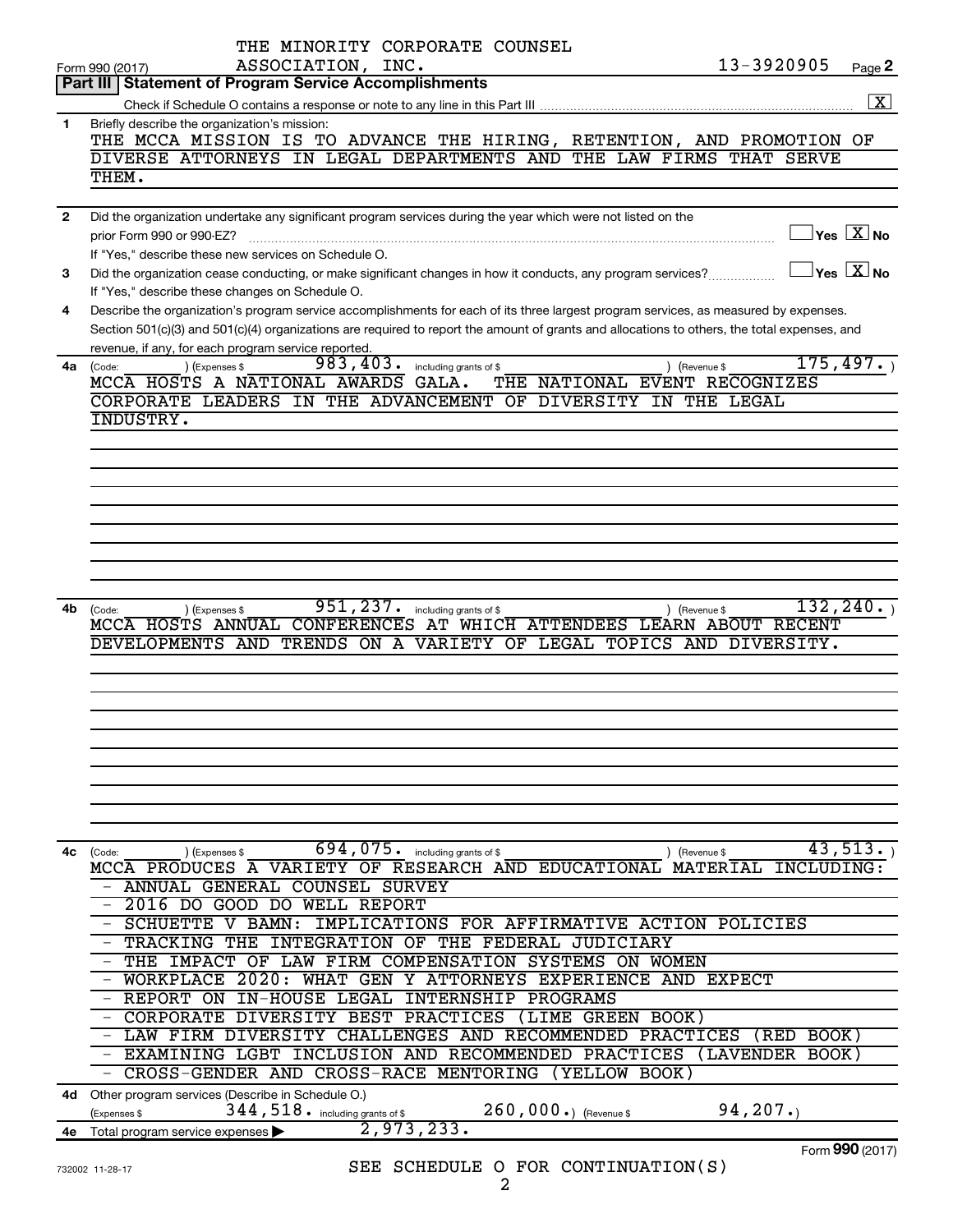ASSOCIATION, INC.

|    | Part IV   Checklist of Required Schedules                                                                                            |                |                         |                         |
|----|--------------------------------------------------------------------------------------------------------------------------------------|----------------|-------------------------|-------------------------|
|    |                                                                                                                                      |                | Yes                     | No                      |
| 1  | Is the organization described in section 501(c)(3) or $4947(a)(1)$ (other than a private foundation)?                                |                |                         |                         |
|    |                                                                                                                                      | 1              | х                       |                         |
| 2  | Is the organization required to complete Schedule B, Schedule of Contributors? [[[[[[[[[[[[[[[[[[[[[[[[[[[[[[                        | $\overline{2}$ | $\overline{\mathtt{x}}$ |                         |
| 3  | Did the organization engage in direct or indirect political campaign activities on behalf of or in opposition to candidates for      |                |                         |                         |
|    | public office? If "Yes," complete Schedule C, Part I                                                                                 | 3              |                         | x                       |
| 4  | Section 501(c)(3) organizations. Did the organization engage in lobbying activities, or have a section 501(h) election in effect     |                |                         |                         |
|    |                                                                                                                                      | 4              |                         | x                       |
| 5  | Is the organization a section 501(c)(4), 501(c)(5), or 501(c)(6) organization that receives membership dues, assessments, or         |                |                         |                         |
|    |                                                                                                                                      | 5              |                         | x                       |
| 6  | Did the organization maintain any donor advised funds or any similar funds or accounts for which donors have the right to            |                |                         |                         |
|    | provide advice on the distribution or investment of amounts in such funds or accounts? If "Yes," complete Schedule D, Part I         | 6              |                         | х                       |
| 7  |                                                                                                                                      |                |                         |                         |
|    | Did the organization receive or hold a conservation easement, including easements to preserve open space,                            | $\overline{7}$ |                         | x                       |
|    | the environment, historic land areas, or historic structures? If "Yes," complete Schedule D, Part II                                 |                |                         |                         |
| 8  | Did the organization maintain collections of works of art, historical treasures, or other similar assets? If "Yes," complete         |                |                         | х                       |
|    |                                                                                                                                      | 8              |                         |                         |
| 9  | Did the organization report an amount in Part X, line 21, for escrow or custodial account liability, serve as a custodian for        |                |                         |                         |
|    | amounts not listed in Part X; or provide credit counseling, debt management, credit repair, or debt negotiation services?            |                |                         |                         |
|    | If "Yes," complete Schedule D, Part IV                                                                                               | 9              |                         | х                       |
| 10 | Did the organization, directly or through a related organization, hold assets in temporarily restricted endowments, permanent        |                |                         |                         |
|    |                                                                                                                                      | 10             |                         | х                       |
| 11 | If the organization's answer to any of the following questions is "Yes," then complete Schedule D, Parts VI, VII, VIII, IX, or X     |                |                         |                         |
|    | as applicable.                                                                                                                       |                |                         |                         |
|    | a Did the organization report an amount for land, buildings, and equipment in Part X, line 10? If "Yes," complete Schedule D,        |                |                         |                         |
|    | Part VI                                                                                                                              | 11a            | х                       |                         |
|    | <b>b</b> Did the organization report an amount for investments - other securities in Part X, line 12 that is 5% or more of its total |                |                         |                         |
|    |                                                                                                                                      | 11b            |                         | x                       |
|    | c Did the organization report an amount for investments - program related in Part X, line 13 that is 5% or more of its total         |                |                         |                         |
|    |                                                                                                                                      | 11c            |                         | x                       |
|    | d Did the organization report an amount for other assets in Part X, line 15 that is 5% or more of its total assets reported in       |                |                         |                         |
|    |                                                                                                                                      | 11d            |                         | х                       |
|    | e Did the organization report an amount for other liabilities in Part X, line 25? If "Yes," complete Schedule D, Part X              | 11e            | $\overline{\text{X}}$   |                         |
| f. | Did the organization's separate or consolidated financial statements for the tax year include a footnote that addresses              |                |                         |                         |
|    | the organization's liability for uncertain tax positions under FIN 48 (ASC 740)? If "Yes," complete Schedule D, Part X               | 11f            |                         | х                       |
|    | 12a Did the organization obtain separate, independent audited financial statements for the tax year? If "Yes," complete              |                |                         |                         |
|    | Schedule D, Parts XI and XII                                                                                                         | 12a            | х                       |                         |
|    | <b>b</b> Was the organization included in consolidated, independent audited financial statements for the tax year?                   |                |                         |                         |
|    | If "Yes," and if the organization answered "No" to line 12a, then completing Schedule D, Parts XI and XII is optional                | 12b            |                         | х                       |
| 13 |                                                                                                                                      | 13             |                         | $\overline{\textbf{x}}$ |
|    | 14a Did the organization maintain an office, employees, or agents outside of the United States?                                      | 14a            |                         | $\overline{\text{X}}$   |
|    | <b>b</b> Did the organization have aggregate revenues or expenses of more than \$10,000 from grantmaking, fundraising, business,     |                |                         |                         |
|    | investment, and program service activities outside the United States, or aggregate foreign investments valued at \$100,000           |                |                         |                         |
|    |                                                                                                                                      | 14b            |                         | x                       |
| 15 | Did the organization report on Part IX, column (A), line 3, more than \$5,000 of grants or other assistance to or for any            |                |                         |                         |
|    |                                                                                                                                      | 15             |                         | x                       |
| 16 | Did the organization report on Part IX, column (A), line 3, more than \$5,000 of aggregate grants or other assistance to             |                |                         |                         |
|    |                                                                                                                                      | 16             |                         | x                       |
| 17 | Did the organization report a total of more than \$15,000 of expenses for professional fundraising services on Part IX,              |                |                         |                         |
|    |                                                                                                                                      | 17             |                         | x                       |
| 18 | Did the organization report more than \$15,000 total of fundraising event gross income and contributions on Part VIII, lines         |                |                         |                         |
|    |                                                                                                                                      | 18             | х                       |                         |
| 19 | Did the organization report more than \$15,000 of gross income from gaming activities on Part VIII, line 9a? If "Yes,"               |                |                         |                         |
|    |                                                                                                                                      | 19             |                         | x                       |

Form (2017) **990**

3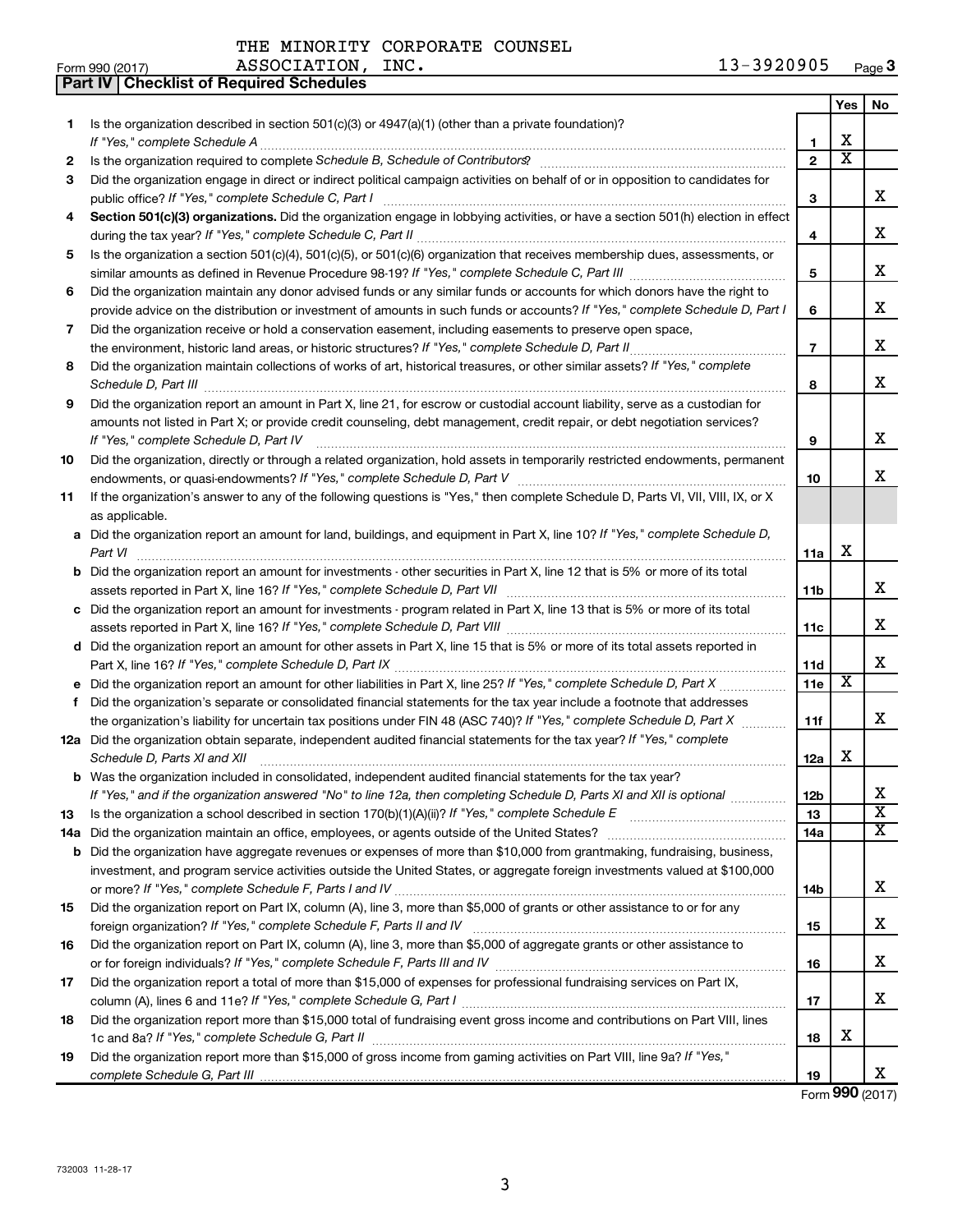THE MINORITY CORPORATE COUNSEL<br>ASSOCIATION INC.

|    | 13-3920905<br>ASSOCIATION, INC.<br>Form 990 (2017)                                                                                                                                                     |     |     | Page 4                       |
|----|--------------------------------------------------------------------------------------------------------------------------------------------------------------------------------------------------------|-----|-----|------------------------------|
|    | <b>Part IV   Checklist of Required Schedules (continued)</b>                                                                                                                                           |     |     |                              |
|    |                                                                                                                                                                                                        |     | Yes | No                           |
|    |                                                                                                                                                                                                        | 20a |     | x                            |
|    |                                                                                                                                                                                                        | 20b |     |                              |
| 21 | Did the organization report more than \$5,000 of grants or other assistance to any domestic organization or                                                                                            |     |     |                              |
|    |                                                                                                                                                                                                        | 21  |     | x                            |
| 22 | Did the organization report more than \$5,000 of grants or other assistance to or for domestic individuals on                                                                                          |     |     |                              |
|    |                                                                                                                                                                                                        | 22  | X   |                              |
| 23 | Did the organization answer "Yes" to Part VII, Section A, line 3, 4, or 5 about compensation of the organization's current                                                                             |     |     |                              |
|    | and former officers, directors, trustees, key employees, and highest compensated employees? If "Yes," complete                                                                                         |     |     |                              |
|    | Schedule J <b>Execute J Execute Constructs Constructs Constructs Constructs Constructs Constructs Constructs Constructs Constructs Constructs Constructs Constructs Constructs Constructs Construc</b> | 23  | х   |                              |
|    | 24a Did the organization have a tax-exempt bond issue with an outstanding principal amount of more than \$100,000 as of the                                                                            |     |     |                              |
|    | last day of the year, that was issued after December 31, 2002? If "Yes," answer lines 24b through 24d and complete                                                                                     |     |     |                              |
|    | Schedule K. If "No", go to line 25a                                                                                                                                                                    | 24a |     | X                            |
|    |                                                                                                                                                                                                        | 24b |     |                              |
|    | c Did the organization maintain an escrow account other than a refunding escrow at any time during the year to defease                                                                                 |     |     |                              |
|    |                                                                                                                                                                                                        | 24c |     |                              |
|    |                                                                                                                                                                                                        | 24d |     |                              |
|    | 25a Section 501(c)(3), 501(c)(4), and 501(c)(29) organizations. Did the organization engage in an excess benefit                                                                                       |     |     |                              |
|    |                                                                                                                                                                                                        | 25a |     | x                            |
|    | b Is the organization aware that it engaged in an excess benefit transaction with a disqualified person in a prior year, and                                                                           |     |     |                              |
|    | that the transaction has not been reported on any of the organization's prior Forms 990 or 990-EZ? If "Yes," complete                                                                                  |     |     |                              |
|    | Schedule L, Part I                                                                                                                                                                                     | 25b |     | X                            |
| 26 | Did the organization report any amount on Part X, line 5, 6, or 22 for receivables from or payables to any current or                                                                                  |     |     |                              |
|    | former officers, directors, trustees, key employees, highest compensated employees, or disqualified persons? If "Yes,"                                                                                 |     |     |                              |
|    | complete Schedule L, Part II                                                                                                                                                                           | 26  |     | x                            |
| 27 | Did the organization provide a grant or other assistance to an officer, director, trustee, key employee, substantial                                                                                   |     |     |                              |
|    | contributor or employee thereof, a grant selection committee member, or to a 35% controlled entity or family member                                                                                    |     |     |                              |
|    |                                                                                                                                                                                                        | 27  |     | x                            |
| 28 | Was the organization a party to a business transaction with one of the following parties (see Schedule L, Part IV                                                                                      |     |     |                              |
|    | instructions for applicable filing thresholds, conditions, and exceptions):                                                                                                                            |     |     |                              |
|    | a A current or former officer, director, trustee, or key employee? If "Yes," complete Schedule L, Part IV                                                                                              | 28a |     | х<br>$\overline{\texttt{x}}$ |
|    | <b>b</b> A family member of a current or former officer, director, trustee, or key employee? If "Yes," complete Schedule L, Part IV                                                                    | 28b |     |                              |
|    | c An entity of which a current or former officer, director, trustee, or key employee (or a family member thereof) was an officer,                                                                      |     |     | х                            |
|    |                                                                                                                                                                                                        | 28c |     | $\overline{\texttt{x}}$      |
| 29 |                                                                                                                                                                                                        | 29  |     |                              |
| 30 | Did the organization receive contributions of art, historical treasures, or other similar assets, or qualified conservation                                                                            |     |     | х                            |
|    |                                                                                                                                                                                                        | 30  |     |                              |
| 31 | Did the organization liquidate, terminate, or dissolve and cease operations?                                                                                                                           |     |     | X                            |
| 32 | Did the organization sell, exchange, dispose of, or transfer more than 25% of its net assets? If "Yes," complete                                                                                       | 31  |     |                              |
|    |                                                                                                                                                                                                        | 32  |     | Х                            |
| 33 | Did the organization own 100% of an entity disregarded as separate from the organization under Regulations                                                                                             |     |     |                              |
|    |                                                                                                                                                                                                        | 33  |     | х                            |
| 34 | Was the organization related to any tax-exempt or taxable entity? If "Yes," complete Schedule R, Part II, III, or IV, and                                                                              |     |     |                              |
|    | Part V, line 1                                                                                                                                                                                         | 34  |     | х                            |
|    |                                                                                                                                                                                                        | 35a |     | $\overline{\textbf{X}}$      |
|    | b If "Yes" to line 35a, did the organization receive any payment from or engage in any transaction with a controlled entity                                                                            |     |     |                              |
|    |                                                                                                                                                                                                        | 35b |     |                              |
| 36 | Section 501(c)(3) organizations. Did the organization make any transfers to an exempt non-charitable related organization?                                                                             |     |     |                              |
|    |                                                                                                                                                                                                        | 36  |     | х                            |
| 37 | Did the organization conduct more than 5% of its activities through an entity that is not a related organization                                                                                       |     |     |                              |
|    |                                                                                                                                                                                                        | 37  |     | х                            |
| 38 | Did the organization complete Schedule O and provide explanations in Schedule O for Part VI, lines 11b and 19?                                                                                         |     |     |                              |
|    |                                                                                                                                                                                                        | 38  | х   |                              |

**4**

Form (2017) **990**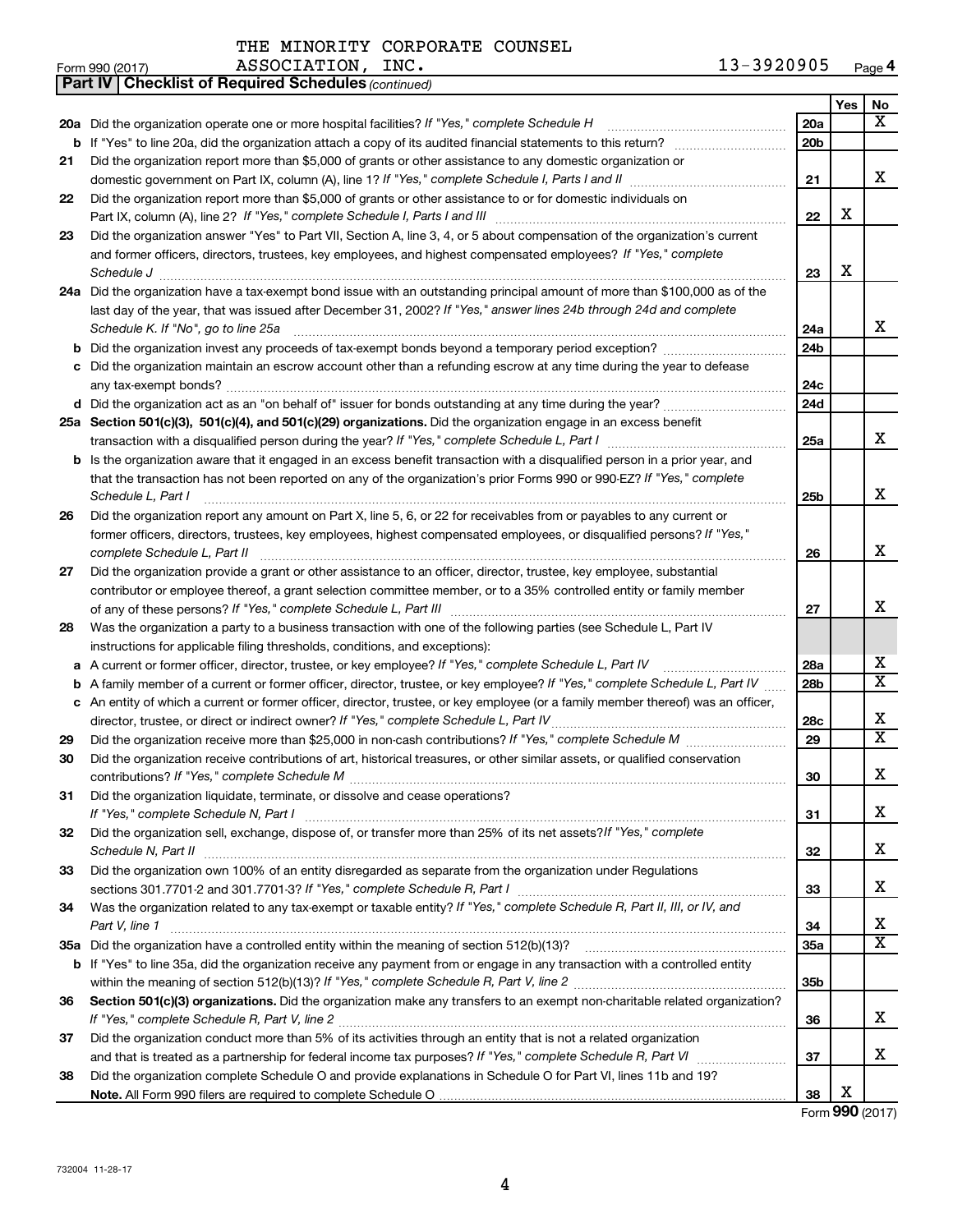|    | ASSOCIATION, INC.<br>Form 990 (2017)                                                                                                                             |                        | 13-3920905 |                 |                         | Page 5                |
|----|------------------------------------------------------------------------------------------------------------------------------------------------------------------|------------------------|------------|-----------------|-------------------------|-----------------------|
|    | <b>Statements Regarding Other IRS Filings and Tax Compliance</b><br><b>Part V</b>                                                                                |                        |            |                 |                         |                       |
|    | Check if Schedule O contains a response or note to any line in this Part V [111] [11] Check if Schedule O contains a response or note to any line in this Part V |                        |            |                 |                         |                       |
|    |                                                                                                                                                                  |                        |            |                 | Yes                     | No                    |
|    |                                                                                                                                                                  | 1a                     | 22         |                 |                         |                       |
| b  | Enter the number of Forms W-2G included in line 1a. Enter -0- if not applicable                                                                                  | 1 <sub>b</sub>         | 0          |                 |                         |                       |
|    | c Did the organization comply with backup withholding rules for reportable payments to vendors and reportable gaming                                             |                        |            |                 |                         |                       |
|    |                                                                                                                                                                  |                        |            | 1c              | х                       |                       |
|    | 2a Enter the number of employees reported on Form W-3, Transmittal of Wage and Tax Statements,                                                                   |                        |            |                 |                         |                       |
|    | filed for the calendar year ending with or within the year covered by this return                                                                                | 2a                     | 17         |                 |                         |                       |
|    | <b>b</b> If at least one is reported on line 2a, did the organization file all required federal employment tax returns?                                          |                        |            | 2 <sub>b</sub>  | х                       |                       |
|    |                                                                                                                                                                  |                        |            |                 |                         |                       |
|    | 3a Did the organization have unrelated business gross income of \$1,000 or more during the year?                                                                 |                        |            | За              | X                       |                       |
|    |                                                                                                                                                                  |                        |            | 3 <sub>b</sub>  | $\overline{\textbf{x}}$ |                       |
|    | 4a At any time during the calendar year, did the organization have an interest in, or a signature or other authority over, a                                     |                        |            |                 |                         |                       |
|    | financial account in a foreign country (such as a bank account, securities account, or other financial account)?                                                 |                        |            | 4a              |                         | х                     |
|    | <b>b</b> If "Yes," enter the name of the foreign country: $\blacktriangleright$                                                                                  |                        |            |                 |                         |                       |
|    | See instructions for filing requirements for FinCEN Form 114, Report of Foreign Bank and Financial Accounts (FBAR).                                              |                        |            |                 |                         |                       |
|    |                                                                                                                                                                  |                        |            | 5a              |                         | х                     |
|    | <b>b</b> Did any taxable party notify the organization that it was or is a party to a prohibited tax shelter transaction?                                        |                        |            | 5 <sub>b</sub>  |                         | $\overline{\text{X}}$ |
|    |                                                                                                                                                                  |                        |            | 5c              |                         |                       |
|    | 6a Does the organization have annual gross receipts that are normally greater than \$100,000, and did the organization solicit                                   |                        |            |                 |                         |                       |
|    |                                                                                                                                                                  |                        |            | 6a              |                         | х                     |
|    | <b>b</b> If "Yes," did the organization include with every solicitation an express statement that such contributions or gifts                                    |                        |            |                 |                         |                       |
|    |                                                                                                                                                                  |                        |            | 6b              |                         |                       |
| 7  | Organizations that may receive deductible contributions under section 170(c).                                                                                    |                        |            |                 |                         |                       |
| a  | Did the organization receive a payment in excess of \$75 made partly as a contribution and partly for goods and services provided to the payor?                  |                        |            | 7а              | х                       |                       |
|    |                                                                                                                                                                  |                        |            | 7b              | х                       |                       |
|    | c Did the organization sell, exchange, or otherwise dispose of tangible personal property for which it was required                                              |                        |            |                 |                         |                       |
|    |                                                                                                                                                                  |                        |            | 7c              |                         | х                     |
|    |                                                                                                                                                                  | 7d                     |            |                 |                         |                       |
|    | e Did the organization receive any funds, directly or indirectly, to pay premiums on a personal benefit contract?                                                |                        |            | 7е              |                         |                       |
| f. |                                                                                                                                                                  |                        |            | 7f              |                         |                       |
|    | If the organization received a contribution of qualified intellectual property, did the organization file Form 8899 as required?                                 |                        |            | 7g              |                         |                       |
|    | h If the organization received a contribution of cars, boats, airplanes, or other vehicles, did the organization file a Form 1098-C?                             |                        |            | 7h              |                         |                       |
| 8  | Sponsoring organizations maintaining donor advised funds. Did a donor advised fund maintained by the                                                             |                        |            |                 |                         |                       |
|    |                                                                                                                                                                  |                        |            | 8               |                         |                       |
|    | Sponsoring organizations maintaining donor advised funds.                                                                                                        |                        |            |                 |                         |                       |
| а  |                                                                                                                                                                  |                        |            | 9а              |                         |                       |
| b  |                                                                                                                                                                  |                        |            | 9b              |                         |                       |
| 10 | Section 501(c)(7) organizations. Enter:                                                                                                                          |                        |            |                 |                         |                       |
| a  | Gross receipts, included on Form 990, Part VIII, line 12, for public use of club facilities                                                                      | 10a<br>10 <sub>b</sub> |            |                 |                         |                       |
| b  | Section 501(c)(12) organizations. Enter:                                                                                                                         |                        |            |                 |                         |                       |
| 11 |                                                                                                                                                                  | 11a                    |            |                 |                         |                       |
| а  | b Gross income from other sources (Do not net amounts due or paid to other sources against                                                                       |                        |            |                 |                         |                       |
|    |                                                                                                                                                                  | 11b                    |            |                 |                         |                       |
|    | 12a Section 4947(a)(1) non-exempt charitable trusts. Is the organization filing Form 990 in lieu of Form 1041?                                                   |                        |            | 12a             |                         |                       |
|    | <b>b</b> If "Yes," enter the amount of tax-exempt interest received or accrued during the year                                                                   | 12b                    |            |                 |                         |                       |
| 13 | Section 501(c)(29) qualified nonprofit health insurance issuers.                                                                                                 |                        |            |                 |                         |                       |
|    | a Is the organization licensed to issue qualified health plans in more than one state?                                                                           |                        |            | 13a             |                         |                       |
|    | Note. See the instructions for additional information the organization must report on Schedule O.                                                                |                        |            |                 |                         |                       |
|    | <b>b</b> Enter the amount of reserves the organization is required to maintain by the states in which the                                                        |                        |            |                 |                         |                       |
|    |                                                                                                                                                                  | 13b                    |            |                 |                         |                       |
|    |                                                                                                                                                                  | 13 <sub>c</sub>        |            |                 |                         |                       |
|    | 14a Did the organization receive any payments for indoor tanning services during the tax year?                                                                   |                        |            | 14a             |                         | x                     |
|    |                                                                                                                                                                  |                        |            | 14 <sub>b</sub> |                         |                       |

|  | Form 990 (2017) |
|--|-----------------|

| orm 990 (2017) |             |
|----------------|-------------|
| n              | $0.1 - 1.1$ |

|  | 990 (2017) |  |  |
|--|------------|--|--|
|  |            |  |  |
|  |            |  |  |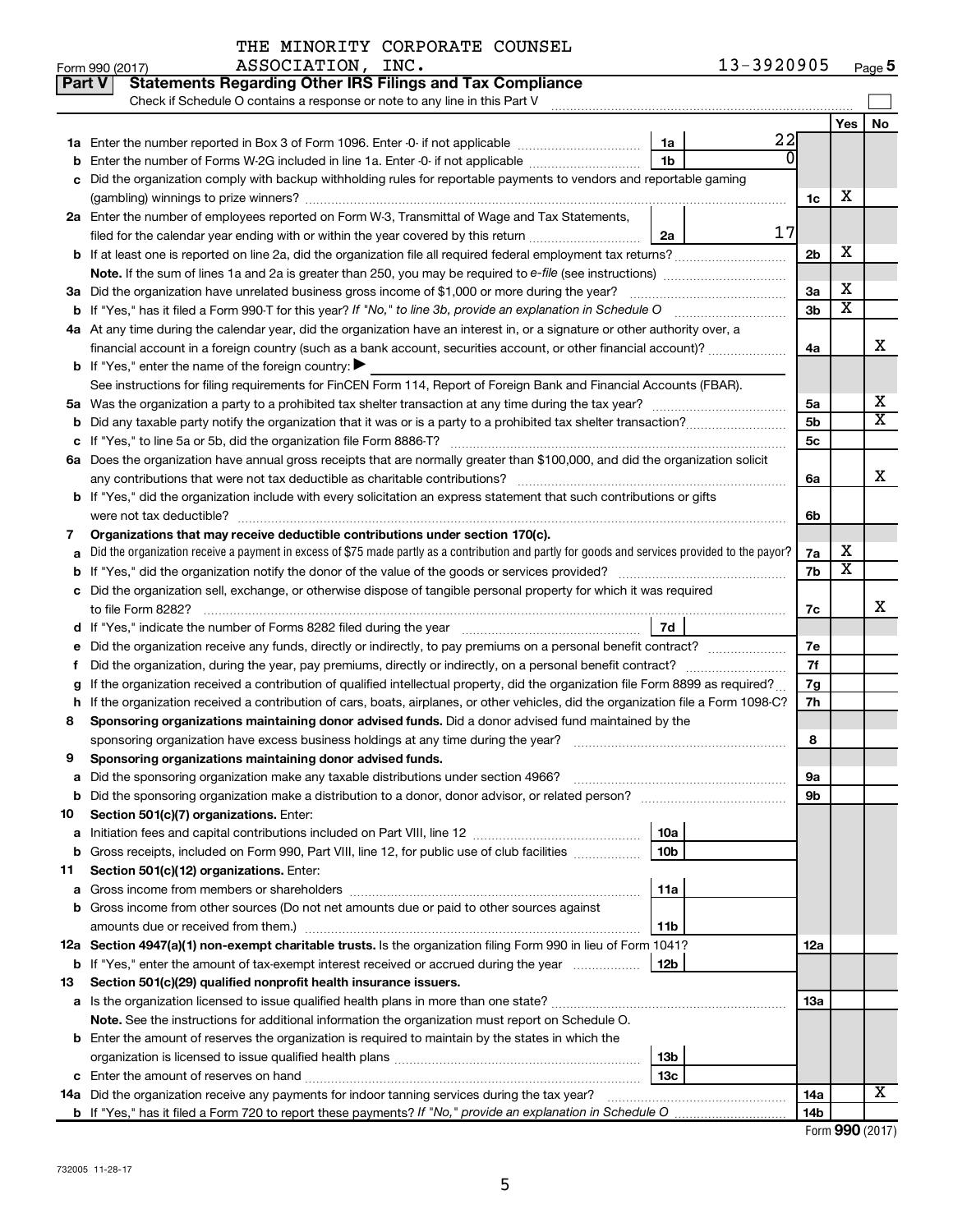| Part VI   Governance, Management, and Disclosure For each "Yes" response to lines 2 through 7b below, and for a "No" response |  |
|-------------------------------------------------------------------------------------------------------------------------------|--|
| to line 8a, 8b, or 10b below, describe the circumstances, processes, or changes in Schedule O. See instructions.              |  |

|             |                                                                                                                                                                                                                               |                 |                         | $\overline{\mathbf{X}}$                            |  |  |  |  |
|-------------|-------------------------------------------------------------------------------------------------------------------------------------------------------------------------------------------------------------------------------|-----------------|-------------------------|----------------------------------------------------|--|--|--|--|
|             | <b>Section A. Governing Body and Management</b>                                                                                                                                                                               |                 |                         |                                                    |  |  |  |  |
|             |                                                                                                                                                                                                                               |                 | Yes                     | No                                                 |  |  |  |  |
|             | 18<br><b>1a</b> Enter the number of voting members of the governing body at the end of the tax year<br>1a                                                                                                                     |                 |                         |                                                    |  |  |  |  |
|             | If there are material differences in voting rights among members of the governing body, or if the governing                                                                                                                   |                 |                         |                                                    |  |  |  |  |
|             | body delegated broad authority to an executive committee or similar committee, explain in Schedule O.                                                                                                                         |                 |                         |                                                    |  |  |  |  |
| b           | 17<br>Enter the number of voting members included in line 1a, above, who are independent<br>1b                                                                                                                                |                 |                         |                                                    |  |  |  |  |
| 2           | Did any officer, director, trustee, or key employee have a family relationship or a business relationship with any other                                                                                                      |                 |                         |                                                    |  |  |  |  |
|             | officer, director, trustee, or key employee?                                                                                                                                                                                  | 2               |                         | х                                                  |  |  |  |  |
| 3           | Did the organization delegate control over management duties customarily performed by or under the direct supervision                                                                                                         |                 |                         |                                                    |  |  |  |  |
|             |                                                                                                                                                                                                                               | 3               |                         | x                                                  |  |  |  |  |
| 4           | Did the organization make any significant changes to its governing documents since the prior Form 990 was filed?                                                                                                              | 4               |                         | $\overline{\mathbf{x}}$<br>$\overline{\mathbf{x}}$ |  |  |  |  |
| 5           |                                                                                                                                                                                                                               |                 |                         |                                                    |  |  |  |  |
| 6           | Did the organization have members or stockholders?                                                                                                                                                                            | 6               |                         | $\overline{\mathbf{X}}$                            |  |  |  |  |
| 7a          | Did the organization have members, stockholders, or other persons who had the power to elect or appoint one or                                                                                                                |                 |                         |                                                    |  |  |  |  |
|             |                                                                                                                                                                                                                               | 7a              |                         | х                                                  |  |  |  |  |
| b           | Are any governance decisions of the organization reserved to (or subject to approval by) members, stockholders, or                                                                                                            |                 |                         |                                                    |  |  |  |  |
|             | persons other than the governing body?                                                                                                                                                                                        | 7b              |                         | x                                                  |  |  |  |  |
| 8           | Did the organization contemporaneously document the meetings held or written actions undertaken during the year by the following:                                                                                             |                 |                         |                                                    |  |  |  |  |
| a           | The governing body?                                                                                                                                                                                                           | 8а              | х                       |                                                    |  |  |  |  |
| $\mathbf b$ |                                                                                                                                                                                                                               | 8b              | х                       |                                                    |  |  |  |  |
| 9           | Is there any officer, director, trustee, or key employee listed in Part VII, Section A, who cannot be reached at the                                                                                                          |                 |                         |                                                    |  |  |  |  |
|             |                                                                                                                                                                                                                               | 9               |                         | x.                                                 |  |  |  |  |
|             | <b>Section B. Policies</b> (This Section B requests information about policies not required by the Internal Revenue Code.)                                                                                                    |                 |                         |                                                    |  |  |  |  |
|             |                                                                                                                                                                                                                               |                 | Yes                     | No                                                 |  |  |  |  |
|             |                                                                                                                                                                                                                               | 10a             |                         | x                                                  |  |  |  |  |
|             | b If "Yes," did the organization have written policies and procedures governing the activities of such chapters, affiliates,                                                                                                  |                 |                         |                                                    |  |  |  |  |
|             |                                                                                                                                                                                                                               | 10 <sub>b</sub> |                         |                                                    |  |  |  |  |
|             | 11a Has the organization provided a complete copy of this Form 990 to all members of its governing body before filing the form?                                                                                               | 11a             | X                       |                                                    |  |  |  |  |
| b           | Describe in Schedule O the process, if any, used by the organization to review this Form 990.                                                                                                                                 |                 |                         |                                                    |  |  |  |  |
| 12a         | Did the organization have a written conflict of interest policy? If "No," go to line 13                                                                                                                                       | 12a             | х                       |                                                    |  |  |  |  |
| b           | Were officers, directors, or trustees, and key employees required to disclose annually interests that could give rise to conflicts?                                                                                           | 12 <sub>b</sub> |                         | x                                                  |  |  |  |  |
| c           | Did the organization regularly and consistently monitor and enforce compliance with the policy? If "Yes," describe                                                                                                            |                 |                         |                                                    |  |  |  |  |
|             | in Schedule O how this was done                                                                                                                                                                                               | 12c             |                         | х                                                  |  |  |  |  |
| 13          | Did the organization have a written whistleblower policy?                                                                                                                                                                     | 13              | $\overline{\textbf{x}}$ |                                                    |  |  |  |  |
| 14          |                                                                                                                                                                                                                               | 14              | X                       |                                                    |  |  |  |  |
| 15          | Did the process for determining compensation of the following persons include a review and approval by independent                                                                                                            |                 |                         |                                                    |  |  |  |  |
|             | persons, comparability data, and contemporaneous substantiation of the deliberation and decision?                                                                                                                             |                 |                         |                                                    |  |  |  |  |
|             | The organization's CEO, Executive Director, or top management official manufactured content of the organization's CEO, Executive Director, or top management official manufactured and the state of the state of the state of | 15a             | х                       |                                                    |  |  |  |  |
| b           |                                                                                                                                                                                                                               | 15 <sub>b</sub> | x                       |                                                    |  |  |  |  |
|             | If "Yes" to line 15a or 15b, describe the process in Schedule O (see instructions).                                                                                                                                           |                 |                         |                                                    |  |  |  |  |
|             | 16a Did the organization invest in, contribute assets to, or participate in a joint venture or similar arrangement with a                                                                                                     |                 |                         |                                                    |  |  |  |  |
|             | taxable entity during the year?                                                                                                                                                                                               | 16a             |                         | х                                                  |  |  |  |  |
|             | <b>b</b> If "Yes," did the organization follow a written policy or procedure requiring the organization to evaluate its participation                                                                                         |                 |                         |                                                    |  |  |  |  |
|             | in joint venture arrangements under applicable federal tax law, and take steps to safeguard the organization's                                                                                                                |                 |                         |                                                    |  |  |  |  |
|             | exempt status with respect to such arrangements?                                                                                                                                                                              | 16b             |                         |                                                    |  |  |  |  |
|             | <b>Section C. Disclosure</b>                                                                                                                                                                                                  |                 |                         |                                                    |  |  |  |  |
| 17          | List the states with which a copy of this Form 990 is required to be filed CA, NY, GA, AL, AR, FL, IL, KY, MA, MI, MN, NH                                                                                                     |                 |                         |                                                    |  |  |  |  |
| 18          | Section 6104 requires an organization to make its Forms 1023 (or 1024 if applicable), 990, and 990-T (Section 501(c)(3)s only) available                                                                                      |                 |                         |                                                    |  |  |  |  |
|             | for public inspection. Indicate how you made these available. Check all that apply.                                                                                                                                           |                 |                         |                                                    |  |  |  |  |
|             | $\lfloor \underline{X} \rfloor$ Upon request<br>Another's website<br>Other (explain in Schedule O)<br>Own website                                                                                                             |                 |                         |                                                    |  |  |  |  |
| 19          | Describe in Schedule O whether (and if so, how) the organization made its governing documents, conflict of interest policy, and financial                                                                                     |                 |                         |                                                    |  |  |  |  |
|             | statements available to the public during the tax year.                                                                                                                                                                       |                 |                         |                                                    |  |  |  |  |
| 20          | State the name, address, and telephone number of the person who possesses the organization's books and records:                                                                                                               |                 |                         |                                                    |  |  |  |  |
|             | JEAN LEE - 202-739-5901<br>20004                                                                                                                                                                                              |                 |                         |                                                    |  |  |  |  |
|             | 1111 PENNSYLVANIA AVE, NW, WASHINGTON, DC                                                                                                                                                                                     |                 |                         |                                                    |  |  |  |  |

SEE SCHEDULE O FOR FULL LIST OF STATES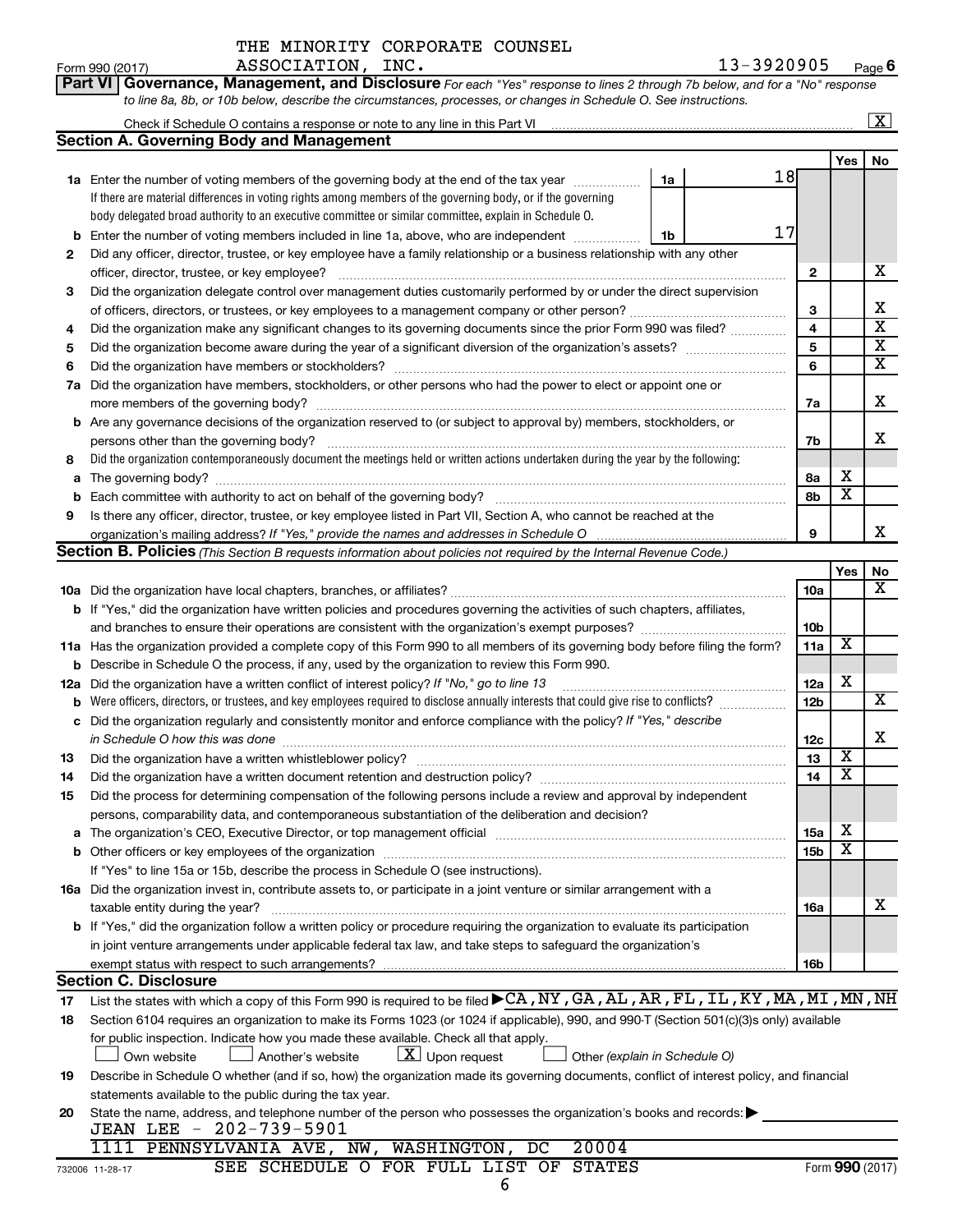| Form 990 (2017)                               | ASSOCIATION, INC.                                                                          | 13-3920905 | Page 7 |  |  |  |  |  |  |  |  |  |
|-----------------------------------------------|--------------------------------------------------------------------------------------------|------------|--------|--|--|--|--|--|--|--|--|--|
|                                               | Part VII Compensation of Officers, Directors, Trustees, Key Employees, Highest Compensated |            |        |  |  |  |  |  |  |  |  |  |
| <b>Employees, and Independent Contractors</b> |                                                                                            |            |        |  |  |  |  |  |  |  |  |  |
|                                               | Check if Schedule O contains a response or note to any line in this Part VII               |            |        |  |  |  |  |  |  |  |  |  |
| Section A.                                    | Officers, Directors, Trustees, Key Employees, and Highest Compensated Employees            |            |        |  |  |  |  |  |  |  |  |  |
|                                               |                                                                                            |            |        |  |  |  |  |  |  |  |  |  |

**1a**  Complete this table for all persons required to be listed. Report compensation for the calendar year ending with or within the organization's tax year.

**•** List all of the organization's current officers, directors, trustees (whether individuals or organizations), regardless of amount of compensation. Enter -0- in columns (D), (E), and (F) if no compensation was paid.

**•** List all of the organization's **current** key employees, if any. See instructions for definition of "key employee."

THE MINORITY CORPORATE COUNSEL

**•** List the organization's five current highest compensated employees (other than an officer, director, trustee, or key employee) who received reportable compensation (Box 5 of Form W-2 and/or Box 7 of Form 1099-MISC) of more than \$100,000 from the organization and any related organizations.

**•** List all of the organization's former officers, key employees, and highest compensated employees who received more than \$100,000 of reportable compensation from the organization and any related organizations.

**•** List all of the organization's former directors or trustees that received, in the capacity as a former director or trustee of the organization, more than \$10,000 of reportable compensation from the organization and any related organizations.

List persons in the following order: individual trustees or directors; institutional trustees; officers; key employees; highest compensated employees; and former such persons.

Check this box if neither the organization nor any related organization compensated any current officer, director, or trustee. †

| (A)                     | (B)                                                |                                |                       | (C)                                                              |              |                                 |        | (D)             | (E)             | (F)           |
|-------------------------|----------------------------------------------------|--------------------------------|-----------------------|------------------------------------------------------------------|--------------|---------------------------------|--------|-----------------|-----------------|---------------|
| Name and Title          | Position<br>Average<br>(do not check more than one |                                |                       |                                                                  |              |                                 |        | Reportable      | Reportable      | Estimated     |
|                         | hours per                                          |                                |                       | box, unless person is both an<br>officer and a director/trustee) |              |                                 |        | compensation    | compensation    | amount of     |
|                         | week                                               |                                |                       |                                                                  |              |                                 |        | from            | from related    | other         |
|                         | (list any                                          |                                |                       |                                                                  |              |                                 |        | the             | organizations   | compensation  |
|                         | hours for                                          |                                |                       |                                                                  |              |                                 |        | organization    | (W-2/1099-MISC) | from the      |
|                         | related                                            |                                |                       |                                                                  |              |                                 |        | (W-2/1099-MISC) |                 | organization  |
|                         | organizations                                      |                                |                       |                                                                  |              |                                 |        |                 |                 | and related   |
|                         | below                                              | Individual trustee or director | Institutional trustee | Officer                                                          | Key employee | Highest compensated<br>employee | Former |                 |                 | organizations |
|                         | line)<br>0.50                                      |                                |                       |                                                                  |              |                                 |        |                 |                 |               |
| SIMONE WU<br>(1)        |                                                    | $\mathbf X$                    |                       |                                                                  |              |                                 |        | 0.              | $\mathbf 0$     |               |
| <b>DIRECTOR</b>         |                                                    |                                |                       |                                                                  |              |                                 |        |                 |                 | $\mathbf 0$ . |
| (2)<br>ROBIN SANGSTON   | 0.50                                               |                                |                       |                                                                  |              |                                 |        |                 |                 |               |
| <b>DIRECTOR</b>         |                                                    | X                              |                       |                                                                  |              |                                 |        | 0.              | $\mathbf 0$     | $\mathbf 0$ . |
| (3)<br>A.B. CRUZ, III   | 0.50                                               |                                |                       |                                                                  |              |                                 |        |                 |                 |               |
| <b>CHAIR</b>            |                                                    | X                              |                       |                                                                  |              |                                 |        | $\mathbf 0$ .   | $\mathbf 0$     | $\mathbf 0$ . |
| (4)<br>SAMUEL REEVES    | 0.50                                               |                                |                       |                                                                  |              |                                 |        |                 |                 |               |
| <b>DIRECTOR</b>         |                                                    | X                              |                       |                                                                  |              |                                 |        | 0.              | $\mathbf 0$     | $\mathbf 0$ . |
| NEIL WILCOX<br>(5)      | 0.50                                               |                                |                       |                                                                  |              |                                 |        |                 |                 |               |
| <b>DIRECTOR</b>         |                                                    | X                              |                       |                                                                  |              |                                 |        | 0.              | $\mathbf 0$     | $0$ .         |
| (6)<br>STUART ALDEROTY  | 0.50                                               |                                |                       |                                                                  |              |                                 |        |                 |                 |               |
| <b>DIRECTOR</b>         |                                                    | X                              |                       |                                                                  |              |                                 |        | 0.              | $\mathbf 0$     | $0$ .         |
| (7)<br>RICARDO ANZALDUA | 0.50                                               |                                |                       |                                                                  |              |                                 |        |                 |                 |               |
| <b>DIRECTOR</b>         |                                                    | X                              |                       |                                                                  |              |                                 |        | 0.              | $\mathbf 0$     | $0$ .         |
| (8)<br>JANICE BROWN     | 0.50                                               |                                |                       |                                                                  |              |                                 |        |                 |                 |               |
| <b>DIRECTOR</b>         |                                                    | X                              |                       |                                                                  |              |                                 |        | 0.              | $\mathbf 0$     | $0$ .         |
| SANDRA LEUNG<br>(9)     | 0.50                                               |                                |                       |                                                                  |              |                                 |        |                 |                 |               |
| <b>DIRECTOR</b>         |                                                    | X                              |                       |                                                                  |              |                                 |        | 0.              | $\mathbf 0$ .   | $0$ .         |
| (10) GWEN MARCUS        | 0.50                                               |                                |                       |                                                                  |              |                                 |        |                 |                 |               |
| <b>DIRECTOR</b>         |                                                    | Χ                              |                       |                                                                  |              |                                 |        | 0.              | $\mathbf 0$     | $\mathbf 0$ . |
| (11) SUZAN MILLER       | 0.50                                               |                                |                       |                                                                  |              |                                 |        |                 |                 |               |
| <b>DIRECTOR</b>         |                                                    | X                              |                       |                                                                  |              |                                 |        | 0.              | $\mathbf 0$     | $0$ .         |
| (12) DAWN SMITH         | 0.50                                               |                                |                       |                                                                  |              |                                 |        |                 |                 |               |
| <b>DIRECTOR</b>         |                                                    | X                              |                       |                                                                  |              |                                 |        | 0.              | $\mathbf 0$     | $\mathbf 0$ . |
| (13) MICHAEL WILLIAMS   | 0.50                                               |                                |                       |                                                                  |              |                                 |        |                 |                 |               |
| <b>DIRECTOR</b>         |                                                    | $\mathbf X$                    |                       |                                                                  |              |                                 |        | 0.              | $\mathbf 0$     | $\mathbf 0$ . |
| (14) LINDA LU           | 0.50                                               |                                |                       |                                                                  |              |                                 |        |                 |                 |               |
| <b>DIRECTOR</b>         |                                                    | X                              |                       |                                                                  |              |                                 |        | $\mathbf 0$ .   | 0               | $0$ .         |
| (15) DAMIEN ATKINS      | 0.50                                               |                                |                       |                                                                  |              |                                 |        |                 |                 |               |
| <b>DIRECTOR</b>         |                                                    | $\mathbf X$                    |                       |                                                                  |              |                                 |        | 0.              | 0               | $0$ .         |
| (16) DUANE HOLLOWAY     | 0.50                                               |                                |                       |                                                                  |              |                                 |        |                 |                 |               |
| <b>DIRECTOR</b>         |                                                    | X                              |                       |                                                                  |              |                                 |        | 0.              | $\mathbf 0$     | 0.            |
| (17) RICHARD WALLIS     | 0.50                                               |                                |                       |                                                                  |              |                                 |        |                 |                 |               |
| <b>DIRECTOR</b>         |                                                    | X                              |                       |                                                                  |              |                                 |        | 0.              | $\mathbf 0$     | $\mathbf 0$ . |

732007 11-28-17

Form (2017) **990**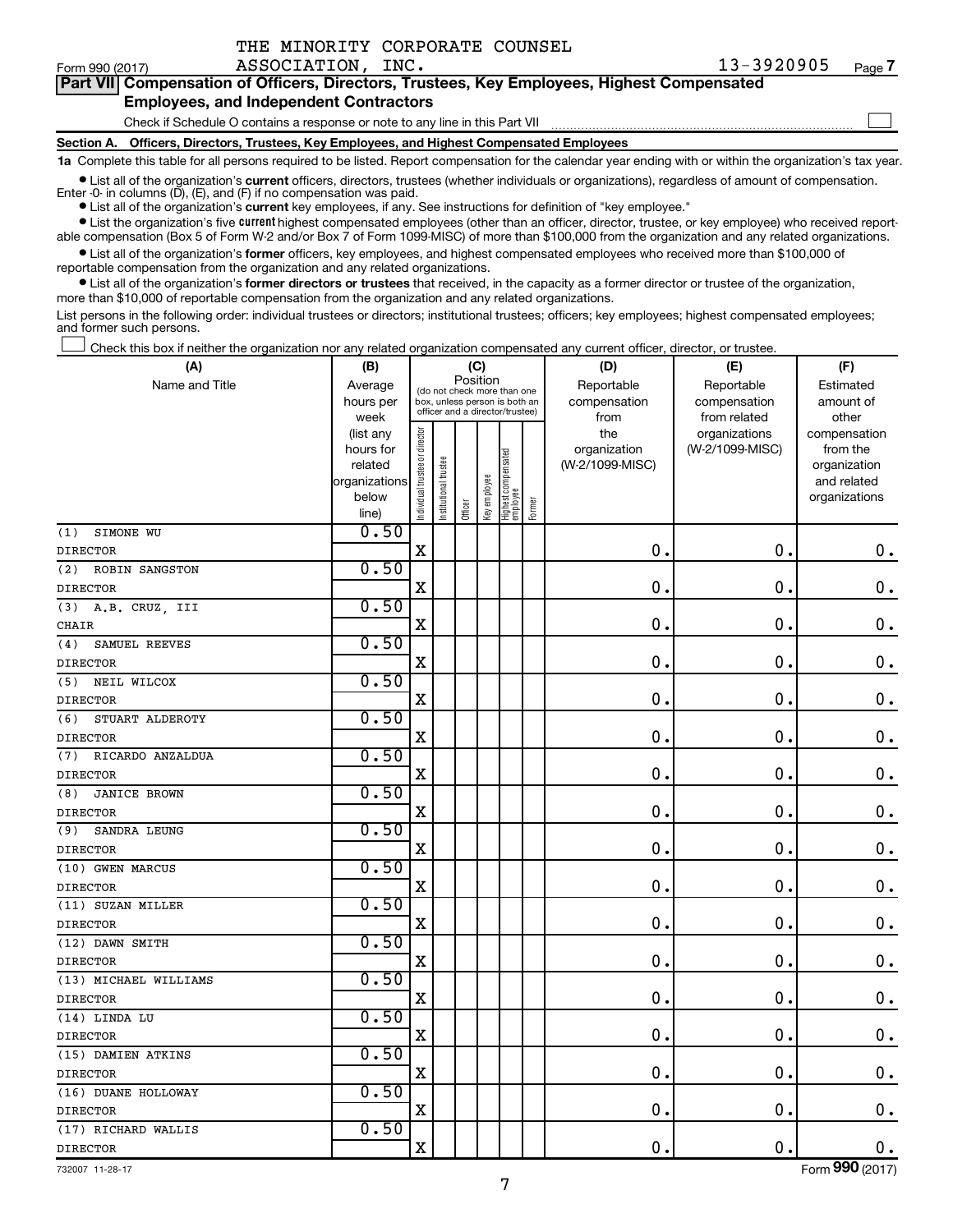|             | THE MINORITY CORPORATE COUNSEL |  |
|-------------|--------------------------------|--|
| 7.772777777 |                                |  |

**8** 13-3920905

| ASSOCIATION, INC.<br>Form 990 (2017)                                                                                                                                                                                                                         |                                                                      |                                                                                                                    |                      |         |              |                                 |        |                                           | 13-3920905                                                         |               |                     |                                                                          | Page <b>8</b>               |
|--------------------------------------------------------------------------------------------------------------------------------------------------------------------------------------------------------------------------------------------------------------|----------------------------------------------------------------------|--------------------------------------------------------------------------------------------------------------------|----------------------|---------|--------------|---------------------------------|--------|-------------------------------------------|--------------------------------------------------------------------|---------------|---------------------|--------------------------------------------------------------------------|-----------------------------|
| <b>Part VII</b><br>Section A. Officers, Directors, Trustees, Key Employees, and Highest Compensated Employees (continued)                                                                                                                                    |                                                                      |                                                                                                                    |                      |         |              |                                 |        |                                           |                                                                    |               |                     |                                                                          |                             |
| (A)<br>Name and title                                                                                                                                                                                                                                        | (B)<br>Average<br>hours per<br>week                                  | (C)<br>Position<br>(do not check more than one<br>box, unless person is both an<br>officer and a director/trustee) |                      |         |              |                                 |        | (D)<br>Reportable<br>compensation<br>from | (E)<br>Reportable<br>compensation<br>from related<br>organizations |               |                     | (F)<br>Estimated<br>amount of<br>other                                   |                             |
|                                                                                                                                                                                                                                                              | (list any<br>hours for<br>related<br>organizations<br>below<br>line) | or director<br>Individual trustee                                                                                  | nstitutional trustee | Officer | Key employee | Highest compensated<br>employee | Former | the<br>organization<br>(W-2/1099-MISC)    | (W-2/1099-MISC)                                                    |               |                     | compensation<br>from the<br>organization<br>and related<br>organizations |                             |
| (18) MAHZARINE CHINOY<br>TREASURER                                                                                                                                                                                                                           | 37.50                                                                |                                                                                                                    |                      | X       |              |                                 |        | 121,653.                                  |                                                                    | $\mathbf 0$ . |                     |                                                                          | 4,873.                      |
| (19) JEAN LEE<br>PRESIDENT, CEO, AND TREASURER                                                                                                                                                                                                               | 37.50                                                                |                                                                                                                    |                      | X       |              |                                 |        | 344,070.                                  |                                                                    | 0.            |                     | 19,569.                                                                  |                             |
| (20) PAULA SCHAUWECKER<br><b>SECRETARY</b>                                                                                                                                                                                                                   | 0.50                                                                 |                                                                                                                    |                      | X       |              |                                 |        | 0.                                        |                                                                    | 0.            |                     |                                                                          | 0.                          |
| (21) JOSEPH CENTENO<br>OUTSIDE GENERAL COUNSEL                                                                                                                                                                                                               | 0.50                                                                 |                                                                                                                    |                      | X       |              |                                 |        | О.                                        |                                                                    | $\mathbf 0$ . |                     |                                                                          | 0.                          |
| (22) SOPHIA PILIOURAS<br>PRESIDENT - MCCA ADVISORY PRACTICE                                                                                                                                                                                                  | 37.50                                                                |                                                                                                                    |                      |         | X            |                                 |        | 154,958.                                  |                                                                    | 0.            |                     | 8,455.                                                                   |                             |
|                                                                                                                                                                                                                                                              |                                                                      |                                                                                                                    |                      |         |              |                                 |        |                                           |                                                                    |               |                     |                                                                          |                             |
|                                                                                                                                                                                                                                                              |                                                                      |                                                                                                                    |                      |         |              |                                 |        |                                           |                                                                    |               |                     |                                                                          |                             |
|                                                                                                                                                                                                                                                              |                                                                      |                                                                                                                    |                      |         |              |                                 |        |                                           |                                                                    |               |                     |                                                                          |                             |
|                                                                                                                                                                                                                                                              |                                                                      |                                                                                                                    |                      |         |              |                                 |        | 620,681.<br>0.                            |                                                                    | Ο.<br>σ.      |                     |                                                                          | 32,897.<br>$\overline{0}$ . |
| Total number of individuals (including but not limited to those listed above) who received more than \$100,000 of reportable<br>$\mathbf{2}$                                                                                                                 |                                                                      |                                                                                                                    |                      |         |              |                                 |        | 620,681.                                  |                                                                    | σ.            |                     | 32,897.                                                                  |                             |
| compensation from the organization $\blacktriangleright$                                                                                                                                                                                                     |                                                                      |                                                                                                                    |                      |         |              |                                 |        |                                           |                                                                    |               |                     | Yes                                                                      | 3<br>No                     |
| Did the organization list any former officer, director, or trustee, key employee, or highest compensated employee on<br>3                                                                                                                                    |                                                                      |                                                                                                                    |                      |         |              |                                 |        |                                           |                                                                    |               | 3                   |                                                                          | x                           |
| For any individual listed on line 1a, is the sum of reportable compensation and other compensation from the organization                                                                                                                                     |                                                                      |                                                                                                                    |                      |         |              |                                 |        |                                           |                                                                    |               | 4                   | X                                                                        |                             |
| Did any person listed on line 1a receive or accrue compensation from any unrelated organization or individual for services<br>5                                                                                                                              |                                                                      |                                                                                                                    |                      |         |              |                                 |        |                                           |                                                                    |               | 5                   |                                                                          | х                           |
| <b>Section B. Independent Contractors</b>                                                                                                                                                                                                                    |                                                                      |                                                                                                                    |                      |         |              |                                 |        |                                           |                                                                    |               |                     |                                                                          |                             |
| Complete this table for your five highest compensated independent contractors that received more than \$100,000 of compensation from<br>1.<br>the organization. Report compensation for the calendar year ending with or within the organization's tax year. |                                                                      |                                                                                                                    |                      |         |              |                                 |        |                                           |                                                                    |               |                     |                                                                          |                             |
| (A)<br>Name and business address                                                                                                                                                                                                                             |                                                                      |                                                                                                                    | <b>NONE</b>          |         |              |                                 |        | (B)<br>Description of services            |                                                                    |               | (C)<br>Compensation |                                                                          |                             |
|                                                                                                                                                                                                                                                              |                                                                      |                                                                                                                    |                      |         |              |                                 |        |                                           |                                                                    |               |                     |                                                                          |                             |
|                                                                                                                                                                                                                                                              |                                                                      |                                                                                                                    |                      |         |              |                                 |        |                                           |                                                                    |               |                     |                                                                          |                             |
|                                                                                                                                                                                                                                                              |                                                                      |                                                                                                                    |                      |         |              |                                 |        |                                           |                                                                    |               |                     |                                                                          |                             |
|                                                                                                                                                                                                                                                              |                                                                      |                                                                                                                    |                      |         |              |                                 |        |                                           |                                                                    |               |                     |                                                                          |                             |
|                                                                                                                                                                                                                                                              |                                                                      |                                                                                                                    |                      |         |              |                                 |        |                                           |                                                                    |               |                     |                                                                          |                             |
| Total number of independent contractors (including but not limited to those listed above) who received more than<br>2<br>\$100,000 of compensation from the organization                                                                                     |                                                                      |                                                                                                                    |                      |         |              | 0                               |        |                                           |                                                                    |               |                     |                                                                          |                             |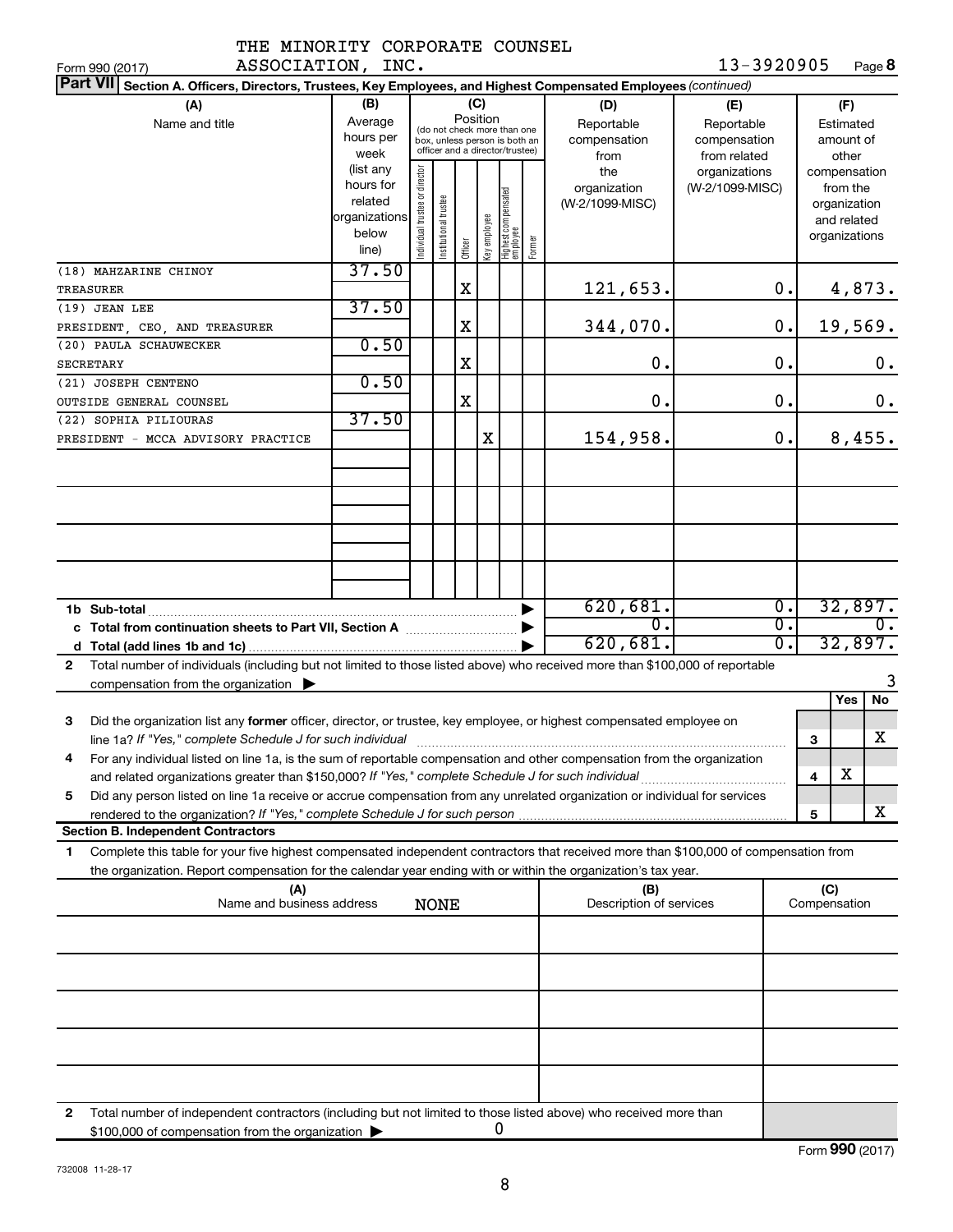| THE MINORITY CORPORATE COUNSEL |  |
|--------------------------------|--|

| <b>Part VIII</b><br><b>Statement of Revenue</b>                                         |               |                                                                                                                                                                                                                                                                                                                                                                                                                                                          |                                                               |                                                                                                                  |                                                                     |                                                      |                                         |                                                                    |  |
|-----------------------------------------------------------------------------------------|---------------|----------------------------------------------------------------------------------------------------------------------------------------------------------------------------------------------------------------------------------------------------------------------------------------------------------------------------------------------------------------------------------------------------------------------------------------------------------|---------------------------------------------------------------|------------------------------------------------------------------------------------------------------------------|---------------------------------------------------------------------|------------------------------------------------------|-----------------------------------------|--------------------------------------------------------------------|--|
|                                                                                         |               |                                                                                                                                                                                                                                                                                                                                                                                                                                                          |                                                               |                                                                                                                  |                                                                     |                                                      |                                         |                                                                    |  |
|                                                                                         |               |                                                                                                                                                                                                                                                                                                                                                                                                                                                          |                                                               |                                                                                                                  | (A)<br>Total revenue                                                | (B)<br>Related or<br>exempt function<br>revenue      | (C)<br>Unrelated<br>business<br>revenue | (D)<br>Revenue excluded<br>from tax under<br>sections<br>512 - 514 |  |
| Contributions, Gifts, Grants<br>and Other Similar Amounts<br>Program Service<br>Revenue | b<br>c        | <b>1 a</b> Federated campaigns<br><b>b</b> Membership dues<br>c Fundraising events<br>d Related organizations<br>.<br>e Government grants (contributions)<br>f All other contributions, gifts, grants, and<br>similar amounts not included above<br>g Noncash contributions included in lines 1a-1f: \$<br>2 a DINNERS<br><b>CONFERENCES</b><br><b>JOB BANK</b><br>VAULT DIVERSITY SURVEY<br>d<br>MAGAZINE INCOME<br>f All other program service revenue | 1a<br>1b<br>1c<br>1d<br>1e<br>1f                              | 1, 214, 876.<br>143,597.<br>1,685,909.<br><b>Business Code</b><br>900099<br>900099<br>900099<br>900099<br>900099 | 3,044,382.<br>175,497.<br>132,240.<br>56,919.<br>43,513.<br>37,288. | 175,497.<br>132,240.<br>56,919.<br>43,513.<br>37,288 |                                         |                                                                    |  |
|                                                                                         | 3<br>4        | Investment income (including dividends, interest, and<br>Income from investment of tax-exempt bond proceeds                                                                                                                                                                                                                                                                                                                                              |                                                               |                                                                                                                  | 445,457.<br>97,707.                                                 |                                                      |                                         | 97,707.                                                            |  |
|                                                                                         | 5             | 6 a Gross rents<br><b>b</b> Less: rental expenses<br>c Rental income or (loss)                                                                                                                                                                                                                                                                                                                                                                           | (i) Real                                                      | (ii) Personal                                                                                                    |                                                                     |                                                      |                                         |                                                                    |  |
|                                                                                         |               | 7 a Gross amount from sales of<br>assets other than inventory<br><b>b</b> Less: cost or other basis                                                                                                                                                                                                                                                                                                                                                      | (i) Securities<br>1,897,237.                                  | (ii) Other                                                                                                       |                                                                     |                                                      |                                         |                                                                    |  |
|                                                                                         |               | and sales expenses<br>8 a Gross income from fundraising events (not                                                                                                                                                                                                                                                                                                                                                                                      | 1,719,463.<br>177,774.                                        | ▶                                                                                                                | 177,774.                                                            |                                                      |                                         | 177,774.                                                           |  |
| <b>Other Revenue</b>                                                                    |               | including \$                                                                                                                                                                                                                                                                                                                                                                                                                                             | $143,597.$ of<br>contributions reported on line 1c). See<br>b |                                                                                                                  |                                                                     |                                                      |                                         |                                                                    |  |
|                                                                                         |               | c Net income or (loss) from fundraising events<br>9 a Gross income from gaming activities. See                                                                                                                                                                                                                                                                                                                                                           |                                                               | ▶<br>.                                                                                                           | $-129, 209.$                                                        |                                                      |                                         | $-129, 209.$                                                       |  |
|                                                                                         |               | c Net income or (loss) from gaming activities<br>10 a Gross sales of inventory, less returns                                                                                                                                                                                                                                                                                                                                                             | b                                                             |                                                                                                                  |                                                                     |                                                      |                                         |                                                                    |  |
|                                                                                         |               | c Net income or (loss) from sales of inventory<br>Miscellaneous Revenue                                                                                                                                                                                                                                                                                                                                                                                  |                                                               | <b>Business Code</b>                                                                                             |                                                                     |                                                      |                                         |                                                                    |  |
|                                                                                         | 11a<br>b<br>с | <u> 1989 - Johann Stein, mars an deus Amerikaansk kommunister (</u><br>the control of the control of the control of the control of the                                                                                                                                                                                                                                                                                                                   |                                                               |                                                                                                                  |                                                                     |                                                      |                                         |                                                                    |  |
|                                                                                         |               |                                                                                                                                                                                                                                                                                                                                                                                                                                                          |                                                               | $\blacktriangleright$                                                                                            |                                                                     |                                                      |                                         |                                                                    |  |
|                                                                                         | 12            |                                                                                                                                                                                                                                                                                                                                                                                                                                                          |                                                               |                                                                                                                  | 3,636,111.                                                          | 445,457.                                             | 0.                                      | 146,272.                                                           |  |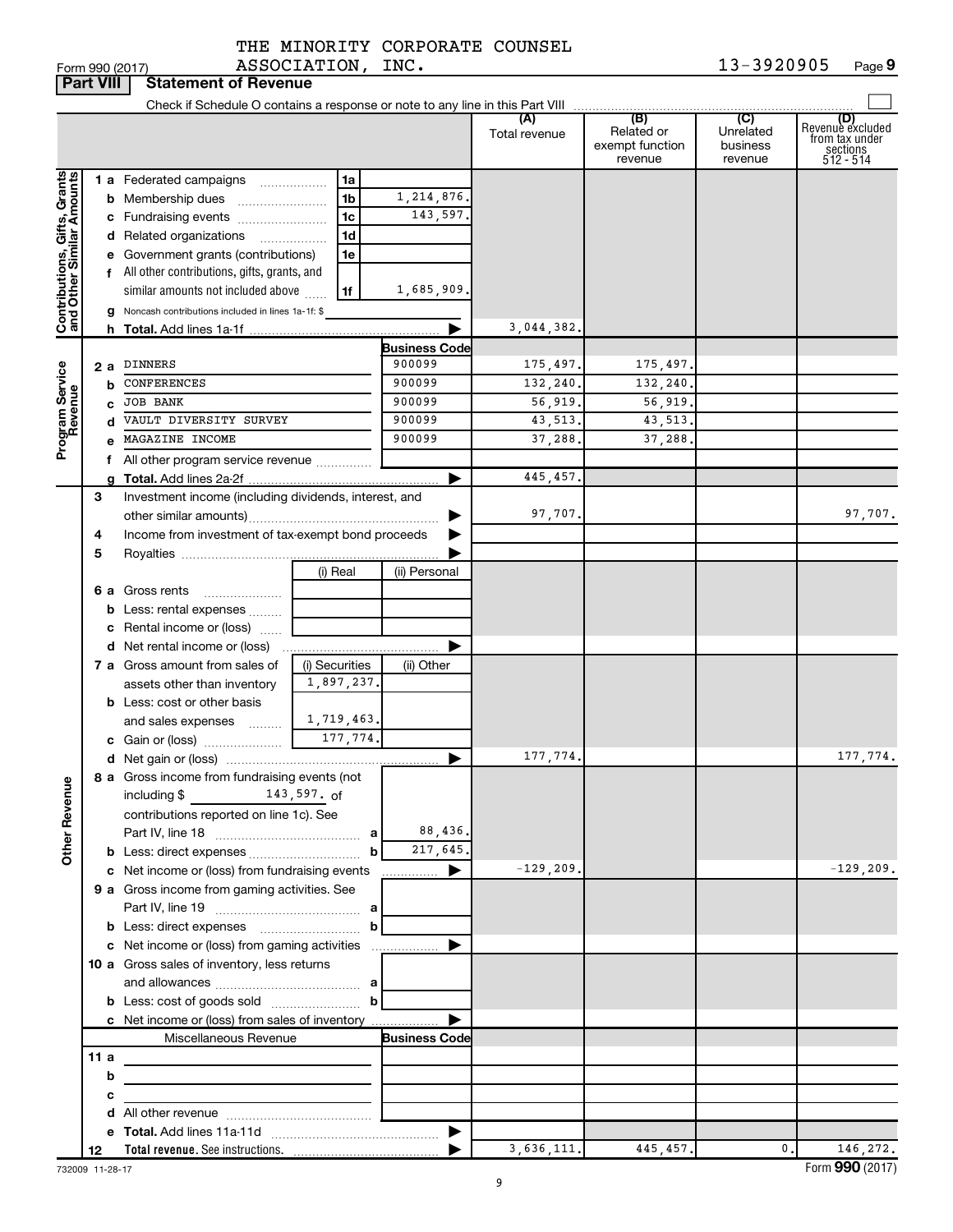13-3920905 Page 10

|                 |              | IAL MINORITI CORPORATE COUNSEL |            |      |
|-----------------|--------------|--------------------------------|------------|------|
| Form 990 (2017) | ASSOCIATION, | INC.                           | 13-3920905 | Page |

| <b>Part IX Statement of Functional Expenses</b>                                                                            |                                                                                                                                                             |                       |                                    |                                           |                                |  |  |  |  |
|----------------------------------------------------------------------------------------------------------------------------|-------------------------------------------------------------------------------------------------------------------------------------------------------------|-----------------------|------------------------------------|-------------------------------------------|--------------------------------|--|--|--|--|
| Section 501(c)(3) and 501(c)(4) organizations must complete all columns. All other organizations must complete column (A). |                                                                                                                                                             |                       |                                    |                                           |                                |  |  |  |  |
|                                                                                                                            | Check if Schedule O contains a response or note to any line in this Part IX.                                                                                |                       |                                    |                                           |                                |  |  |  |  |
|                                                                                                                            | Do not include amounts reported on lines 6b,<br>7b, 8b, 9b, and 10b of Part VIII.                                                                           | (A)<br>Total expenses | (B)<br>Program service<br>expenses | (C)<br>Management and<br>general expenses | (D)<br>Fundraising<br>expenses |  |  |  |  |
| 1                                                                                                                          | Grants and other assistance to domestic organizations                                                                                                       |                       |                                    |                                           |                                |  |  |  |  |
|                                                                                                                            | and domestic governments. See Part IV, line 21                                                                                                              |                       |                                    |                                           |                                |  |  |  |  |
| 2                                                                                                                          | Grants and other assistance to domestic                                                                                                                     |                       | 260,000.                           |                                           |                                |  |  |  |  |
|                                                                                                                            | individuals. See Part IV, line 22                                                                                                                           | 260,000.              |                                    |                                           |                                |  |  |  |  |
| 3                                                                                                                          | Grants and other assistance to foreign                                                                                                                      |                       |                                    |                                           |                                |  |  |  |  |
|                                                                                                                            | organizations, foreign governments, and foreign                                                                                                             |                       |                                    |                                           |                                |  |  |  |  |
|                                                                                                                            | individuals. See Part IV, lines 15 and 16                                                                                                                   |                       |                                    |                                           |                                |  |  |  |  |
| 4<br>5                                                                                                                     | Benefits paid to or for members                                                                                                                             |                       |                                    |                                           |                                |  |  |  |  |
|                                                                                                                            | Compensation of current officers, directors,<br>trustees, and key employees                                                                                 | 620,681.              | 482,064.                           | 108,488.                                  | 30, 129.                       |  |  |  |  |
| 6                                                                                                                          | Compensation not included above, to disqualified                                                                                                            |                       |                                    |                                           |                                |  |  |  |  |
|                                                                                                                            | persons (as defined under section 4958(f)(1)) and                                                                                                           |                       |                                    |                                           |                                |  |  |  |  |
|                                                                                                                            | persons described in section 4958(c)(3)(B)                                                                                                                  |                       |                                    |                                           |                                |  |  |  |  |
| 7                                                                                                                          |                                                                                                                                                             | 403,788.              | 323,031.                           | 60,568.                                   | 20, 189.                       |  |  |  |  |
| 8                                                                                                                          | Pension plan accruals and contributions (include                                                                                                            |                       |                                    |                                           |                                |  |  |  |  |
|                                                                                                                            | section 401(k) and 403(b) employer contributions)                                                                                                           | 15,561.               |                                    |                                           |                                |  |  |  |  |
| 9                                                                                                                          |                                                                                                                                                             | 56,851.               | $\frac{12,449}{45,482}$            | $\frac{2,334}{8,527}$                     | $\frac{778}{2,842}$            |  |  |  |  |
| 10                                                                                                                         |                                                                                                                                                             | 63, 292.              | 50,633.                            | 9,494.                                    | 3,165.                         |  |  |  |  |
| 11                                                                                                                         | Fees for services (non-employees):                                                                                                                          |                       |                                    |                                           |                                |  |  |  |  |
| a                                                                                                                          |                                                                                                                                                             |                       |                                    |                                           |                                |  |  |  |  |
| b                                                                                                                          |                                                                                                                                                             | 12,562.               | 10,051.                            | 1,883.                                    | 628.                           |  |  |  |  |
| С                                                                                                                          |                                                                                                                                                             | 80, 801.              |                                    | 80, 801.                                  |                                |  |  |  |  |
| d                                                                                                                          |                                                                                                                                                             |                       |                                    |                                           |                                |  |  |  |  |
| е                                                                                                                          | Professional fundraising services. See Part IV, line 17                                                                                                     |                       |                                    |                                           |                                |  |  |  |  |
| f                                                                                                                          | Investment management fees                                                                                                                                  | 65,208.               | 52, 167.                           | 9,781.                                    | 3,260.                         |  |  |  |  |
| g                                                                                                                          | Other. (If line 11g amount exceeds 10% of line 25,                                                                                                          |                       |                                    |                                           |                                |  |  |  |  |
|                                                                                                                            | column (A) amount, list line 11g expenses on Sch O.)                                                                                                        | 293,302.              | 161,560.                           | 121,645.                                  | $\frac{10,097.}{2,579.}$       |  |  |  |  |
| 12                                                                                                                         |                                                                                                                                                             | 51, 575.              | 41,260.                            | 7,736.                                    |                                |  |  |  |  |
| 13                                                                                                                         |                                                                                                                                                             | 65,834.               | 52,667.                            | 9,876.                                    | 3,291.                         |  |  |  |  |
| 14                                                                                                                         |                                                                                                                                                             | 81,724.               | 69,347.                            | 9,283.                                    | 3,094.                         |  |  |  |  |
| 15                                                                                                                         |                                                                                                                                                             |                       |                                    |                                           |                                |  |  |  |  |
| 16                                                                                                                         |                                                                                                                                                             |                       |                                    |                                           |                                |  |  |  |  |
| 17                                                                                                                         | Travel                                                                                                                                                      | 83,052.               | $35,220$ .                         | 45,631.                                   | 2,201.                         |  |  |  |  |
| 18                                                                                                                         | Payments of travel or entertainment expenses                                                                                                                |                       |                                    |                                           |                                |  |  |  |  |
|                                                                                                                            | for any federal, state, or local public officials                                                                                                           | 1,308,746.            | 1, 290, 953.                       | 17,240.                                   | 553.                           |  |  |  |  |
| 19                                                                                                                         | Conferences, conventions, and meetings                                                                                                                      | 9,506.                |                                    | 9,506.                                    |                                |  |  |  |  |
| 20                                                                                                                         | Interest                                                                                                                                                    |                       |                                    |                                           |                                |  |  |  |  |
| 21                                                                                                                         |                                                                                                                                                             | 32,086.               |                                    | 32,086.                                   |                                |  |  |  |  |
| 22<br>23                                                                                                                   | Depreciation, depletion, and amortization<br>Insurance                                                                                                      | 23,824.               |                                    | 23,824.                                   |                                |  |  |  |  |
| 24                                                                                                                         | Other expenses. Itemize expenses not covered                                                                                                                |                       |                                    |                                           |                                |  |  |  |  |
|                                                                                                                            | above. (List miscellaneous expenses in line 24e. If line<br>24e amount exceeds 10% of line 25, column (A)<br>amount, list line 24e expenses on Schedule O.) |                       |                                    |                                           |                                |  |  |  |  |
| $\mathbf{a}$                                                                                                               | MAGAZINES & PUBLICATION                                                                                                                                     | 55,017.               | 55,017.                            |                                           |                                |  |  |  |  |
| b                                                                                                                          | <b>RESEARCH</b>                                                                                                                                             | 20, 144.              | 20, 144.                           |                                           |                                |  |  |  |  |
| C                                                                                                                          | GENERAL CHARITABLE CONT                                                                                                                                     | 12,837.               |                                    | 12,837.                                   |                                |  |  |  |  |
| d                                                                                                                          | <b>SCHOLARSHIP EXPENSES</b>                                                                                                                                 | 7,996.                | 7,996.                             |                                           |                                |  |  |  |  |
|                                                                                                                            | e All other expenses                                                                                                                                        | 14,896.               | 3,192.                             | 11,602.                                   | 102.                           |  |  |  |  |
| 25                                                                                                                         | Total functional expenses. Add lines 1 through 24e                                                                                                          | 3,639,283.            | 2,973,233.                         | 583,142.                                  | 82,908.                        |  |  |  |  |
| 26                                                                                                                         | Joint costs. Complete this line only if the organization                                                                                                    |                       |                                    |                                           |                                |  |  |  |  |
|                                                                                                                            | reported in column (B) joint costs from a combined                                                                                                          |                       |                                    |                                           |                                |  |  |  |  |
|                                                                                                                            | educational campaign and fundraising solicitation.                                                                                                          |                       |                                    |                                           |                                |  |  |  |  |
|                                                                                                                            | Check here $\blacktriangleright$<br>if following SOP 98-2 (ASC 958-720)                                                                                     |                       |                                    |                                           |                                |  |  |  |  |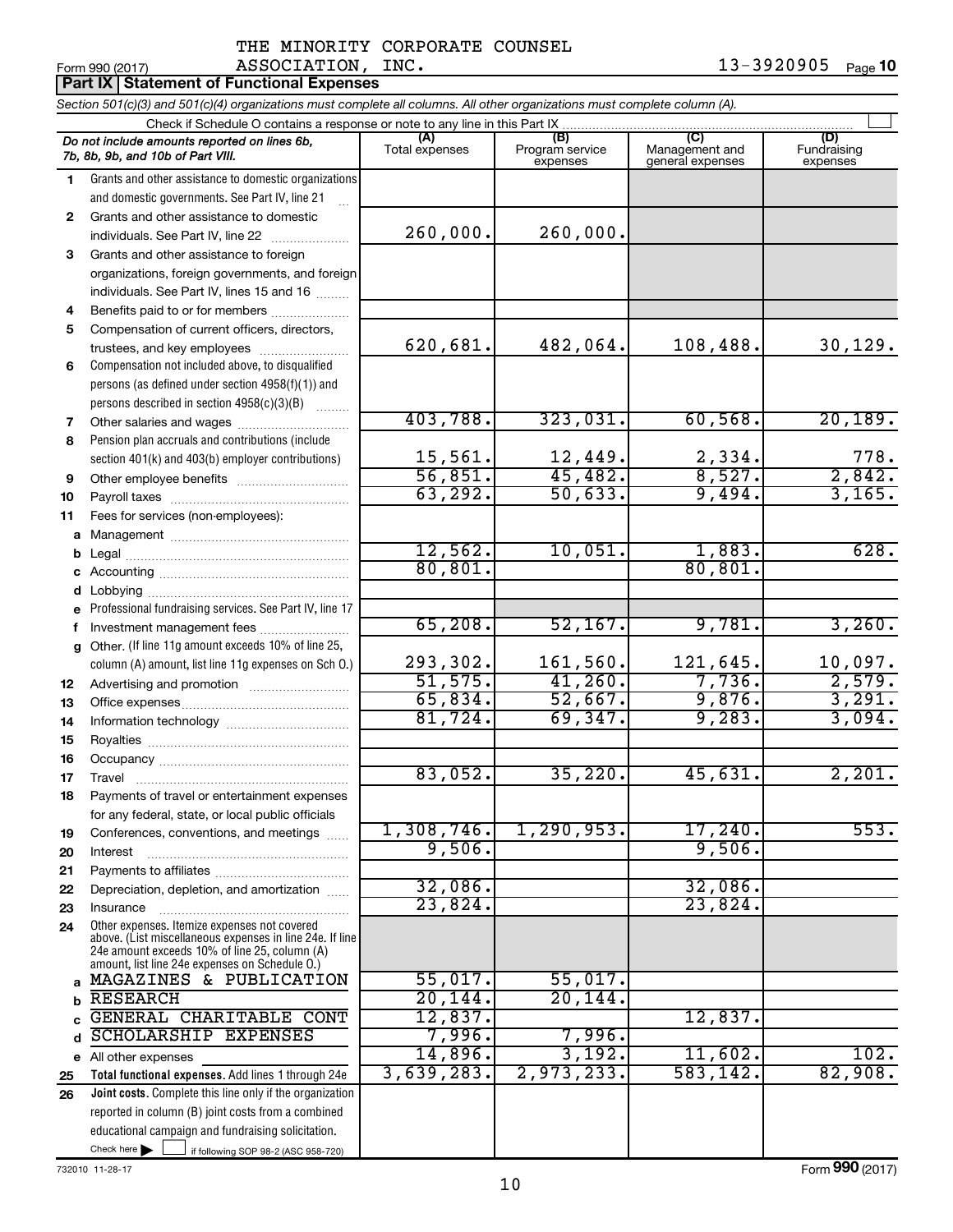| THE MINORITY CORPORATE COUNSEL |  |
|--------------------------------|--|
| ASSOCIATION, INC.              |  |

 $_{\rm Form}$   $_{990}$  (2017)  $_{\rm Page}$  <code>11</code>

|                             | Part X   | <b>Balance Sheet</b>                                                                                                                                                                                                           |                          |                 |                    |
|-----------------------------|----------|--------------------------------------------------------------------------------------------------------------------------------------------------------------------------------------------------------------------------------|--------------------------|-----------------|--------------------|
|                             |          |                                                                                                                                                                                                                                |                          |                 |                    |
|                             |          |                                                                                                                                                                                                                                | (A)<br>Beginning of year |                 | (B)<br>End of year |
|                             | 1        |                                                                                                                                                                                                                                | 613,067.                 | 1               | 69,959.            |
|                             | 2        |                                                                                                                                                                                                                                | 152, 166.                | $\mathbf{2}$    | 345, 112.          |
|                             | 3        |                                                                                                                                                                                                                                |                          | 3               |                    |
|                             | 4        |                                                                                                                                                                                                                                | 96,302.                  | 4               | 378,623.           |
|                             | 5        | Loans and other receivables from current and former officers, directors,                                                                                                                                                       |                          |                 |                    |
|                             |          | trustees, key employees, and highest compensated employees. Complete                                                                                                                                                           |                          |                 |                    |
|                             |          | Part II of Schedule L                                                                                                                                                                                                          |                          | 5               |                    |
|                             | 6        | Loans and other receivables from other disqualified persons (as defined under                                                                                                                                                  |                          |                 |                    |
|                             |          | section $4958(f)(1)$ , persons described in section $4958(c)(3)(B)$ , and contributing                                                                                                                                         |                          |                 |                    |
|                             |          | employers and sponsoring organizations of section 501(c)(9) voluntary                                                                                                                                                          |                          |                 |                    |
|                             |          | employees' beneficiary organizations (see instr). Complete Part II of Sch L                                                                                                                                                    |                          | 6               |                    |
| Assets                      | 7        |                                                                                                                                                                                                                                |                          | 7               |                    |
|                             | 8        |                                                                                                                                                                                                                                |                          | 8               |                    |
|                             | 9        | Prepaid expenses and deferred charges [11] matter continuum matter and referred charges [11] matter continuum matter continuum matter and continuum matter continuum matter continuum matter continuum matter continuum matter | 179,384.                 | 9               | 135, 346.          |
|                             |          | 10a Land, buildings, and equipment: cost or other                                                                                                                                                                              |                          |                 |                    |
|                             |          | $\frac{172,702}{78,345}$<br>basis. Complete Part VI of Schedule D  10a                                                                                                                                                         |                          |                 |                    |
|                             |          |                                                                                                                                                                                                                                | 32,032.                  | 10 <sub>c</sub> | 94,357.            |
|                             | 11       |                                                                                                                                                                                                                                | 3,586,757.               | 11              | 3,683,205.         |
|                             | 12       |                                                                                                                                                                                                                                |                          | 12              |                    |
|                             | 13       |                                                                                                                                                                                                                                |                          | 13              |                    |
|                             | 14       |                                                                                                                                                                                                                                |                          | 14              |                    |
|                             | 15<br>16 |                                                                                                                                                                                                                                | 4,659,708.               | 15<br>16        | 4,706,602.         |
|                             | 17       |                                                                                                                                                                                                                                | 181,090.                 | 17              | 97,160.            |
|                             | 18       |                                                                                                                                                                                                                                |                          | 18              |                    |
|                             | 19       |                                                                                                                                                                                                                                | 191,900.                 | 19              | 25,000.            |
|                             | 20       |                                                                                                                                                                                                                                |                          | 20              |                    |
|                             | 21       | Escrow or custodial account liability. Complete Part IV of Schedule D                                                                                                                                                          |                          | 21              |                    |
|                             | 22       | Loans and other payables to current and former officers, directors, trustees,                                                                                                                                                  |                          |                 |                    |
| Liabilities                 |          | key employees, highest compensated employees, and disqualified persons.                                                                                                                                                        |                          |                 |                    |
|                             |          |                                                                                                                                                                                                                                |                          | 22              |                    |
|                             | 23       | Secured mortgages and notes payable to unrelated third parties <i>manumum</i>                                                                                                                                                  |                          | 23              |                    |
|                             | 24       |                                                                                                                                                                                                                                | 200,000.                 | 24              | 200,000.           |
|                             | 25       | Other liabilities (including federal income tax, payables to related third                                                                                                                                                     |                          |                 |                    |
|                             |          | parties, and other liabilities not included on lines 17-24). Complete Part X of                                                                                                                                                |                          |                 |                    |
|                             |          | Schedule D                                                                                                                                                                                                                     | 94,692.                  | 25              | 103,512.           |
|                             | 26       | Total liabilities. Add lines 17 through 25                                                                                                                                                                                     | 667,682.                 | 26              | 425,672.           |
|                             |          | Organizations that follow SFAS 117 (ASC 958), check here $\blacktriangleright \begin{array}{c} \boxed{X} \\ \end{array}$ and                                                                                                   |                          |                 |                    |
|                             |          | complete lines 27 through 29, and lines 33 and 34.                                                                                                                                                                             |                          |                 |                    |
|                             | 27       |                                                                                                                                                                                                                                | 3,992,026.               | 27              | 4,280,930.         |
|                             | 28       |                                                                                                                                                                                                                                |                          | 28              |                    |
|                             | 29       | Permanently restricted net assets                                                                                                                                                                                              |                          | 29              |                    |
|                             |          | Organizations that do not follow SFAS 117 (ASC 958), check here $\blacktriangleright$                                                                                                                                          |                          |                 |                    |
| Net Assets or Fund Balances |          | and complete lines 30 through 34.                                                                                                                                                                                              |                          |                 |                    |
|                             | 30       |                                                                                                                                                                                                                                |                          | 30              |                    |
|                             | 31       | Paid-in or capital surplus, or land, building, or equipment fund                                                                                                                                                               |                          | 31              |                    |
|                             | 32       | Retained earnings, endowment, accumulated income, or other funds                                                                                                                                                               | 3,992,026.               | 32              | 4,280,930.         |
|                             | 33       |                                                                                                                                                                                                                                | 4,659,708.               | 33<br>34        | 4,706,602.         |
|                             | 34       |                                                                                                                                                                                                                                |                          |                 |                    |

Form (2017) **990**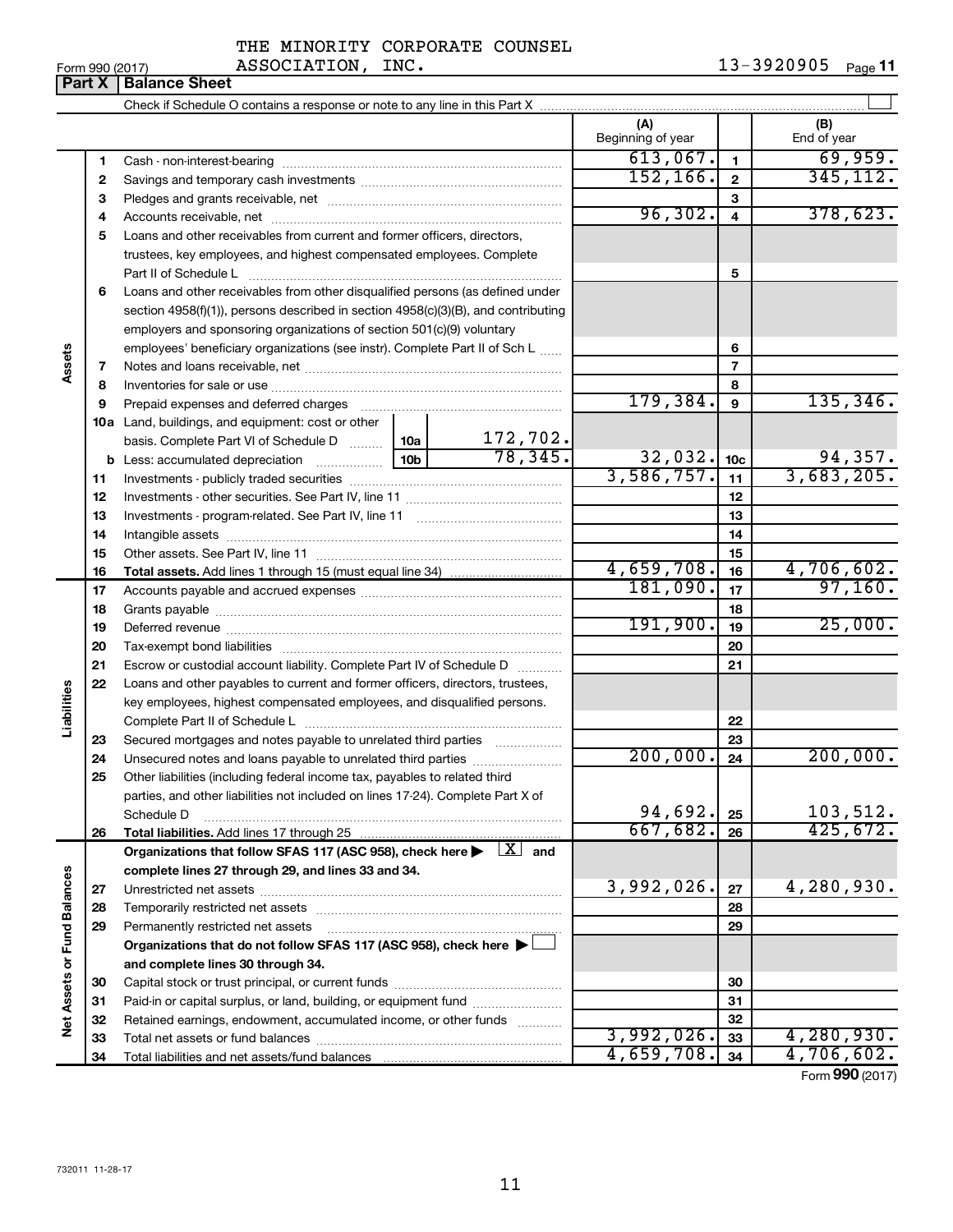|    | THE MINORITY CORPORATE COUNSEL                                                                                                  |                |                |     |                  |  |  |
|----|---------------------------------------------------------------------------------------------------------------------------------|----------------|----------------|-----|------------------|--|--|
|    | ASSOCIATION, INC.<br>Form 990 (2017)                                                                                            |                | 13-3920905     |     | Page 12          |  |  |
|    | <b>Reconciliation of Net Assets</b><br>Part XI                                                                                  |                |                |     |                  |  |  |
|    |                                                                                                                                 |                |                |     |                  |  |  |
|    |                                                                                                                                 |                |                |     |                  |  |  |
| 1  | Total revenue (must equal Part VIII, column (A), line 12)                                                                       | $\mathbf{1}$   | 3,636,111.     |     |                  |  |  |
| 2  |                                                                                                                                 | $\overline{2}$ | 3,639,283.     |     |                  |  |  |
| з  | Revenue less expenses. Subtract line 2 from line 1                                                                              | $\mathbf{3}$   |                |     | $-3,172.$        |  |  |
| 4  |                                                                                                                                 | 4              | 3,992,026.     |     |                  |  |  |
| 5  |                                                                                                                                 | 5              |                |     | 292,076.         |  |  |
| 6  | Donated services and use of facilities                                                                                          | 6              |                |     |                  |  |  |
| 7  | Investment expenses                                                                                                             | $\overline{7}$ |                |     |                  |  |  |
| 8  | Prior period adjustments                                                                                                        | 8              |                |     |                  |  |  |
| 9  |                                                                                                                                 | 9              |                |     | $\overline{0}$ . |  |  |
| 10 | Net assets or fund balances at end of year. Combine lines 3 through 9 (must equal Part X, line 33,                              |                |                |     |                  |  |  |
|    | 4,280,930.<br>10<br>column (B))                                                                                                 |                |                |     |                  |  |  |
|    | <b>Part XII Financial Statements and Reporting</b>                                                                              |                |                |     |                  |  |  |
|    |                                                                                                                                 |                |                |     |                  |  |  |
|    |                                                                                                                                 |                |                | Yes | l No             |  |  |
| 1  | $X$ Accrual<br>Accounting method used to prepare the Form 990: $\Box$ Cash<br>Other                                             |                |                |     |                  |  |  |
|    | If the organization changed its method of accounting from a prior year or checked "Other," explain in Schedule O.               |                |                |     |                  |  |  |
|    |                                                                                                                                 |                | 2a             |     | х                |  |  |
|    | If "Yes," check a box below to indicate whether the financial statements for the year were compiled or reviewed on a            |                |                |     |                  |  |  |
|    | separate basis, consolidated basis, or both:                                                                                    |                |                |     |                  |  |  |
|    | <b>Consolidated basis</b><br>Separate basis<br>Both consolidated and separate basis                                             |                |                |     |                  |  |  |
|    |                                                                                                                                 |                | 2 <sub>b</sub> | х   |                  |  |  |
|    | If "Yes," check a box below to indicate whether the financial statements for the year were audited on a separate basis,         |                |                |     |                  |  |  |
|    | consolidated basis, or both:                                                                                                    |                |                |     |                  |  |  |
|    | $X$ Separate basis<br><b>Consolidated basis</b><br>Both consolidated and separate basis                                         |                |                |     |                  |  |  |
|    | c If "Yes" to line 2a or 2b, does the organization have a committee that assumes responsibility for oversight of the audit,     |                |                |     |                  |  |  |
|    | review, or compilation of its financial statements and selection of an independent accountant?                                  |                | 2c             | х   |                  |  |  |
|    | If the organization changed either its oversight process or selection process during the tax year, explain in Schedule O.       |                |                |     |                  |  |  |
|    | 3a As a result of a federal award, was the organization required to undergo an audit or audits as set forth in the Single Audit |                |                |     |                  |  |  |
|    |                                                                                                                                 |                | За             |     | x                |  |  |
|    | b If "Yes," did the organization undergo the required audit or audits? If the organization did not undergo the required audit   |                |                |     |                  |  |  |
|    |                                                                                                                                 |                | 3b             |     |                  |  |  |

Form (2017) **990**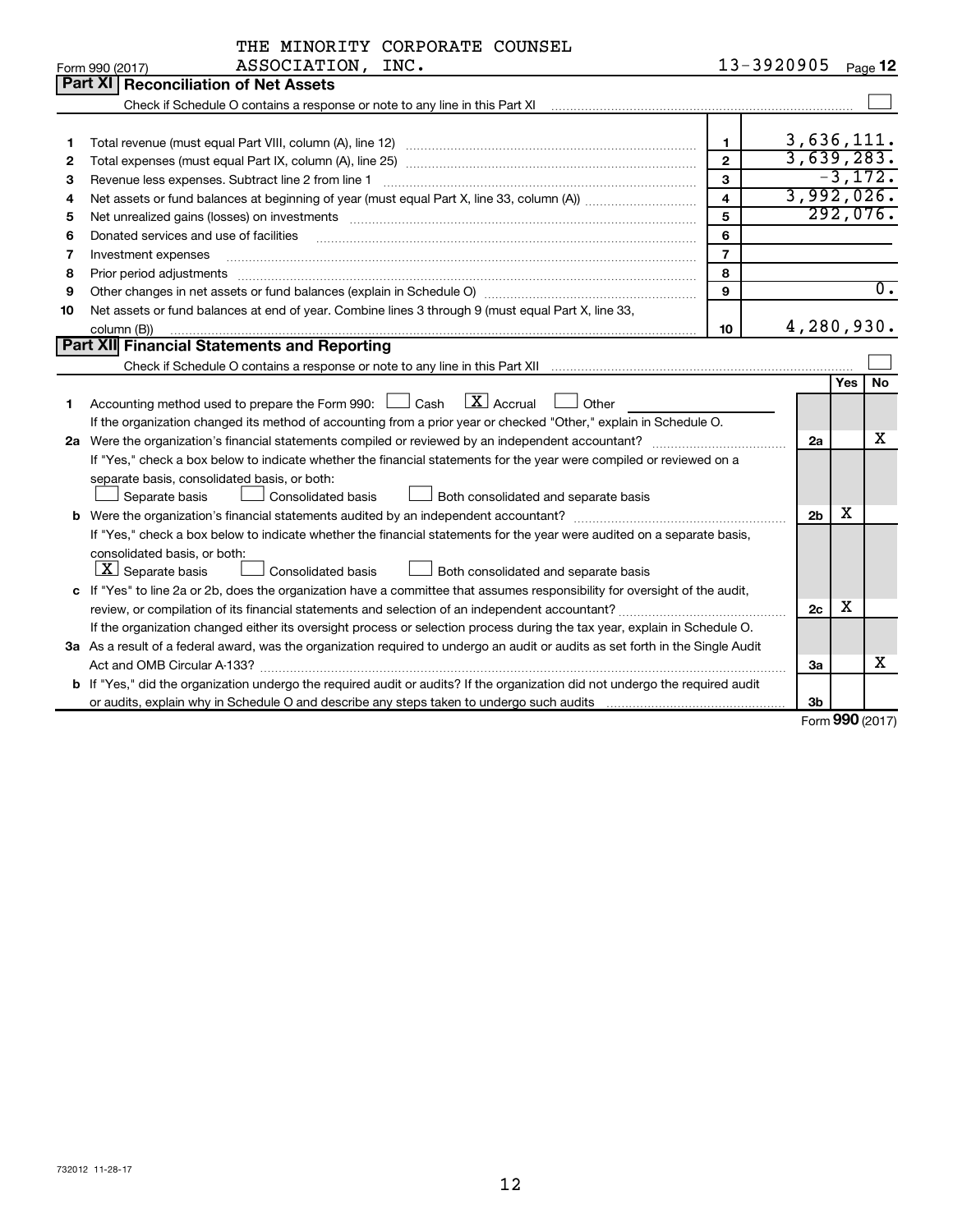|                          |                                                                                                                                            | <b>SCHEDULE A</b><br>(Form 990 or 990-EZ)<br>Department of the Treasury |  | <b>Public Charity Status and Public Support</b><br>Complete if the organization is a section 501(c)(3) organization or a section<br>4947(a)(1) nonexempt charitable trust.<br>Attach to Form 990 or Form 990-EZ.                 |  |                                                        |                                 |                             |                                                      |  | OMB No. 1545-0047<br><b>Open to Public</b>                                                                                                                                                                                                                                             |
|--------------------------|--------------------------------------------------------------------------------------------------------------------------------------------|-------------------------------------------------------------------------|--|----------------------------------------------------------------------------------------------------------------------------------------------------------------------------------------------------------------------------------|--|--------------------------------------------------------|---------------------------------|-----------------------------|------------------------------------------------------|--|----------------------------------------------------------------------------------------------------------------------------------------------------------------------------------------------------------------------------------------------------------------------------------------|
| Internal Revenue Service |                                                                                                                                            |                                                                         |  | $\triangleright$ Go to www.irs.gov/Form990 for instructions and the latest information.                                                                                                                                          |  |                                                        |                                 |                             |                                                      |  | Inspection                                                                                                                                                                                                                                                                             |
|                          |                                                                                                                                            | Name of the organization                                                |  | THE MINORITY CORPORATE COUNSEL<br>ASSOCIATION, INC.                                                                                                                                                                              |  |                                                        |                                 |                             |                                                      |  | <b>Employer identification number</b><br>13-3920905                                                                                                                                                                                                                                    |
|                          | Part I                                                                                                                                     |                                                                         |  | Reason for Public Charity Status (All organizations must complete this part.) See instructions.                                                                                                                                  |  |                                                        |                                 |                             |                                                      |  |                                                                                                                                                                                                                                                                                        |
|                          |                                                                                                                                            |                                                                         |  | The organization is not a private foundation because it is: (For lines 1 through 12, check only one box.)                                                                                                                        |  |                                                        |                                 |                             |                                                      |  |                                                                                                                                                                                                                                                                                        |
| 1                        |                                                                                                                                            |                                                                         |  | A church, convention of churches, or association of churches described in section 170(b)(1)(A)(i).                                                                                                                               |  |                                                        |                                 |                             |                                                      |  |                                                                                                                                                                                                                                                                                        |
| 2                        |                                                                                                                                            |                                                                         |  | A school described in section 170(b)(1)(A)(ii). (Attach Schedule E (Form 990 or 990-EZ).)                                                                                                                                        |  |                                                        |                                 |                             |                                                      |  |                                                                                                                                                                                                                                                                                        |
| 3                        | A hospital or a cooperative hospital service organization described in section 170(b)(1)(A)(iii).                                          |                                                                         |  |                                                                                                                                                                                                                                  |  |                                                        |                                 |                             |                                                      |  |                                                                                                                                                                                                                                                                                        |
| 4                        | A medical research organization operated in conjunction with a hospital described in section 170(b)(1)(A)(iii). Enter the hospital's name, |                                                                         |  |                                                                                                                                                                                                                                  |  |                                                        |                                 |                             |                                                      |  |                                                                                                                                                                                                                                                                                        |
|                          |                                                                                                                                            | city, and state:                                                        |  |                                                                                                                                                                                                                                  |  |                                                        |                                 |                             |                                                      |  |                                                                                                                                                                                                                                                                                        |
| 5                        |                                                                                                                                            |                                                                         |  | An organization operated for the benefit of a college or university owned or operated by a governmental unit described in                                                                                                        |  |                                                        |                                 |                             |                                                      |  |                                                                                                                                                                                                                                                                                        |
|                          |                                                                                                                                            |                                                                         |  | section 170(b)(1)(A)(iv). (Complete Part II.)                                                                                                                                                                                    |  |                                                        |                                 |                             |                                                      |  |                                                                                                                                                                                                                                                                                        |
| 6                        |                                                                                                                                            |                                                                         |  | A federal, state, or local government or governmental unit described in section 170(b)(1)(A)(v).                                                                                                                                 |  |                                                        |                                 |                             |                                                      |  |                                                                                                                                                                                                                                                                                        |
| 7                        |                                                                                                                                            |                                                                         |  |                                                                                                                                                                                                                                  |  |                                                        |                                 |                             |                                                      |  | An organization that normally receives a substantial part of its support from a governmental unit or from the general public described in                                                                                                                                              |
|                          |                                                                                                                                            |                                                                         |  | section 170(b)(1)(A)(vi). (Complete Part II.)                                                                                                                                                                                    |  |                                                        |                                 |                             |                                                      |  |                                                                                                                                                                                                                                                                                        |
| 8                        |                                                                                                                                            |                                                                         |  | A community trust described in section 170(b)(1)(A)(vi). (Complete Part II.)                                                                                                                                                     |  |                                                        |                                 |                             |                                                      |  |                                                                                                                                                                                                                                                                                        |
| 9                        |                                                                                                                                            |                                                                         |  | An agricultural research organization described in section 170(b)(1)(A)(ix) operated in conjunction with a land-grant college                                                                                                    |  |                                                        |                                 |                             |                                                      |  |                                                                                                                                                                                                                                                                                        |
|                          |                                                                                                                                            |                                                                         |  | or university or a non-land-grant college of agriculture (see instructions). Enter the name, city, and state of the college or                                                                                                   |  |                                                        |                                 |                             |                                                      |  |                                                                                                                                                                                                                                                                                        |
|                          | $\boxed{\text{X}}$                                                                                                                         | university:                                                             |  |                                                                                                                                                                                                                                  |  |                                                        |                                 |                             |                                                      |  |                                                                                                                                                                                                                                                                                        |
| 10                       |                                                                                                                                            |                                                                         |  |                                                                                                                                                                                                                                  |  |                                                        |                                 |                             |                                                      |  | An organization that normally receives: (1) more than 33 1/3% of its support from contributions, membership fees, and gross receipts from                                                                                                                                              |
|                          |                                                                                                                                            |                                                                         |  |                                                                                                                                                                                                                                  |  |                                                        |                                 |                             |                                                      |  | activities related to its exempt functions - subject to certain exceptions, and (2) no more than 33 1/3% of its support from gross investment<br>income and unrelated business taxable income (less section 511 tax) from businesses acquired by the organization after June 30, 1975. |
|                          |                                                                                                                                            |                                                                         |  | See section 509(a)(2). (Complete Part III.)                                                                                                                                                                                      |  |                                                        |                                 |                             |                                                      |  |                                                                                                                                                                                                                                                                                        |
| 11                       |                                                                                                                                            |                                                                         |  | An organization organized and operated exclusively to test for public safety. See section 509(a)(4).                                                                                                                             |  |                                                        |                                 |                             |                                                      |  |                                                                                                                                                                                                                                                                                        |
| 12                       |                                                                                                                                            |                                                                         |  |                                                                                                                                                                                                                                  |  |                                                        |                                 |                             |                                                      |  | An organization organized and operated exclusively for the benefit of, to perform the functions of, or to carry out the purposes of one or                                                                                                                                             |
|                          |                                                                                                                                            |                                                                         |  | more publicly supported organizations described in section 509(a)(1) or section 509(a)(2). See section 509(a)(3). Check the box in                                                                                               |  |                                                        |                                 |                             |                                                      |  |                                                                                                                                                                                                                                                                                        |
|                          |                                                                                                                                            |                                                                         |  | lines 12a through 12d that describes the type of supporting organization and complete lines 12e, 12f, and 12g.                                                                                                                   |  |                                                        |                                 |                             |                                                      |  |                                                                                                                                                                                                                                                                                        |
| a                        |                                                                                                                                            |                                                                         |  | Type I. A supporting organization operated, supervised, or controlled by its supported organization(s), typically by giving                                                                                                      |  |                                                        |                                 |                             |                                                      |  |                                                                                                                                                                                                                                                                                        |
|                          |                                                                                                                                            |                                                                         |  | the supported organization(s) the power to regularly appoint or elect a majority of the directors or trustees of the supporting                                                                                                  |  |                                                        |                                 |                             |                                                      |  |                                                                                                                                                                                                                                                                                        |
|                          |                                                                                                                                            |                                                                         |  | organization. You must complete Part IV, Sections A and B.                                                                                                                                                                       |  |                                                        |                                 |                             |                                                      |  |                                                                                                                                                                                                                                                                                        |
| b                        |                                                                                                                                            |                                                                         |  | Type II. A supporting organization supervised or controlled in connection with its supported organization(s), by having                                                                                                          |  |                                                        |                                 |                             |                                                      |  |                                                                                                                                                                                                                                                                                        |
|                          |                                                                                                                                            |                                                                         |  | control or management of the supporting organization vested in the same persons that control or manage the supported                                                                                                             |  |                                                        |                                 |                             |                                                      |  |                                                                                                                                                                                                                                                                                        |
|                          |                                                                                                                                            |                                                                         |  | organization(s). You must complete Part IV, Sections A and C.                                                                                                                                                                    |  |                                                        |                                 |                             |                                                      |  |                                                                                                                                                                                                                                                                                        |
|                          |                                                                                                                                            |                                                                         |  | Type III functionally integrated. A supporting organization operated in connection with, and functionally integrated with,<br>its supported organization(s) (see instructions). You must complete Part IV, Sections A, D, and E. |  |                                                        |                                 |                             |                                                      |  |                                                                                                                                                                                                                                                                                        |
|                          |                                                                                                                                            |                                                                         |  | Type III non-functionally integrated. A supporting organization operated in connection with its supported organization(s)                                                                                                        |  |                                                        |                                 |                             |                                                      |  |                                                                                                                                                                                                                                                                                        |
|                          |                                                                                                                                            |                                                                         |  | that is not functionally integrated. The organization generally must satisfy a distribution requirement and an attentiveness                                                                                                     |  |                                                        |                                 |                             |                                                      |  |                                                                                                                                                                                                                                                                                        |
|                          |                                                                                                                                            |                                                                         |  | requirement (see instructions). You must complete Part IV, Sections A and D, and Part V.                                                                                                                                         |  |                                                        |                                 |                             |                                                      |  |                                                                                                                                                                                                                                                                                        |
| е                        |                                                                                                                                            |                                                                         |  | Check this box if the organization received a written determination from the IRS that it is a Type I, Type II, Type III                                                                                                          |  |                                                        |                                 |                             |                                                      |  |                                                                                                                                                                                                                                                                                        |
|                          |                                                                                                                                            |                                                                         |  | functionally integrated, or Type III non-functionally integrated supporting organization.                                                                                                                                        |  |                                                        |                                 |                             |                                                      |  |                                                                                                                                                                                                                                                                                        |
|                          |                                                                                                                                            |                                                                         |  |                                                                                                                                                                                                                                  |  |                                                        |                                 |                             |                                                      |  |                                                                                                                                                                                                                                                                                        |
|                          |                                                                                                                                            |                                                                         |  | Provide the following information about the supported organization(s).                                                                                                                                                           |  |                                                        | (iv) Is the organization listed |                             |                                                      |  |                                                                                                                                                                                                                                                                                        |
|                          |                                                                                                                                            | (i) Name of supported<br>organization                                   |  | (ii) EIN                                                                                                                                                                                                                         |  | (iii) Type of organization<br>(described on lines 1-10 |                                 | in vour aovernina document? | (v) Amount of monetary<br>support (see instructions) |  | (vi) Amount of other<br>support (see instructions)                                                                                                                                                                                                                                     |
|                          |                                                                                                                                            |                                                                         |  |                                                                                                                                                                                                                                  |  | above (see instructions))                              | Yes                             | No                          |                                                      |  |                                                                                                                                                                                                                                                                                        |
|                          |                                                                                                                                            |                                                                         |  |                                                                                                                                                                                                                                  |  |                                                        |                                 |                             |                                                      |  |                                                                                                                                                                                                                                                                                        |
|                          |                                                                                                                                            |                                                                         |  |                                                                                                                                                                                                                                  |  |                                                        |                                 |                             |                                                      |  |                                                                                                                                                                                                                                                                                        |
|                          |                                                                                                                                            |                                                                         |  |                                                                                                                                                                                                                                  |  |                                                        |                                 |                             |                                                      |  |                                                                                                                                                                                                                                                                                        |
|                          |                                                                                                                                            |                                                                         |  |                                                                                                                                                                                                                                  |  |                                                        |                                 |                             |                                                      |  |                                                                                                                                                                                                                                                                                        |
|                          |                                                                                                                                            |                                                                         |  |                                                                                                                                                                                                                                  |  |                                                        |                                 |                             |                                                      |  |                                                                                                                                                                                                                                                                                        |
|                          |                                                                                                                                            |                                                                         |  |                                                                                                                                                                                                                                  |  |                                                        |                                 |                             |                                                      |  |                                                                                                                                                                                                                                                                                        |
|                          |                                                                                                                                            |                                                                         |  |                                                                                                                                                                                                                                  |  |                                                        |                                 |                             |                                                      |  |                                                                                                                                                                                                                                                                                        |
|                          |                                                                                                                                            |                                                                         |  |                                                                                                                                                                                                                                  |  |                                                        |                                 |                             |                                                      |  |                                                                                                                                                                                                                                                                                        |
| Total                    |                                                                                                                                            |                                                                         |  |                                                                                                                                                                                                                                  |  |                                                        |                                 |                             |                                                      |  |                                                                                                                                                                                                                                                                                        |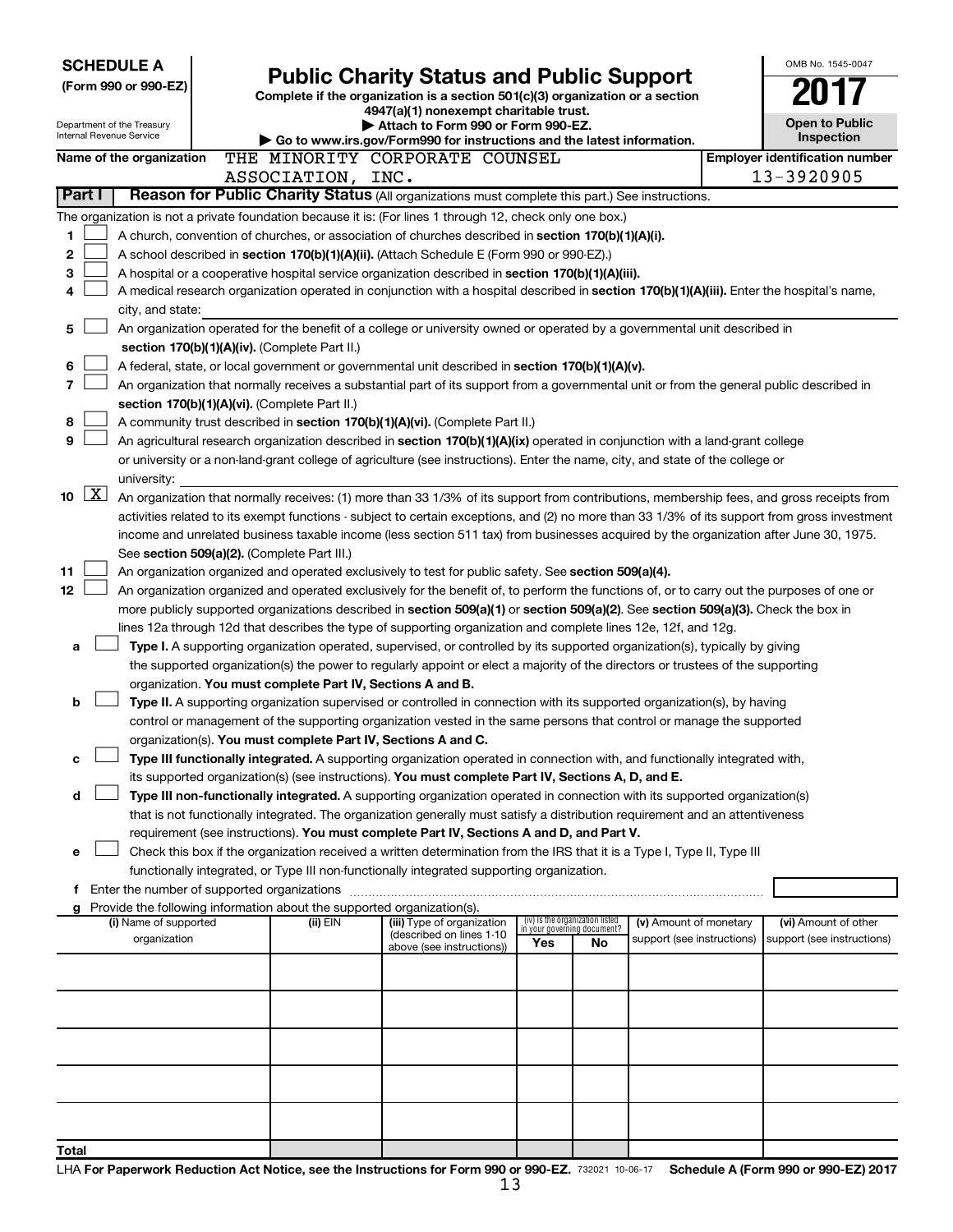#### Schedule A (Form 990 or 990-EZ) 2017 Page ASSOCIATION, INC. 13-3920905

13-3920905 Page 2

(Complete only if you checked the box on line 5, 7, or 8 of Part I or if the organization failed to qualify under Part III. If the organization fails to qualify under the tests listed below, please complete Part III.) **Part II Support Schedule for Organizations Described in Sections 170(b)(1)(A)(iv) and 170(b)(1)(A)(vi)**

| Calendar year (or fiscal year beginning in)<br>(a) 2013<br>(b) 2014<br>$(c)$ 2015<br>$(d)$ 2016<br>(e) 2017<br>(f) Total<br>1 Gifts, grants, contributions, and<br>membership fees received. (Do not<br>include any "unusual grants.")<br>2 Tax revenues levied for the organ-<br>ization's benefit and either paid to<br>or expended on its behalf<br>3 The value of services or facilities<br>furnished by a governmental unit to<br>the organization without charge<br>4 Total. Add lines 1 through 3<br>5 The portion of total contributions<br>by each person (other than a<br>governmental unit or publicly<br>supported organization) included<br>on line 1 that exceeds 2% of the<br>amount shown on line 11,<br>column (f)<br>6 Public support. Subtract line 5 from line 4.<br><b>Section B. Total Support</b><br>Calendar year (or fiscal year beginning in)<br>(a) 2013<br>(b) 2014<br>$(c)$ 2015<br>$(d)$ 2016<br>(e) 2017<br>(f) Total<br>7 Amounts from line 4<br>8 Gross income from interest,<br>dividends, payments received on<br>securities loans, rents, royalties,<br>and income from similar sources<br>Net income from unrelated business<br>9<br>activities, whether or not the<br>business is regularly carried on<br>10 Other income. Do not include gain<br>or loss from the sale of capital<br>assets (Explain in Part VI.)<br>11 Total support. Add lines 7 through 10<br>12<br><b>12</b> Gross receipts from related activities, etc. (see instructions)<br>13 First five years. If the Form 990 is for the organization's first, second, third, fourth, or fifth tax year as a section 501(c)(3)<br>organization, check this box and stop here<br><b>Section C. Computation of Public Support Percentage</b><br>14<br>%<br>15<br>%<br>16a 33 1/3% support test - 2017. If the organization did not check the box on line 13, and line 14 is 33 1/3% or more, check this box and<br>stop here. The organization qualifies as a publicly supported organization<br>b 33 1/3% support test - 2016. If the organization did not check a box on line 13 or 16a, and line 15 is 33 1/3% or more, check this box<br>17a 10% -facts-and-circumstances test - 2017. If the organization did not check a box on line 13, 16a, or 16b, and line 14 is 10% or more,<br>and if the organization meets the "facts-and-circumstances" test, check this box and stop here. Explain in Part VI how the organization<br>meets the "facts-and-circumstances" test. The organization qualifies as a publicly supported organization<br>b 10% -facts-and-circumstances test - 2016. If the organization did not check a box on line 13, 16a, 16b, or 17a, and line 15 is 10% or<br>more, and if the organization meets the "facts-and-circumstances" test, check this box and stop here. Explain in Part VI how the<br>organization meets the "facts-and-circumstances" test. The organization qualifies as a publicly supported organization | <b>Section A. Public Support</b> |  |  |  |
|----------------------------------------------------------------------------------------------------------------------------------------------------------------------------------------------------------------------------------------------------------------------------------------------------------------------------------------------------------------------------------------------------------------------------------------------------------------------------------------------------------------------------------------------------------------------------------------------------------------------------------------------------------------------------------------------------------------------------------------------------------------------------------------------------------------------------------------------------------------------------------------------------------------------------------------------------------------------------------------------------------------------------------------------------------------------------------------------------------------------------------------------------------------------------------------------------------------------------------------------------------------------------------------------------------------------------------------------------------------------------------------------------------------------------------------------------------------------------------------------------------------------------------------------------------------------------------------------------------------------------------------------------------------------------------------------------------------------------------------------------------------------------------------------------------------------------------------------------------------------------------------------------------------------------------------------------------------------------------------------------------------------------------------------------------------------------------------------------------------------------------------------------------------------------------------------------------------------------------------------------------------------------------------------------------------------------------------------------------------------------------------------------------------------------------------------------------------------------------------------------------------------------------------------------------------------------------------------------------------------------------------------------------------------------------------------------------------------------------------------------------------------------------------------------------------------------------------------------------------------------------------------------------------------------------------------------------|----------------------------------|--|--|--|
|                                                                                                                                                                                                                                                                                                                                                                                                                                                                                                                                                                                                                                                                                                                                                                                                                                                                                                                                                                                                                                                                                                                                                                                                                                                                                                                                                                                                                                                                                                                                                                                                                                                                                                                                                                                                                                                                                                                                                                                                                                                                                                                                                                                                                                                                                                                                                                                                                                                                                                                                                                                                                                                                                                                                                                                                                                                                                                                                                          |                                  |  |  |  |
|                                                                                                                                                                                                                                                                                                                                                                                                                                                                                                                                                                                                                                                                                                                                                                                                                                                                                                                                                                                                                                                                                                                                                                                                                                                                                                                                                                                                                                                                                                                                                                                                                                                                                                                                                                                                                                                                                                                                                                                                                                                                                                                                                                                                                                                                                                                                                                                                                                                                                                                                                                                                                                                                                                                                                                                                                                                                                                                                                          |                                  |  |  |  |
|                                                                                                                                                                                                                                                                                                                                                                                                                                                                                                                                                                                                                                                                                                                                                                                                                                                                                                                                                                                                                                                                                                                                                                                                                                                                                                                                                                                                                                                                                                                                                                                                                                                                                                                                                                                                                                                                                                                                                                                                                                                                                                                                                                                                                                                                                                                                                                                                                                                                                                                                                                                                                                                                                                                                                                                                                                                                                                                                                          |                                  |  |  |  |
|                                                                                                                                                                                                                                                                                                                                                                                                                                                                                                                                                                                                                                                                                                                                                                                                                                                                                                                                                                                                                                                                                                                                                                                                                                                                                                                                                                                                                                                                                                                                                                                                                                                                                                                                                                                                                                                                                                                                                                                                                                                                                                                                                                                                                                                                                                                                                                                                                                                                                                                                                                                                                                                                                                                                                                                                                                                                                                                                                          |                                  |  |  |  |
|                                                                                                                                                                                                                                                                                                                                                                                                                                                                                                                                                                                                                                                                                                                                                                                                                                                                                                                                                                                                                                                                                                                                                                                                                                                                                                                                                                                                                                                                                                                                                                                                                                                                                                                                                                                                                                                                                                                                                                                                                                                                                                                                                                                                                                                                                                                                                                                                                                                                                                                                                                                                                                                                                                                                                                                                                                                                                                                                                          |                                  |  |  |  |
|                                                                                                                                                                                                                                                                                                                                                                                                                                                                                                                                                                                                                                                                                                                                                                                                                                                                                                                                                                                                                                                                                                                                                                                                                                                                                                                                                                                                                                                                                                                                                                                                                                                                                                                                                                                                                                                                                                                                                                                                                                                                                                                                                                                                                                                                                                                                                                                                                                                                                                                                                                                                                                                                                                                                                                                                                                                                                                                                                          |                                  |  |  |  |
|                                                                                                                                                                                                                                                                                                                                                                                                                                                                                                                                                                                                                                                                                                                                                                                                                                                                                                                                                                                                                                                                                                                                                                                                                                                                                                                                                                                                                                                                                                                                                                                                                                                                                                                                                                                                                                                                                                                                                                                                                                                                                                                                                                                                                                                                                                                                                                                                                                                                                                                                                                                                                                                                                                                                                                                                                                                                                                                                                          |                                  |  |  |  |
|                                                                                                                                                                                                                                                                                                                                                                                                                                                                                                                                                                                                                                                                                                                                                                                                                                                                                                                                                                                                                                                                                                                                                                                                                                                                                                                                                                                                                                                                                                                                                                                                                                                                                                                                                                                                                                                                                                                                                                                                                                                                                                                                                                                                                                                                                                                                                                                                                                                                                                                                                                                                                                                                                                                                                                                                                                                                                                                                                          |                                  |  |  |  |
|                                                                                                                                                                                                                                                                                                                                                                                                                                                                                                                                                                                                                                                                                                                                                                                                                                                                                                                                                                                                                                                                                                                                                                                                                                                                                                                                                                                                                                                                                                                                                                                                                                                                                                                                                                                                                                                                                                                                                                                                                                                                                                                                                                                                                                                                                                                                                                                                                                                                                                                                                                                                                                                                                                                                                                                                                                                                                                                                                          |                                  |  |  |  |
|                                                                                                                                                                                                                                                                                                                                                                                                                                                                                                                                                                                                                                                                                                                                                                                                                                                                                                                                                                                                                                                                                                                                                                                                                                                                                                                                                                                                                                                                                                                                                                                                                                                                                                                                                                                                                                                                                                                                                                                                                                                                                                                                                                                                                                                                                                                                                                                                                                                                                                                                                                                                                                                                                                                                                                                                                                                                                                                                                          |                                  |  |  |  |
|                                                                                                                                                                                                                                                                                                                                                                                                                                                                                                                                                                                                                                                                                                                                                                                                                                                                                                                                                                                                                                                                                                                                                                                                                                                                                                                                                                                                                                                                                                                                                                                                                                                                                                                                                                                                                                                                                                                                                                                                                                                                                                                                                                                                                                                                                                                                                                                                                                                                                                                                                                                                                                                                                                                                                                                                                                                                                                                                                          |                                  |  |  |  |
|                                                                                                                                                                                                                                                                                                                                                                                                                                                                                                                                                                                                                                                                                                                                                                                                                                                                                                                                                                                                                                                                                                                                                                                                                                                                                                                                                                                                                                                                                                                                                                                                                                                                                                                                                                                                                                                                                                                                                                                                                                                                                                                                                                                                                                                                                                                                                                                                                                                                                                                                                                                                                                                                                                                                                                                                                                                                                                                                                          |                                  |  |  |  |
|                                                                                                                                                                                                                                                                                                                                                                                                                                                                                                                                                                                                                                                                                                                                                                                                                                                                                                                                                                                                                                                                                                                                                                                                                                                                                                                                                                                                                                                                                                                                                                                                                                                                                                                                                                                                                                                                                                                                                                                                                                                                                                                                                                                                                                                                                                                                                                                                                                                                                                                                                                                                                                                                                                                                                                                                                                                                                                                                                          |                                  |  |  |  |
|                                                                                                                                                                                                                                                                                                                                                                                                                                                                                                                                                                                                                                                                                                                                                                                                                                                                                                                                                                                                                                                                                                                                                                                                                                                                                                                                                                                                                                                                                                                                                                                                                                                                                                                                                                                                                                                                                                                                                                                                                                                                                                                                                                                                                                                                                                                                                                                                                                                                                                                                                                                                                                                                                                                                                                                                                                                                                                                                                          |                                  |  |  |  |
|                                                                                                                                                                                                                                                                                                                                                                                                                                                                                                                                                                                                                                                                                                                                                                                                                                                                                                                                                                                                                                                                                                                                                                                                                                                                                                                                                                                                                                                                                                                                                                                                                                                                                                                                                                                                                                                                                                                                                                                                                                                                                                                                                                                                                                                                                                                                                                                                                                                                                                                                                                                                                                                                                                                                                                                                                                                                                                                                                          |                                  |  |  |  |
|                                                                                                                                                                                                                                                                                                                                                                                                                                                                                                                                                                                                                                                                                                                                                                                                                                                                                                                                                                                                                                                                                                                                                                                                                                                                                                                                                                                                                                                                                                                                                                                                                                                                                                                                                                                                                                                                                                                                                                                                                                                                                                                                                                                                                                                                                                                                                                                                                                                                                                                                                                                                                                                                                                                                                                                                                                                                                                                                                          |                                  |  |  |  |
|                                                                                                                                                                                                                                                                                                                                                                                                                                                                                                                                                                                                                                                                                                                                                                                                                                                                                                                                                                                                                                                                                                                                                                                                                                                                                                                                                                                                                                                                                                                                                                                                                                                                                                                                                                                                                                                                                                                                                                                                                                                                                                                                                                                                                                                                                                                                                                                                                                                                                                                                                                                                                                                                                                                                                                                                                                                                                                                                                          |                                  |  |  |  |
|                                                                                                                                                                                                                                                                                                                                                                                                                                                                                                                                                                                                                                                                                                                                                                                                                                                                                                                                                                                                                                                                                                                                                                                                                                                                                                                                                                                                                                                                                                                                                                                                                                                                                                                                                                                                                                                                                                                                                                                                                                                                                                                                                                                                                                                                                                                                                                                                                                                                                                                                                                                                                                                                                                                                                                                                                                                                                                                                                          |                                  |  |  |  |
|                                                                                                                                                                                                                                                                                                                                                                                                                                                                                                                                                                                                                                                                                                                                                                                                                                                                                                                                                                                                                                                                                                                                                                                                                                                                                                                                                                                                                                                                                                                                                                                                                                                                                                                                                                                                                                                                                                                                                                                                                                                                                                                                                                                                                                                                                                                                                                                                                                                                                                                                                                                                                                                                                                                                                                                                                                                                                                                                                          |                                  |  |  |  |
|                                                                                                                                                                                                                                                                                                                                                                                                                                                                                                                                                                                                                                                                                                                                                                                                                                                                                                                                                                                                                                                                                                                                                                                                                                                                                                                                                                                                                                                                                                                                                                                                                                                                                                                                                                                                                                                                                                                                                                                                                                                                                                                                                                                                                                                                                                                                                                                                                                                                                                                                                                                                                                                                                                                                                                                                                                                                                                                                                          |                                  |  |  |  |
|                                                                                                                                                                                                                                                                                                                                                                                                                                                                                                                                                                                                                                                                                                                                                                                                                                                                                                                                                                                                                                                                                                                                                                                                                                                                                                                                                                                                                                                                                                                                                                                                                                                                                                                                                                                                                                                                                                                                                                                                                                                                                                                                                                                                                                                                                                                                                                                                                                                                                                                                                                                                                                                                                                                                                                                                                                                                                                                                                          |                                  |  |  |  |
|                                                                                                                                                                                                                                                                                                                                                                                                                                                                                                                                                                                                                                                                                                                                                                                                                                                                                                                                                                                                                                                                                                                                                                                                                                                                                                                                                                                                                                                                                                                                                                                                                                                                                                                                                                                                                                                                                                                                                                                                                                                                                                                                                                                                                                                                                                                                                                                                                                                                                                                                                                                                                                                                                                                                                                                                                                                                                                                                                          |                                  |  |  |  |
|                                                                                                                                                                                                                                                                                                                                                                                                                                                                                                                                                                                                                                                                                                                                                                                                                                                                                                                                                                                                                                                                                                                                                                                                                                                                                                                                                                                                                                                                                                                                                                                                                                                                                                                                                                                                                                                                                                                                                                                                                                                                                                                                                                                                                                                                                                                                                                                                                                                                                                                                                                                                                                                                                                                                                                                                                                                                                                                                                          |                                  |  |  |  |
|                                                                                                                                                                                                                                                                                                                                                                                                                                                                                                                                                                                                                                                                                                                                                                                                                                                                                                                                                                                                                                                                                                                                                                                                                                                                                                                                                                                                                                                                                                                                                                                                                                                                                                                                                                                                                                                                                                                                                                                                                                                                                                                                                                                                                                                                                                                                                                                                                                                                                                                                                                                                                                                                                                                                                                                                                                                                                                                                                          |                                  |  |  |  |
|                                                                                                                                                                                                                                                                                                                                                                                                                                                                                                                                                                                                                                                                                                                                                                                                                                                                                                                                                                                                                                                                                                                                                                                                                                                                                                                                                                                                                                                                                                                                                                                                                                                                                                                                                                                                                                                                                                                                                                                                                                                                                                                                                                                                                                                                                                                                                                                                                                                                                                                                                                                                                                                                                                                                                                                                                                                                                                                                                          |                                  |  |  |  |
|                                                                                                                                                                                                                                                                                                                                                                                                                                                                                                                                                                                                                                                                                                                                                                                                                                                                                                                                                                                                                                                                                                                                                                                                                                                                                                                                                                                                                                                                                                                                                                                                                                                                                                                                                                                                                                                                                                                                                                                                                                                                                                                                                                                                                                                                                                                                                                                                                                                                                                                                                                                                                                                                                                                                                                                                                                                                                                                                                          |                                  |  |  |  |
|                                                                                                                                                                                                                                                                                                                                                                                                                                                                                                                                                                                                                                                                                                                                                                                                                                                                                                                                                                                                                                                                                                                                                                                                                                                                                                                                                                                                                                                                                                                                                                                                                                                                                                                                                                                                                                                                                                                                                                                                                                                                                                                                                                                                                                                                                                                                                                                                                                                                                                                                                                                                                                                                                                                                                                                                                                                                                                                                                          |                                  |  |  |  |
|                                                                                                                                                                                                                                                                                                                                                                                                                                                                                                                                                                                                                                                                                                                                                                                                                                                                                                                                                                                                                                                                                                                                                                                                                                                                                                                                                                                                                                                                                                                                                                                                                                                                                                                                                                                                                                                                                                                                                                                                                                                                                                                                                                                                                                                                                                                                                                                                                                                                                                                                                                                                                                                                                                                                                                                                                                                                                                                                                          |                                  |  |  |  |
|                                                                                                                                                                                                                                                                                                                                                                                                                                                                                                                                                                                                                                                                                                                                                                                                                                                                                                                                                                                                                                                                                                                                                                                                                                                                                                                                                                                                                                                                                                                                                                                                                                                                                                                                                                                                                                                                                                                                                                                                                                                                                                                                                                                                                                                                                                                                                                                                                                                                                                                                                                                                                                                                                                                                                                                                                                                                                                                                                          |                                  |  |  |  |
|                                                                                                                                                                                                                                                                                                                                                                                                                                                                                                                                                                                                                                                                                                                                                                                                                                                                                                                                                                                                                                                                                                                                                                                                                                                                                                                                                                                                                                                                                                                                                                                                                                                                                                                                                                                                                                                                                                                                                                                                                                                                                                                                                                                                                                                                                                                                                                                                                                                                                                                                                                                                                                                                                                                                                                                                                                                                                                                                                          |                                  |  |  |  |
|                                                                                                                                                                                                                                                                                                                                                                                                                                                                                                                                                                                                                                                                                                                                                                                                                                                                                                                                                                                                                                                                                                                                                                                                                                                                                                                                                                                                                                                                                                                                                                                                                                                                                                                                                                                                                                                                                                                                                                                                                                                                                                                                                                                                                                                                                                                                                                                                                                                                                                                                                                                                                                                                                                                                                                                                                                                                                                                                                          |                                  |  |  |  |
|                                                                                                                                                                                                                                                                                                                                                                                                                                                                                                                                                                                                                                                                                                                                                                                                                                                                                                                                                                                                                                                                                                                                                                                                                                                                                                                                                                                                                                                                                                                                                                                                                                                                                                                                                                                                                                                                                                                                                                                                                                                                                                                                                                                                                                                                                                                                                                                                                                                                                                                                                                                                                                                                                                                                                                                                                                                                                                                                                          |                                  |  |  |  |
|                                                                                                                                                                                                                                                                                                                                                                                                                                                                                                                                                                                                                                                                                                                                                                                                                                                                                                                                                                                                                                                                                                                                                                                                                                                                                                                                                                                                                                                                                                                                                                                                                                                                                                                                                                                                                                                                                                                                                                                                                                                                                                                                                                                                                                                                                                                                                                                                                                                                                                                                                                                                                                                                                                                                                                                                                                                                                                                                                          |                                  |  |  |  |
|                                                                                                                                                                                                                                                                                                                                                                                                                                                                                                                                                                                                                                                                                                                                                                                                                                                                                                                                                                                                                                                                                                                                                                                                                                                                                                                                                                                                                                                                                                                                                                                                                                                                                                                                                                                                                                                                                                                                                                                                                                                                                                                                                                                                                                                                                                                                                                                                                                                                                                                                                                                                                                                                                                                                                                                                                                                                                                                                                          |                                  |  |  |  |
|                                                                                                                                                                                                                                                                                                                                                                                                                                                                                                                                                                                                                                                                                                                                                                                                                                                                                                                                                                                                                                                                                                                                                                                                                                                                                                                                                                                                                                                                                                                                                                                                                                                                                                                                                                                                                                                                                                                                                                                                                                                                                                                                                                                                                                                                                                                                                                                                                                                                                                                                                                                                                                                                                                                                                                                                                                                                                                                                                          |                                  |  |  |  |
|                                                                                                                                                                                                                                                                                                                                                                                                                                                                                                                                                                                                                                                                                                                                                                                                                                                                                                                                                                                                                                                                                                                                                                                                                                                                                                                                                                                                                                                                                                                                                                                                                                                                                                                                                                                                                                                                                                                                                                                                                                                                                                                                                                                                                                                                                                                                                                                                                                                                                                                                                                                                                                                                                                                                                                                                                                                                                                                                                          |                                  |  |  |  |
|                                                                                                                                                                                                                                                                                                                                                                                                                                                                                                                                                                                                                                                                                                                                                                                                                                                                                                                                                                                                                                                                                                                                                                                                                                                                                                                                                                                                                                                                                                                                                                                                                                                                                                                                                                                                                                                                                                                                                                                                                                                                                                                                                                                                                                                                                                                                                                                                                                                                                                                                                                                                                                                                                                                                                                                                                                                                                                                                                          |                                  |  |  |  |
|                                                                                                                                                                                                                                                                                                                                                                                                                                                                                                                                                                                                                                                                                                                                                                                                                                                                                                                                                                                                                                                                                                                                                                                                                                                                                                                                                                                                                                                                                                                                                                                                                                                                                                                                                                                                                                                                                                                                                                                                                                                                                                                                                                                                                                                                                                                                                                                                                                                                                                                                                                                                                                                                                                                                                                                                                                                                                                                                                          |                                  |  |  |  |
|                                                                                                                                                                                                                                                                                                                                                                                                                                                                                                                                                                                                                                                                                                                                                                                                                                                                                                                                                                                                                                                                                                                                                                                                                                                                                                                                                                                                                                                                                                                                                                                                                                                                                                                                                                                                                                                                                                                                                                                                                                                                                                                                                                                                                                                                                                                                                                                                                                                                                                                                                                                                                                                                                                                                                                                                                                                                                                                                                          |                                  |  |  |  |
|                                                                                                                                                                                                                                                                                                                                                                                                                                                                                                                                                                                                                                                                                                                                                                                                                                                                                                                                                                                                                                                                                                                                                                                                                                                                                                                                                                                                                                                                                                                                                                                                                                                                                                                                                                                                                                                                                                                                                                                                                                                                                                                                                                                                                                                                                                                                                                                                                                                                                                                                                                                                                                                                                                                                                                                                                                                                                                                                                          |                                  |  |  |  |
|                                                                                                                                                                                                                                                                                                                                                                                                                                                                                                                                                                                                                                                                                                                                                                                                                                                                                                                                                                                                                                                                                                                                                                                                                                                                                                                                                                                                                                                                                                                                                                                                                                                                                                                                                                                                                                                                                                                                                                                                                                                                                                                                                                                                                                                                                                                                                                                                                                                                                                                                                                                                                                                                                                                                                                                                                                                                                                                                                          |                                  |  |  |  |
|                                                                                                                                                                                                                                                                                                                                                                                                                                                                                                                                                                                                                                                                                                                                                                                                                                                                                                                                                                                                                                                                                                                                                                                                                                                                                                                                                                                                                                                                                                                                                                                                                                                                                                                                                                                                                                                                                                                                                                                                                                                                                                                                                                                                                                                                                                                                                                                                                                                                                                                                                                                                                                                                                                                                                                                                                                                                                                                                                          |                                  |  |  |  |
|                                                                                                                                                                                                                                                                                                                                                                                                                                                                                                                                                                                                                                                                                                                                                                                                                                                                                                                                                                                                                                                                                                                                                                                                                                                                                                                                                                                                                                                                                                                                                                                                                                                                                                                                                                                                                                                                                                                                                                                                                                                                                                                                                                                                                                                                                                                                                                                                                                                                                                                                                                                                                                                                                                                                                                                                                                                                                                                                                          |                                  |  |  |  |
|                                                                                                                                                                                                                                                                                                                                                                                                                                                                                                                                                                                                                                                                                                                                                                                                                                                                                                                                                                                                                                                                                                                                                                                                                                                                                                                                                                                                                                                                                                                                                                                                                                                                                                                                                                                                                                                                                                                                                                                                                                                                                                                                                                                                                                                                                                                                                                                                                                                                                                                                                                                                                                                                                                                                                                                                                                                                                                                                                          |                                  |  |  |  |
|                                                                                                                                                                                                                                                                                                                                                                                                                                                                                                                                                                                                                                                                                                                                                                                                                                                                                                                                                                                                                                                                                                                                                                                                                                                                                                                                                                                                                                                                                                                                                                                                                                                                                                                                                                                                                                                                                                                                                                                                                                                                                                                                                                                                                                                                                                                                                                                                                                                                                                                                                                                                                                                                                                                                                                                                                                                                                                                                                          |                                  |  |  |  |
|                                                                                                                                                                                                                                                                                                                                                                                                                                                                                                                                                                                                                                                                                                                                                                                                                                                                                                                                                                                                                                                                                                                                                                                                                                                                                                                                                                                                                                                                                                                                                                                                                                                                                                                                                                                                                                                                                                                                                                                                                                                                                                                                                                                                                                                                                                                                                                                                                                                                                                                                                                                                                                                                                                                                                                                                                                                                                                                                                          |                                  |  |  |  |
|                                                                                                                                                                                                                                                                                                                                                                                                                                                                                                                                                                                                                                                                                                                                                                                                                                                                                                                                                                                                                                                                                                                                                                                                                                                                                                                                                                                                                                                                                                                                                                                                                                                                                                                                                                                                                                                                                                                                                                                                                                                                                                                                                                                                                                                                                                                                                                                                                                                                                                                                                                                                                                                                                                                                                                                                                                                                                                                                                          |                                  |  |  |  |
|                                                                                                                                                                                                                                                                                                                                                                                                                                                                                                                                                                                                                                                                                                                                                                                                                                                                                                                                                                                                                                                                                                                                                                                                                                                                                                                                                                                                                                                                                                                                                                                                                                                                                                                                                                                                                                                                                                                                                                                                                                                                                                                                                                                                                                                                                                                                                                                                                                                                                                                                                                                                                                                                                                                                                                                                                                                                                                                                                          |                                  |  |  |  |
|                                                                                                                                                                                                                                                                                                                                                                                                                                                                                                                                                                                                                                                                                                                                                                                                                                                                                                                                                                                                                                                                                                                                                                                                                                                                                                                                                                                                                                                                                                                                                                                                                                                                                                                                                                                                                                                                                                                                                                                                                                                                                                                                                                                                                                                                                                                                                                                                                                                                                                                                                                                                                                                                                                                                                                                                                                                                                                                                                          |                                  |  |  |  |
| 18 Private foundation. If the organization did not check a box on line 13, 16a, 16b, 17a, or 17b, check this box and see instructions                                                                                                                                                                                                                                                                                                                                                                                                                                                                                                                                                                                                                                                                                                                                                                                                                                                                                                                                                                                                                                                                                                                                                                                                                                                                                                                                                                                                                                                                                                                                                                                                                                                                                                                                                                                                                                                                                                                                                                                                                                                                                                                                                                                                                                                                                                                                                                                                                                                                                                                                                                                                                                                                                                                                                                                                                    |                                  |  |  |  |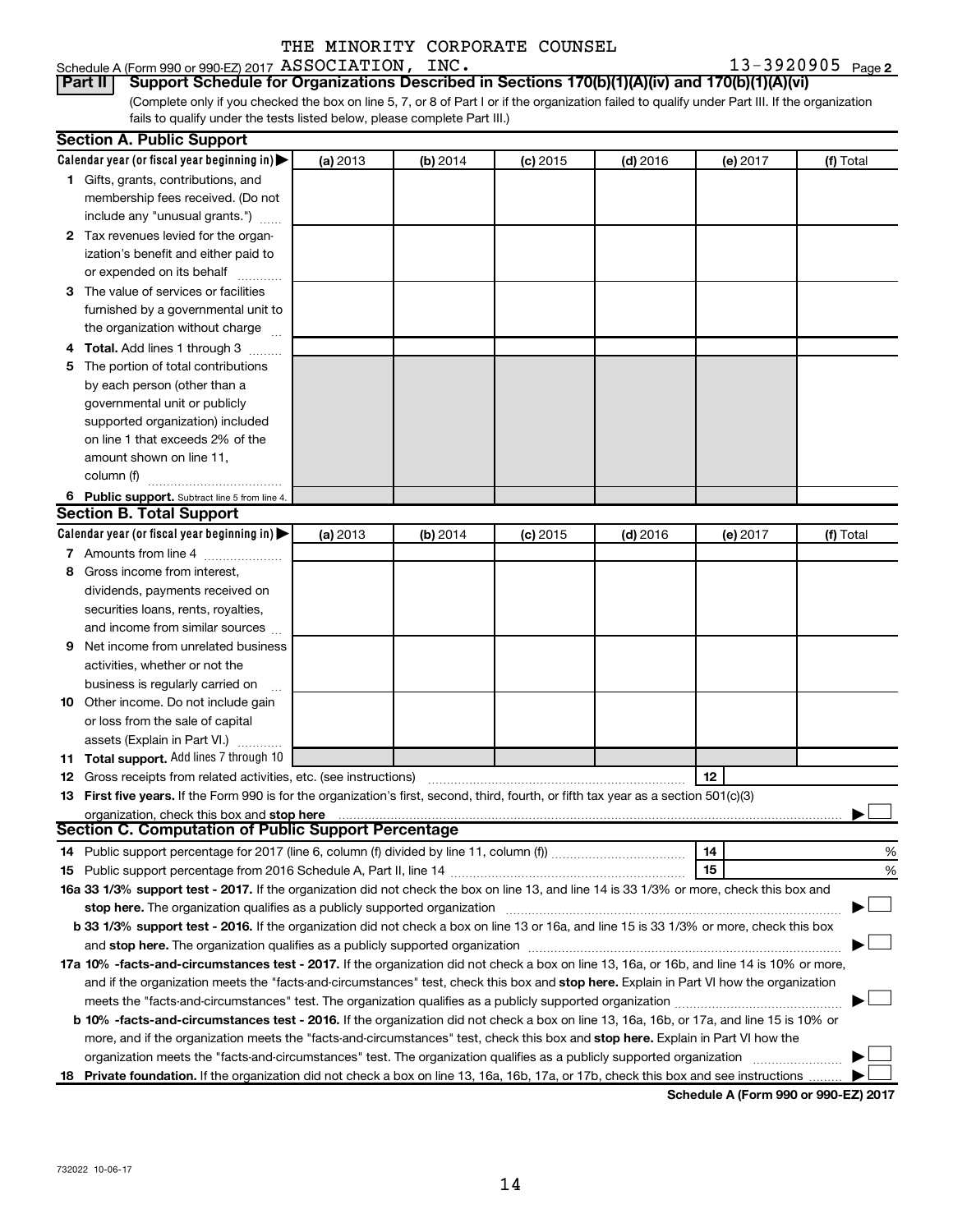### Schedule A (Form 990 or 990-EZ) 2017 Page ASSOCIATION, INC. 13-3920905

## **Part III Support Schedule for Organizations Described in Section 509(a)(2)**

(Complete only if you checked the box on line 10 of Part I or if the organization failed to qualify under Part II. If the organization fails to qualify under the tests listed below, please complete Part II.)

| <b>Section A. Public Support</b>                                                                                                                    |            |              |            |            |            |                                    |
|-----------------------------------------------------------------------------------------------------------------------------------------------------|------------|--------------|------------|------------|------------|------------------------------------|
| Calendar year (or fiscal year beginning in)                                                                                                         | (a) 2013   | (b) 2014     | $(c)$ 2015 | $(d)$ 2016 | (e) 2017   | (f) Total                          |
| 1 Gifts, grants, contributions, and                                                                                                                 |            |              |            |            |            |                                    |
| membership fees received. (Do not                                                                                                                   |            |              |            |            |            |                                    |
| include any "unusual grants.")                                                                                                                      | 1,854,853. | 1,746,641.   | 2,443,710. | 2,208,570. | 3,044,382. | 11,298,156.                        |
| 2 Gross receipts from admissions,                                                                                                                   |            |              |            |            |            |                                    |
| merchandise sold or services per-                                                                                                                   |            |              |            |            |            |                                    |
| formed, or facilities furnished in<br>any activity that is related to the                                                                           |            |              |            |            |            |                                    |
| organization's tax-exempt purpose                                                                                                                   | 1,665,416. | 1, 273, 962. | 558,850.   | 716,963.   | 445, 457.  | 4,660,648.                         |
| 3 Gross receipts from activities that                                                                                                               |            |              |            |            |            |                                    |
| are not an unrelated trade or bus-                                                                                                                  |            |              |            |            |            |                                    |
| iness under section 513                                                                                                                             |            |              |            |            |            |                                    |
| 4 Tax revenues levied for the organ-                                                                                                                |            |              |            |            |            |                                    |
| ization's benefit and either paid to                                                                                                                |            |              |            |            |            |                                    |
| or expended on its behalf                                                                                                                           |            |              |            |            |            |                                    |
| 5 The value of services or facilities                                                                                                               |            |              |            |            |            |                                    |
| furnished by a governmental unit to                                                                                                                 |            |              |            |            |            |                                    |
| the organization without charge                                                                                                                     |            |              |            |            |            |                                    |
| 6 Total. Add lines 1 through 5                                                                                                                      | 3,520,269. | 3,020,603.   | 3,002,560  | 2,925,533. | 3,489,839. | 15,958,804.                        |
| 7a Amounts included on lines 1, 2, and                                                                                                              |            |              |            |            |            |                                    |
| 3 received from disqualified persons                                                                                                                | 812,545.   | 867,425.     | 558,750.   | 639,240.   | 390,645.   | 3,268,605.                         |
| <b>b</b> Amounts included on lines 2 and 3 received                                                                                                 |            |              |            |            |            |                                    |
| from other than disqualified persons that<br>exceed the greater of \$5,000 or 1% of the                                                             |            |              |            |            |            |                                    |
| amount on line 13 for the year                                                                                                                      |            |              |            |            |            | 0.                                 |
| c Add lines 7a and 7b                                                                                                                               | 812,545.   | 867, 425.    | 558,750.   | 639, 240.  | 390,645.   | 3,268,605.                         |
| 8 Public support. (Subtract line 7c from line 6.)                                                                                                   |            |              |            |            |            | 12,690,199.                        |
| <b>Section B. Total Support</b>                                                                                                                     |            |              |            |            |            |                                    |
| Calendar year (or fiscal year beginning in)                                                                                                         | (a) 2013   | (b) 2014     | $(c)$ 2015 | $(d)$ 2016 | (e) 2017   | (f) Total                          |
| 9 Amounts from line 6                                                                                                                               | 3,520,269. | 3,020,603    | 3,002,560  | 2,925,533  | 3,489,839  | 15,958,804.                        |
| <b>10a</b> Gross income from interest,                                                                                                              |            |              |            |            |            |                                    |
| dividends, payments received on<br>securities loans, rents, royalties,                                                                              |            |              |            |            |            |                                    |
| and income from similar sources                                                                                                                     | 101, 240.  | 115, 426.    | 102, 358.  | 89,587.    | 97,707.    | 506, 318.                          |
| <b>b</b> Unrelated business taxable income                                                                                                          |            |              |            |            |            |                                    |
| (less section 511 taxes) from businesses                                                                                                            |            |              |            |            |            |                                    |
| acquired after June 30, 1975                                                                                                                        |            |              |            |            |            |                                    |
| c Add lines 10a and 10b                                                                                                                             | 101, 240.  | 115, 426.    | 102, 358.  | 89,587.    | 97,707.    | 506, 318.                          |
| <b>11</b> Net income from unrelated business                                                                                                        |            |              |            |            |            |                                    |
| activities not included in line 10b,<br>whether or not the business is                                                                              |            |              |            |            |            |                                    |
| regularly carried on                                                                                                                                |            |              |            |            |            |                                    |
| 12 Other income. Do not include gain                                                                                                                |            |              |            |            |            |                                    |
| or loss from the sale of capital<br>assets (Explain in Part VI.)                                                                                    |            |              |            |            |            |                                    |
| <b>13</b> Total support. (Add lines 9, 10c, 11, and 12.)                                                                                            | 3,621,509. | 3,136,029.   | 3,104,918. | 3,015,120. | 3,587,546. | 16,465,122.                        |
| 14 First five years. If the Form 990 is for the organization's first, second, third, fourth, or fifth tax year as a section 501(c)(3) organization, |            |              |            |            |            |                                    |
| check this box and stop here                                                                                                                        |            |              |            |            |            |                                    |
| <b>Section C. Computation of Public Support Percentage</b>                                                                                          |            |              |            |            |            |                                    |
|                                                                                                                                                     |            |              |            |            | 15         | 77.07<br>%                         |
| 16 Public support percentage from 2016 Schedule A, Part III, line 15                                                                                |            |              |            |            | 16         | 74.56<br>$\%$                      |
| Section D. Computation of Investment Income Percentage                                                                                              |            |              |            |            |            |                                    |
| 17 Investment income percentage for 2017 (line 10c, column (f) divided by line 13, column (f))                                                      |            |              |            |            | 17         | 3.08<br>$\%$                       |
| 18 Investment income percentage from 2016 Schedule A, Part III, line 17                                                                             |            |              |            |            | 18         | 3.07<br>%                          |
| 19a 33 1/3% support tests - 2017. If the organization did not check the box on line 14, and line 15 is more than 33 1/3%, and line 17 is not        |            |              |            |            |            |                                    |
| more than 33 1/3%, check this box and stop here. The organization qualifies as a publicly supported organization                                    |            |              |            |            |            | $\blacktriangleright$ $\mathbf{X}$ |
| b 33 1/3% support tests - 2016. If the organization did not check a box on line 14 or line 19a, and line 16 is more than 33 1/3%, and               |            |              |            |            |            |                                    |
| line 18 is not more than 33 1/3%, check this box and stop here. The organization qualifies as a publicly supported organization                     |            |              |            |            |            |                                    |
|                                                                                                                                                     |            |              |            |            |            |                                    |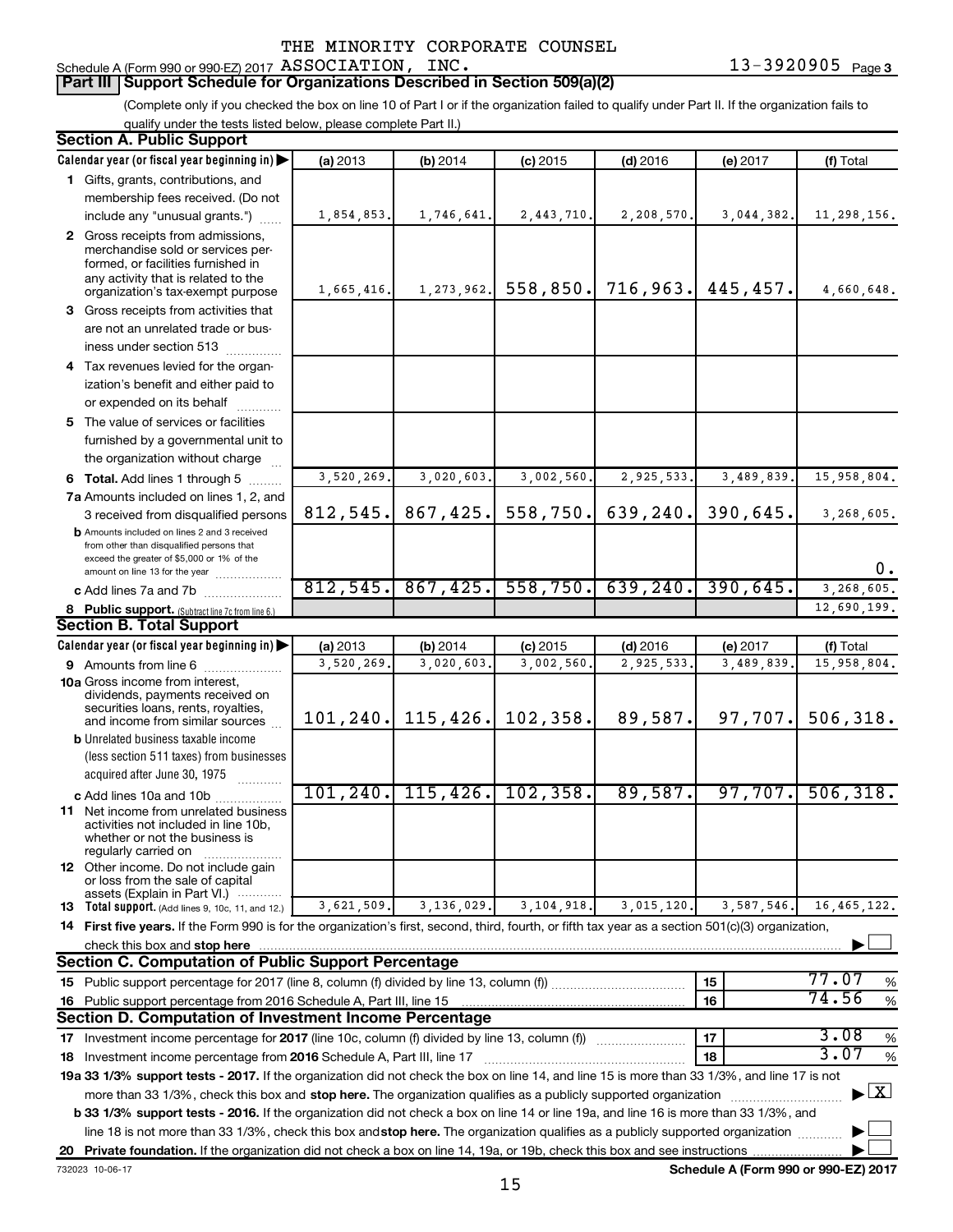#### Schedule A (Form 990 or 990-EZ) 2017 Page ASSOCIATION, INC. 13-3920905

**Yes No**

#### **Part IV Supporting Organizations**

(Complete only if you checked a box in line 12 on Part I. If you checked 12a of Part I, complete Sections A and B. If you checked 12b of Part I, complete Sections A and C. If you checked 12c of Part I, complete Sections A, D, and E. If you checked 12d of Part I, complete Sections A and D, and complete Part V.)

#### **Section A. All Supporting Organizations**

- **1** Are all of the organization's supported organizations listed by name in the organization's governing documents? If "No," describe in Part VI how the supported organizations are designated. If designated by *class or purpose, describe the designation. If historic and continuing relationship, explain.*
- **2** Did the organization have any supported organization that does not have an IRS determination of status under section 509(a)(1) or (2)? If "Yes," explain in Part **VI** how the organization determined that the supported *organization was described in section 509(a)(1) or (2).*
- **3a** Did the organization have a supported organization described in section 501(c)(4), (5), or (6)? If "Yes," answer *(b) and (c) below.*
- **b** Did the organization confirm that each supported organization qualified under section 501(c)(4), (5), or (6) and satisfied the public support tests under section 509(a)(2)? If "Yes," describe in Part VI when and how the *organization made the determination.*
- **c** Did the organization ensure that all support to such organizations was used exclusively for section 170(c)(2)(B) purposes? If "Yes," explain in Part VI what controls the organization put in place to ensure such use.
- **4 a** *If* Was any supported organization not organized in the United States ("foreign supported organization")? *"Yes," and if you checked 12a or 12b in Part I, answer (b) and (c) below.*
- **b** Did the organization have ultimate control and discretion in deciding whether to make grants to the foreign supported organization? If "Yes," describe in Part VI how the organization had such control and discretion *despite being controlled or supervised by or in connection with its supported organizations.*
- **c** Did the organization support any foreign supported organization that does not have an IRS determination under sections 501(c)(3) and 509(a)(1) or (2)? If "Yes," explain in Part VI what controls the organization used *to ensure that all support to the foreign supported organization was used exclusively for section 170(c)(2)(B) purposes.*
- **5a** Did the organization add, substitute, or remove any supported organizations during the tax year? If "Yes," answer (b) and (c) below (if applicable). Also, provide detail in **Part VI,** including (i) the names and EIN *numbers of the supported organizations added, substituted, or removed; (ii) the reasons for each such action; (iii) the authority under the organization's organizing document authorizing such action; and (iv) how the action was accomplished (such as by amendment to the organizing document).*
- **b Type I or Type II only.** Was any added or substituted supported organization part of a class already designated in the organization's organizing document?
- **c Substitutions only.**  Was the substitution the result of an event beyond the organization's control?
- **6** Did the organization provide support (whether in the form of grants or the provision of services or facilities) to **Part VI.** support or benefit one or more of the filing organization's supported organizations? If "Yes," provide detail in anyone other than (i) its supported organizations, (ii) individuals that are part of the charitable class benefited by one or more of its supported organizations, or (iii) other supporting organizations that also
- **7** Did the organization provide a grant, loan, compensation, or other similar payment to a substantial contributor regard to a substantial contributor? If "Yes," complete Part I of Schedule L (Form 990 or 990-EZ). (defined in section 4958(c)(3)(C)), a family member of a substantial contributor, or a 35% controlled entity with
- **8** Did the organization make a loan to a disqualified person (as defined in section 4958) not described in line 7? *If "Yes," complete Part I of Schedule L (Form 990 or 990-EZ).*
- **9 a** Was the organization controlled directly or indirectly at any time during the tax year by one or more in section 509(a)(1) or (2))? If "Yes," provide detail in **Part VI.** disqualified persons as defined in section 4946 (other than foundation managers and organizations described
- **b** Did one or more disqualified persons (as defined in line 9a) hold a controlling interest in any entity in which the supporting organization had an interest? If "Yes," provide detail in Part VI.
- **c** Did a disqualified person (as defined in line 9a) have an ownership interest in, or derive any personal benefit from, assets in which the supporting organization also had an interest? If "Yes," provide detail in Part VI.
- **10 a** Was the organization subject to the excess business holdings rules of section 4943 because of section supporting organizations)? If "Yes," answer 10b below. 4943(f) (regarding certain Type II supporting organizations, and all Type III non-functionally integrated
- **b** Did the organization have any excess business holdings in the tax year? (Use Schedule C, Form 4720, to *determine whether the organization had excess business holdings.)*

**1 2 3a 3b 3c 4a 4b 4c 5a 5b 5c 6 7 8 9a 9b 9c 10a**

**10b**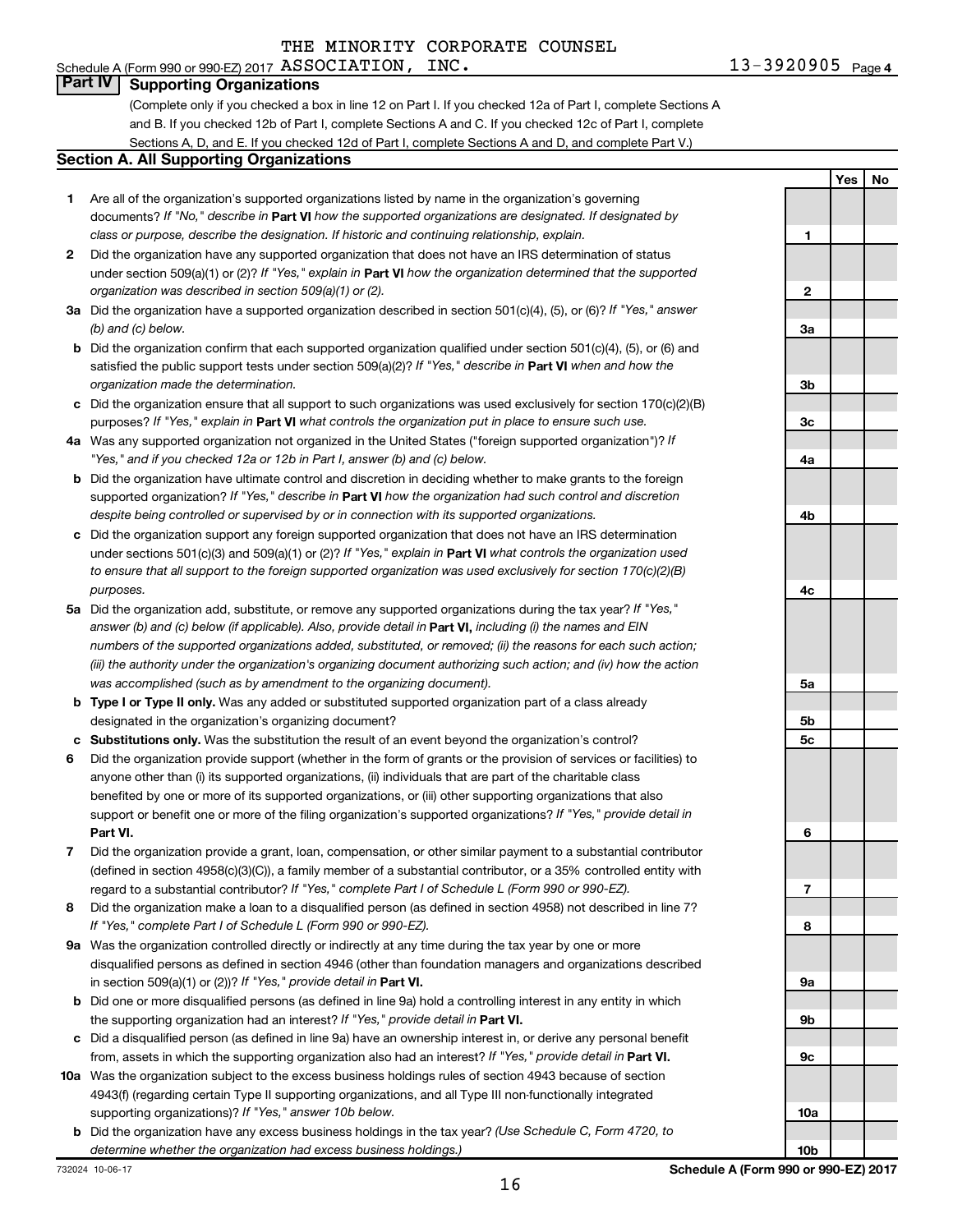| Schedule A (Form 990 or 990-EZ) 2017 $\,$ ASSOCIATION ,<br>INC. | 13-3920905 $Page 5$ |
|-----------------------------------------------------------------|---------------------|
|-----------------------------------------------------------------|---------------------|

|    | Part IV<br><b>Supporting Organizations (continued)</b>                                                                          |                 |     |    |
|----|---------------------------------------------------------------------------------------------------------------------------------|-----------------|-----|----|
|    |                                                                                                                                 |                 | Yes | No |
| 11 | Has the organization accepted a gift or contribution from any of the following persons?                                         |                 |     |    |
|    | a A person who directly or indirectly controls, either alone or together with persons described in (b) and (c)                  |                 |     |    |
|    | below, the governing body of a supported organization?                                                                          | 11a             |     |    |
|    | <b>b</b> A family member of a person described in (a) above?                                                                    | 11 <sub>b</sub> |     |    |
|    | c A 35% controlled entity of a person described in (a) or (b) above? If "Yes" to a, b, or c, provide detail in Part VI.         | 11c             |     |    |
|    | <b>Section B. Type I Supporting Organizations</b>                                                                               |                 |     |    |
|    |                                                                                                                                 |                 | Yes | No |
| 1  | Did the directors, trustees, or membership of one or more supported organizations have the power to                             |                 |     |    |
|    | regularly appoint or elect at least a majority of the organization's directors or trustees at all times during the              |                 |     |    |
|    | tax year? If "No," describe in Part VI how the supported organization(s) effectively operated, supervised, or                   |                 |     |    |
|    |                                                                                                                                 |                 |     |    |
|    | controlled the organization's activities. If the organization had more than one supported organization,                         |                 |     |    |
|    | describe how the powers to appoint and/or remove directors or trustees were allocated among the supported                       |                 |     |    |
|    | organizations and what conditions or restrictions, if any, applied to such powers during the tax year.                          | 1               |     |    |
| 2  | Did the organization operate for the benefit of any supported organization other than the supported                             |                 |     |    |
|    | organization(s) that operated, supervised, or controlled the supporting organization? If "Yes," explain in                      |                 |     |    |
|    | Part VI how providing such benefit carried out the purposes of the supported organization(s) that operated,                     |                 |     |    |
|    | supervised, or controlled the supporting organization.                                                                          | $\mathbf{2}$    |     |    |
|    | <b>Section C. Type II Supporting Organizations</b>                                                                              |                 |     |    |
|    |                                                                                                                                 |                 | Yes | No |
| 1. | Were a majority of the organization's directors or trustees during the tax year also a majority of the directors                |                 |     |    |
|    | or trustees of each of the organization's supported organization(s)? If "No," describe in Part VI how control                   |                 |     |    |
|    | or management of the supporting organization was vested in the same persons that controlled or managed                          |                 |     |    |
|    | the supported organization(s).                                                                                                  | 1               |     |    |
|    | <b>Section D. All Type III Supporting Organizations</b>                                                                         |                 |     |    |
|    |                                                                                                                                 |                 | Yes | No |
| 1  | Did the organization provide to each of its supported organizations, by the last day of the fifth month of the                  |                 |     |    |
|    | organization's tax year, (i) a written notice describing the type and amount of support provided during the prior tax           |                 |     |    |
|    | year, (ii) a copy of the Form 990 that was most recently filed as of the date of notification, and (iii) copies of the          |                 |     |    |
|    | organization's governing documents in effect on the date of notification, to the extent not previously provided?                | 1               |     |    |
| 2  | Were any of the organization's officers, directors, or trustees either (i) appointed or elected by the supported                |                 |     |    |
|    | organization(s) or (ii) serving on the governing body of a supported organization? If "No," explain in Part VI how              |                 |     |    |
|    | the organization maintained a close and continuous working relationship with the supported organization(s).                     | 2               |     |    |
| 3  | By reason of the relationship described in (2), did the organization's supported organizations have a                           |                 |     |    |
|    | significant voice in the organization's investment policies and in directing the use of the organization's                      |                 |     |    |
|    | income or assets at all times during the tax year? If "Yes," describe in Part VI the role the organization's                    |                 |     |    |
|    | supported organizations played in this regard.                                                                                  | з               |     |    |
|    | Section E. Type III Functionally Integrated Supporting Organizations                                                            |                 |     |    |
| 1  | Check the box next to the method that the organization used to satisfy the Integral Part Test during the yealsee instructions). |                 |     |    |
| a  | The organization satisfied the Activities Test. Complete line 2 below.                                                          |                 |     |    |
| b  | The organization is the parent of each of its supported organizations. Complete line 3 below.                                   |                 |     |    |
| с  | The organization supported a governmental entity. Describe in Part VI how you supported a government entity (see instructions). |                 |     |    |
| 2  | Activities Test. Answer (a) and (b) below.                                                                                      |                 | Yes | No |
| а  | Did substantially all of the organization's activities during the tax year directly further the exempt purposes of              |                 |     |    |
|    | the supported organization(s) to which the organization was responsive? If "Yes," then in Part VI identify                      |                 |     |    |
|    | those supported organizations and explain how these activities directly furthered their exempt purposes,                        |                 |     |    |
|    | how the organization was responsive to those supported organizations, and how the organization determined                       |                 |     |    |
|    | that these activities constituted substantially all of its activities.                                                          | 2a              |     |    |
|    | <b>b</b> Did the activities described in (a) constitute activities that, but for the organization's involvement, one or more    |                 |     |    |
|    | of the organization's supported organization(s) would have been engaged in? If "Yes," explain in Part VI the                    |                 |     |    |
|    | reasons for the organization's position that its supported organization(s) would have engaged in these                          |                 |     |    |
|    | activities but for the organization's involvement.                                                                              | 2b              |     |    |
| з  | Parent of Supported Organizations. Answer (a) and (b) below.                                                                    |                 |     |    |
| а  | Did the organization have the power to regularly appoint or elect a majority of the officers, directors, or                     |                 |     |    |
|    | trustees of each of the supported organizations? Provide details in Part VI.                                                    | За              |     |    |
|    | <b>b</b> Did the organization exercise a substantial degree of direction over the policies, programs, and activities of each    |                 |     |    |
|    | of its supported organizations? If "Yes," describe in Part VI the role played by the organization in this regard.               | 3b              |     |    |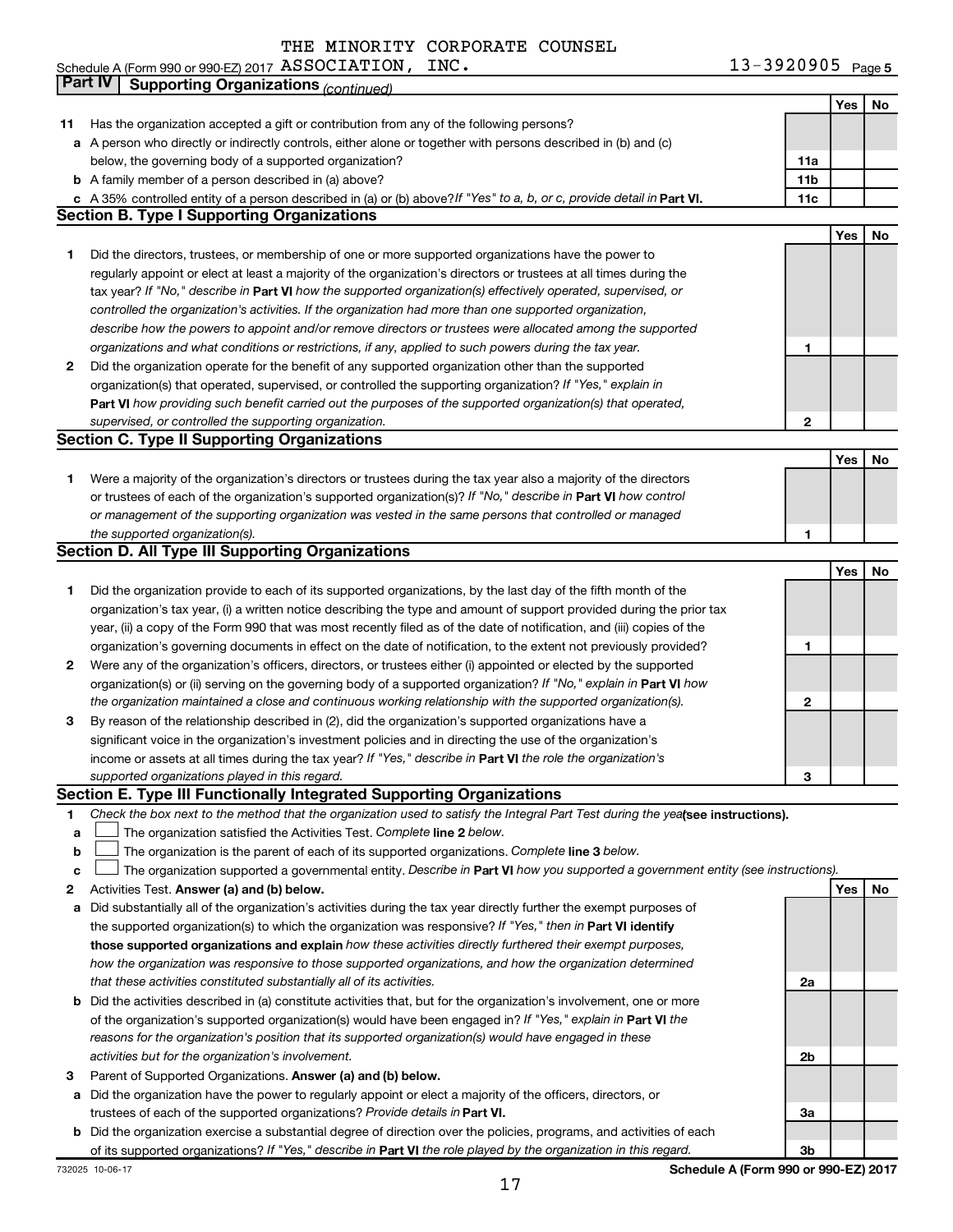13-3920905 Page 6 Schedule A (Form 990 or 990-EZ) 2017 Page ASSOCIATION, INC. 13-3920905

#### **Part V Type III Non-Functionally Integrated 509(a)(3) Supporting Organizations**

**1 Letter or if the organization satisfied the Integral Part Test as a qualifying trust on Nov. 20, 1970 (explain in Part VI.) See instructions. All** other Type III non-functionally integrated supporting organizations must complete Sections A through E.  $\Box$ 

|              | Section A - Adjusted Net Income                                              |                | (A) Prior Year | (B) Current Year<br>(optional) |
|--------------|------------------------------------------------------------------------------|----------------|----------------|--------------------------------|
| 1            | Net short-term capital gain                                                  | 1              |                |                                |
| $\mathbf{2}$ | Recoveries of prior-year distributions                                       | $\overline{2}$ |                |                                |
| З            | Other gross income (see instructions)                                        | 3              |                |                                |
| 4            | Add lines 1 through 3                                                        | 4              |                |                                |
| 5            | Depreciation and depletion                                                   | 5              |                |                                |
| 6            | Portion of operating expenses paid or incurred for production or             |                |                |                                |
|              | collection of gross income or for management, conservation, or               |                |                |                                |
|              | maintenance of property held for production of income (see instructions)     | 6              |                |                                |
| 7            | Other expenses (see instructions)                                            | $\overline{7}$ |                |                                |
| 8            | Adjusted Net Income (subtract lines 5, 6, and 7 from line 4)                 | 8              |                |                                |
|              | <b>Section B - Minimum Asset Amount</b>                                      |                | (A) Prior Year | (B) Current Year<br>(optional) |
| 1.           | Aggregate fair market value of all non-exempt-use assets (see                |                |                |                                |
|              | instructions for short tax year or assets held for part of year):            |                |                |                                |
|              | a Average monthly value of securities                                        | 1a             |                |                                |
|              | <b>b</b> Average monthly cash balances                                       | 1b             |                |                                |
|              | c Fair market value of other non-exempt-use assets                           | 1c             |                |                                |
|              | <b>d</b> Total (add lines 1a, 1b, and 1c)                                    | 1 <sub>d</sub> |                |                                |
|              | e Discount claimed for blockage or other                                     |                |                |                                |
|              | factors (explain in detail in <b>Part VI</b> ):                              |                |                |                                |
| 2            | Acquisition indebtedness applicable to non-exempt-use assets                 | $\mathbf{2}$   |                |                                |
| 3            | Subtract line 2 from line 1d                                                 | 3              |                |                                |
| 4            | Cash deemed held for exempt use. Enter 1-1/2% of line 3 (for greater amount, |                |                |                                |
|              | see instructions)                                                            | 4              |                |                                |
| 5            | Net value of non-exempt-use assets (subtract line 4 from line 3)             | 5              |                |                                |
| 6            | Multiply line 5 by .035                                                      | 6              |                |                                |
| 7            | Recoveries of prior-year distributions                                       | $\overline{7}$ |                |                                |
| 8            | Minimum Asset Amount (add line 7 to line 6)                                  | 8              |                |                                |
|              | <b>Section C - Distributable Amount</b>                                      |                |                | <b>Current Year</b>            |
| 1            | Adjusted net income for prior year (from Section A, line 8, Column A)        | 1              |                |                                |
| 2            | Enter 85% of line 1                                                          | $\overline{2}$ |                |                                |
| 3            | Minimum asset amount for prior year (from Section B, line 8, Column A)       | 3              |                |                                |
| 4            | Enter greater of line 2 or line 3                                            | 4              |                |                                |
| 5            | Income tax imposed in prior year                                             | 5              |                |                                |
| 6            | <b>Distributable Amount.</b> Subtract line 5 from line 4, unless subject to  |                |                |                                |
|              | emergency temporary reduction (see instructions)                             | 6              |                |                                |

**7** Let Check here if the current year is the organization's first as a non-functionally integrated Type III supporting organization (see instructions).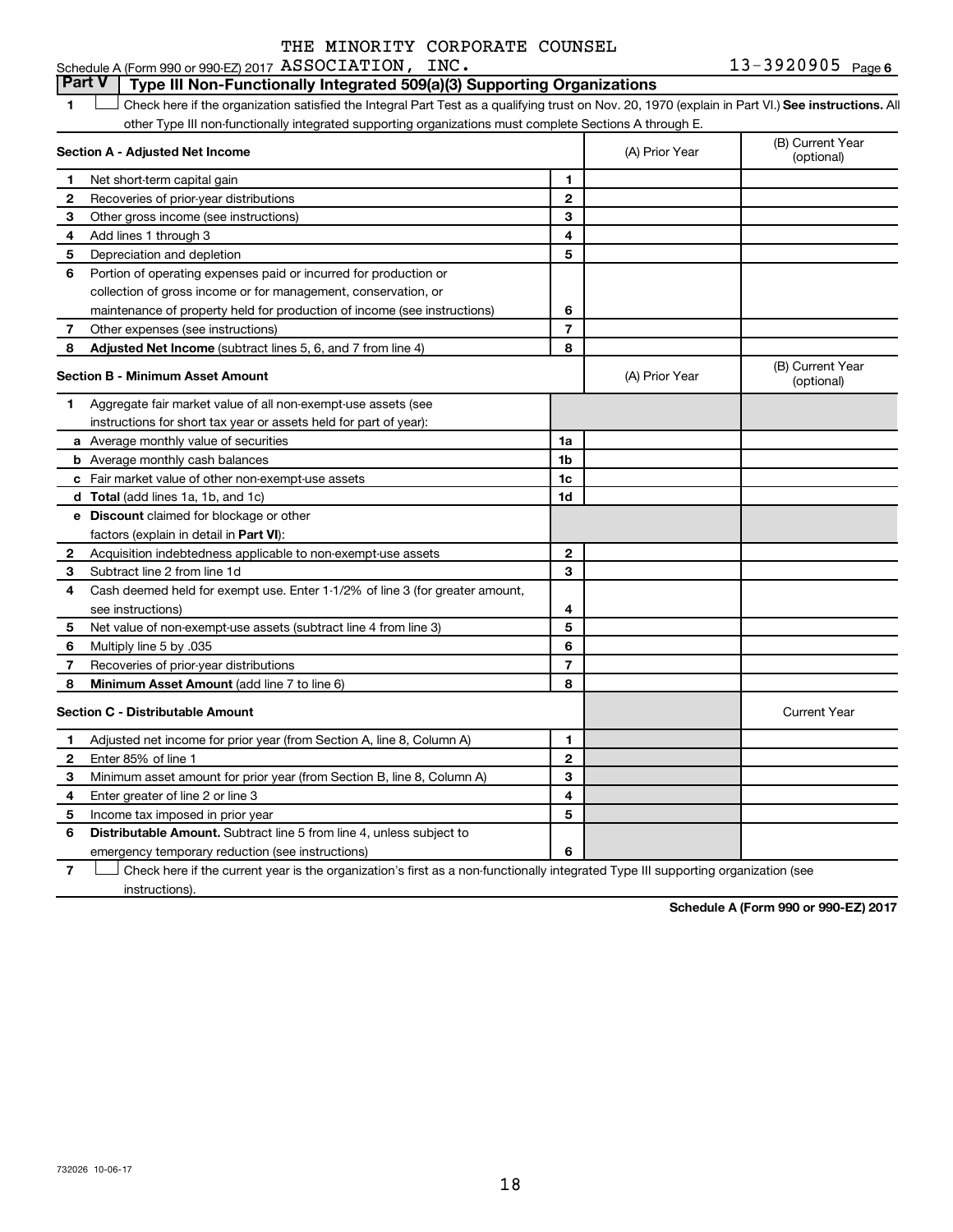## Schedule A (Form 990 or 990-EZ) 2017 Page ASSOCIATION, INC. 13-3920905

| <b>Part V</b> | Type III Non-Functionally Integrated 509(a)(3) Supporting Organizations (continued)        |                             |                                       |                                                |
|---------------|--------------------------------------------------------------------------------------------|-----------------------------|---------------------------------------|------------------------------------------------|
|               | <b>Section D - Distributions</b>                                                           |                             |                                       | <b>Current Year</b>                            |
| 1             | Amounts paid to supported organizations to accomplish exempt purposes                      |                             |                                       |                                                |
| 2             | Amounts paid to perform activity that directly furthers exempt purposes of supported       |                             |                                       |                                                |
|               | organizations, in excess of income from activity                                           |                             |                                       |                                                |
| 3             | Administrative expenses paid to accomplish exempt purposes of supported organizations      |                             |                                       |                                                |
| 4             | Amounts paid to acquire exempt-use assets                                                  |                             |                                       |                                                |
| 5             | Qualified set-aside amounts (prior IRS approval required)                                  |                             |                                       |                                                |
| 6             | Other distributions (describe in Part VI). See instructions.                               |                             |                                       |                                                |
| 7             | <b>Total annual distributions.</b> Add lines 1 through 6.                                  |                             |                                       |                                                |
| 8             | Distributions to attentive supported organizations to which the organization is responsive |                             |                                       |                                                |
|               | (provide details in Part VI). See instructions.                                            |                             |                                       |                                                |
| 9             | Distributable amount for 2017 from Section C, line 6                                       |                             |                                       |                                                |
| 10            | Line 8 amount divided by line 9 amount                                                     |                             |                                       |                                                |
|               |                                                                                            | (i)                         | (iii)                                 | (iii)                                          |
|               | Section E - Distribution Allocations (see instructions)                                    | <b>Excess Distributions</b> | <b>Underdistributions</b><br>Pre-2017 | <b>Distributable</b><br><b>Amount for 2017</b> |
| 1             | Distributable amount for 2017 from Section C, line 6                                       |                             |                                       |                                                |
| 2             | Underdistributions, if any, for years prior to 2017 (reason-                               |                             |                                       |                                                |
|               | able cause required-explain in Part VI). See instructions.                                 |                             |                                       |                                                |
| 3             | Excess distributions carryover, if any, to 2017                                            |                             |                                       |                                                |
| a             |                                                                                            |                             |                                       |                                                |
|               | <b>b</b> From 2013                                                                         |                             |                                       |                                                |
|               | $c$ From 2014                                                                              |                             |                                       |                                                |
|               | d From 2015                                                                                |                             |                                       |                                                |
|               | e From 2016                                                                                |                             |                                       |                                                |
|               | f Total of lines 3a through e                                                              |                             |                                       |                                                |
|               | g Applied to underdistributions of prior years                                             |                             |                                       |                                                |
|               | <b>h</b> Applied to 2017 distributable amount                                              |                             |                                       |                                                |
| j.            | Carryover from 2012 not applied (see instructions)                                         |                             |                                       |                                                |
|               | Remainder. Subtract lines 3g, 3h, and 3i from 3f.                                          |                             |                                       |                                                |
| 4             | Distributions for 2017 from Section D,                                                     |                             |                                       |                                                |
|               | line $7:$<br>\$                                                                            |                             |                                       |                                                |
|               | a Applied to underdistributions of prior years                                             |                             |                                       |                                                |
|               | <b>b</b> Applied to 2017 distributable amount                                              |                             |                                       |                                                |
|               | c Remainder. Subtract lines 4a and 4b from 4.                                              |                             |                                       |                                                |
| 5             | Remaining underdistributions for years prior to 2017, if                                   |                             |                                       |                                                |
|               | any. Subtract lines 3g and 4a from line 2. For result greater                              |                             |                                       |                                                |
|               | than zero, explain in Part VI. See instructions.                                           |                             |                                       |                                                |
| 6             | Remaining underdistributions for 2017. Subtract lines 3h                                   |                             |                                       |                                                |
|               | and 4b from line 1. For result greater than zero, explain in                               |                             |                                       |                                                |
|               | <b>Part VI.</b> See instructions.                                                          |                             |                                       |                                                |
| $\mathbf{7}$  | Excess distributions carryover to 2018. Add lines 3j                                       |                             |                                       |                                                |
|               | and 4c.                                                                                    |                             |                                       |                                                |
| 8             | Breakdown of line 7:                                                                       |                             |                                       |                                                |
|               | a Excess from 2013                                                                         |                             |                                       |                                                |
|               | <b>b</b> Excess from 2014                                                                  |                             |                                       |                                                |
|               | c Excess from 2015                                                                         |                             |                                       |                                                |
|               | d Excess from 2016                                                                         |                             |                                       |                                                |
|               | e Excess from 2017                                                                         |                             |                                       |                                                |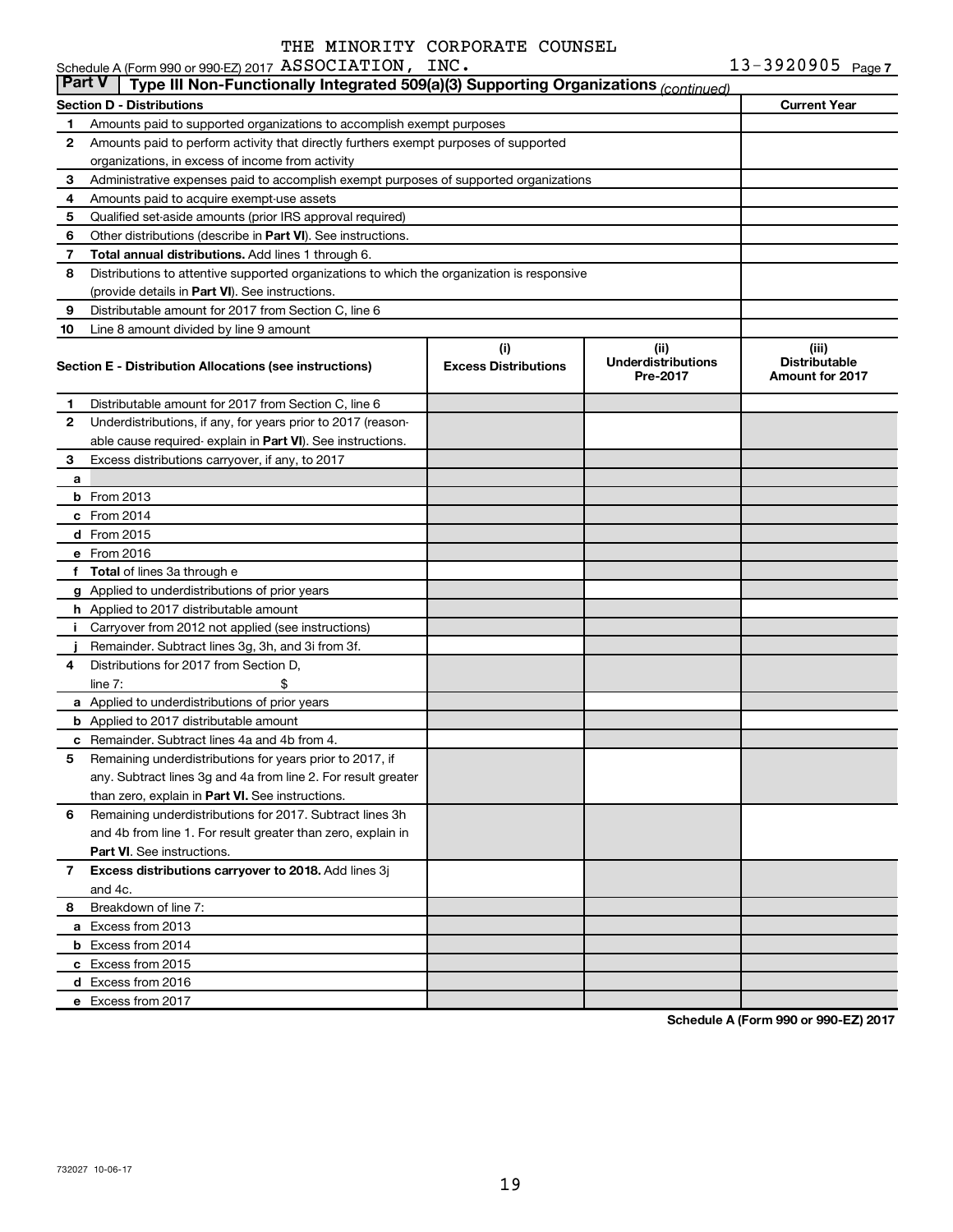|                |                                                        |  | THE MINORITY CORPORATE COUNSEL |                                                                                                                                                                                                                                                                  |                                                                                                                                                                                                                                                                                                  |
|----------------|--------------------------------------------------------|--|--------------------------------|------------------------------------------------------------------------------------------------------------------------------------------------------------------------------------------------------------------------------------------------------------------|--------------------------------------------------------------------------------------------------------------------------------------------------------------------------------------------------------------------------------------------------------------------------------------------------|
|                | Schedule A (Form 990 or 990-EZ) 2017 ASSOCIATION, INC. |  |                                |                                                                                                                                                                                                                                                                  | 13-3920905 Page 8                                                                                                                                                                                                                                                                                |
| <b>Part VI</b> | (See instructions.)                                    |  |                                | Supplemental Information. Provide the explanations required by Part II, line 10; Part II, line 17a or 17b; Part III, line 12;<br>Section D, lines 5, 6, and 8; and Part V, Section E, lines 2, 5, and 6. Also complete this part for any additional information. | Part IV, Section A, lines 1, 2, 3b, 3c, 4b, 4c, 5a, 6, 9a, 9b, 9c, 11a, 11b, and 11c; Part IV, Section B, lines 1 and 2; Part IV, Section C,<br>line 1; Part IV, Section D, lines 2 and 3; Part IV, Section E, lines 1c, 2a, 2b, 3a, and 3b; Part V, line 1; Part V, Section B, line 1e; Part V, |
|                |                                                        |  |                                |                                                                                                                                                                                                                                                                  |                                                                                                                                                                                                                                                                                                  |
|                |                                                        |  |                                |                                                                                                                                                                                                                                                                  |                                                                                                                                                                                                                                                                                                  |
|                |                                                        |  |                                |                                                                                                                                                                                                                                                                  |                                                                                                                                                                                                                                                                                                  |
|                |                                                        |  |                                |                                                                                                                                                                                                                                                                  |                                                                                                                                                                                                                                                                                                  |
|                |                                                        |  |                                |                                                                                                                                                                                                                                                                  |                                                                                                                                                                                                                                                                                                  |
|                |                                                        |  |                                |                                                                                                                                                                                                                                                                  |                                                                                                                                                                                                                                                                                                  |
|                |                                                        |  |                                |                                                                                                                                                                                                                                                                  |                                                                                                                                                                                                                                                                                                  |
|                |                                                        |  |                                |                                                                                                                                                                                                                                                                  |                                                                                                                                                                                                                                                                                                  |
|                |                                                        |  |                                |                                                                                                                                                                                                                                                                  |                                                                                                                                                                                                                                                                                                  |
|                |                                                        |  |                                |                                                                                                                                                                                                                                                                  |                                                                                                                                                                                                                                                                                                  |
|                |                                                        |  |                                |                                                                                                                                                                                                                                                                  |                                                                                                                                                                                                                                                                                                  |
|                |                                                        |  |                                |                                                                                                                                                                                                                                                                  |                                                                                                                                                                                                                                                                                                  |
|                |                                                        |  |                                |                                                                                                                                                                                                                                                                  |                                                                                                                                                                                                                                                                                                  |
|                |                                                        |  |                                |                                                                                                                                                                                                                                                                  |                                                                                                                                                                                                                                                                                                  |
|                |                                                        |  |                                |                                                                                                                                                                                                                                                                  |                                                                                                                                                                                                                                                                                                  |
|                |                                                        |  |                                |                                                                                                                                                                                                                                                                  |                                                                                                                                                                                                                                                                                                  |
|                |                                                        |  |                                |                                                                                                                                                                                                                                                                  |                                                                                                                                                                                                                                                                                                  |
|                |                                                        |  |                                |                                                                                                                                                                                                                                                                  |                                                                                                                                                                                                                                                                                                  |
|                |                                                        |  |                                |                                                                                                                                                                                                                                                                  |                                                                                                                                                                                                                                                                                                  |
|                |                                                        |  |                                |                                                                                                                                                                                                                                                                  |                                                                                                                                                                                                                                                                                                  |
|                |                                                        |  |                                |                                                                                                                                                                                                                                                                  |                                                                                                                                                                                                                                                                                                  |
|                |                                                        |  |                                |                                                                                                                                                                                                                                                                  |                                                                                                                                                                                                                                                                                                  |
|                |                                                        |  |                                |                                                                                                                                                                                                                                                                  |                                                                                                                                                                                                                                                                                                  |
|                |                                                        |  |                                |                                                                                                                                                                                                                                                                  |                                                                                                                                                                                                                                                                                                  |
|                |                                                        |  |                                |                                                                                                                                                                                                                                                                  |                                                                                                                                                                                                                                                                                                  |
|                |                                                        |  |                                |                                                                                                                                                                                                                                                                  |                                                                                                                                                                                                                                                                                                  |
|                |                                                        |  |                                |                                                                                                                                                                                                                                                                  |                                                                                                                                                                                                                                                                                                  |
|                |                                                        |  |                                |                                                                                                                                                                                                                                                                  |                                                                                                                                                                                                                                                                                                  |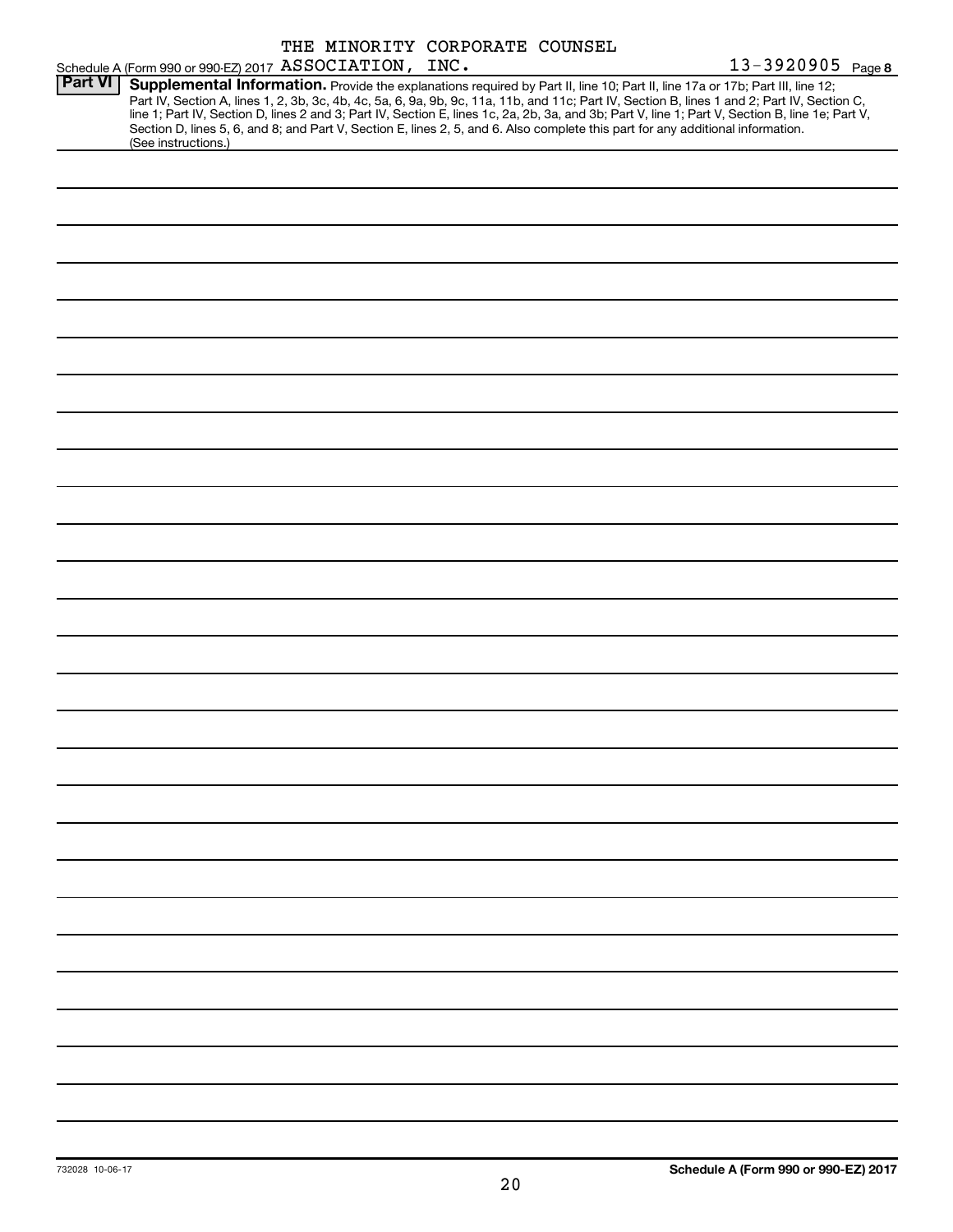|         | <b>Supplemental Financial Statements</b><br><b>SCHEDULE D</b><br>Complete if the organization answered "Yes" on Form 990,<br>(Form 990) |                                                                                                                                                           |  |                     |                                                                          | OMB No. 1545-0047 |                          |                                       |
|---------|-----------------------------------------------------------------------------------------------------------------------------------------|-----------------------------------------------------------------------------------------------------------------------------------------------------------|--|---------------------|--------------------------------------------------------------------------|-------------------|--------------------------|---------------------------------------|
|         |                                                                                                                                         |                                                                                                                                                           |  |                     | Part IV, line 6, 7, 8, 9, 10, 11a, 11b, 11c, 11d, 11e, 11f, 12a, or 12b. |                   |                          |                                       |
|         | Department of the Treasury<br>Internal Revenue Service                                                                                  |                                                                                                                                                           |  | Attach to Form 990. | Go to www.irs.gov/Form990 for instructions and the latest information.   |                   |                          | <b>Open to Public</b><br>Inspection   |
|         | Name of the organization                                                                                                                | THE MINORITY CORPORATE COUNSEL                                                                                                                            |  |                     |                                                                          |                   |                          | <b>Employer identification number</b> |
|         | 13-3920905<br>ASSOCIATION, INC.                                                                                                         |                                                                                                                                                           |  |                     |                                                                          |                   |                          |                                       |
| Part I  |                                                                                                                                         | Organizations Maintaining Donor Advised Funds or Other Similar Funds or Accounts. Complete if the                                                         |  |                     |                                                                          |                   |                          |                                       |
|         |                                                                                                                                         | organization answered "Yes" on Form 990, Part IV, line 6.                                                                                                 |  |                     |                                                                          |                   |                          |                                       |
|         |                                                                                                                                         |                                                                                                                                                           |  |                     | (a) Donor advised funds                                                  |                   |                          | (b) Funds and other accounts          |
| 1       |                                                                                                                                         |                                                                                                                                                           |  |                     |                                                                          |                   |                          |                                       |
| 2       |                                                                                                                                         | Aggregate value of contributions to (during year)                                                                                                         |  |                     |                                                                          |                   |                          |                                       |
| З       |                                                                                                                                         |                                                                                                                                                           |  |                     |                                                                          |                   |                          |                                       |
| 4       |                                                                                                                                         |                                                                                                                                                           |  |                     |                                                                          |                   |                          |                                       |
| 5       |                                                                                                                                         | Did the organization inform all donors and donor advisors in writing that the assets held in donor advised funds                                          |  |                     |                                                                          |                   |                          |                                       |
|         |                                                                                                                                         |                                                                                                                                                           |  |                     |                                                                          |                   |                          | Yes<br><b>No</b>                      |
| 6       |                                                                                                                                         | Did the organization inform all grantees, donors, and donor advisors in writing that grant funds can be used only                                         |  |                     |                                                                          |                   |                          |                                       |
|         |                                                                                                                                         | for charitable purposes and not for the benefit of the donor or donor advisor, or for any other purpose conferring                                        |  |                     |                                                                          |                   |                          |                                       |
|         | impermissible private benefit?                                                                                                          |                                                                                                                                                           |  |                     |                                                                          |                   |                          | Yes<br>No                             |
| Part II |                                                                                                                                         | Conservation Easements. Complete if the organization answered "Yes" on Form 990, Part IV, line 7.                                                         |  |                     |                                                                          |                   |                          |                                       |
| 1       |                                                                                                                                         | Purpose(s) of conservation easements held by the organization (check all that apply).                                                                     |  |                     |                                                                          |                   |                          |                                       |
|         |                                                                                                                                         | Preservation of land for public use (e.g., recreation or education)                                                                                       |  |                     | Preservation of a historically important land area                       |                   |                          |                                       |
|         |                                                                                                                                         | Protection of natural habitat                                                                                                                             |  |                     | Preservation of a certified historic structure                           |                   |                          |                                       |
|         |                                                                                                                                         | Preservation of open space                                                                                                                                |  |                     |                                                                          |                   |                          |                                       |
| 2       |                                                                                                                                         | Complete lines 2a through 2d if the organization held a qualified conservation contribution in the form of a conservation easement on the last            |  |                     |                                                                          |                   |                          | Held at the End of the Tax Year       |
|         | day of the tax year.                                                                                                                    |                                                                                                                                                           |  |                     |                                                                          |                   | 2a                       |                                       |
| b       |                                                                                                                                         |                                                                                                                                                           |  |                     |                                                                          |                   | 2 <sub>b</sub>           |                                       |
|         |                                                                                                                                         |                                                                                                                                                           |  |                     |                                                                          |                   | 2c                       |                                       |
| d       |                                                                                                                                         | Number of conservation easements included in (c) acquired after 7/25/06, and not on a historic structure                                                  |  |                     |                                                                          |                   |                          |                                       |
|         |                                                                                                                                         |                                                                                                                                                           |  |                     |                                                                          |                   | 2d                       |                                       |
| 3       |                                                                                                                                         | Number of conservation easements modified, transferred, released, extinguished, or terminated by the organization during the tax                          |  |                     |                                                                          |                   |                          |                                       |
|         | $year \triangleright$                                                                                                                   |                                                                                                                                                           |  |                     |                                                                          |                   |                          |                                       |
| 4       |                                                                                                                                         | Number of states where property subject to conservation easement is located                                                                               |  |                     |                                                                          |                   |                          |                                       |
| 5       |                                                                                                                                         | Does the organization have a written policy regarding the periodic monitoring, inspection, handling of                                                    |  |                     |                                                                          |                   |                          |                                       |
|         |                                                                                                                                         |                                                                                                                                                           |  |                     |                                                                          |                   |                          | Yes<br><b>No</b>                      |
| 6       |                                                                                                                                         | Staff and volunteer hours devoted to monitoring, inspecting, handling of violations, and enforcing conservation easements during the year                 |  |                     |                                                                          |                   |                          |                                       |
|         |                                                                                                                                         |                                                                                                                                                           |  |                     |                                                                          |                   |                          |                                       |
| 7       |                                                                                                                                         | Amount of expenses incurred in monitoring, inspecting, handling of violations, and enforcing conservation easements during the year                       |  |                     |                                                                          |                   |                          |                                       |
|         | ► \$                                                                                                                                    |                                                                                                                                                           |  |                     |                                                                          |                   |                          |                                       |
| 8       |                                                                                                                                         | Does each conservation easement reported on line 2(d) above satisfy the requirements of section 170(h)(4)(B)(i)                                           |  |                     |                                                                          |                   |                          |                                       |
|         |                                                                                                                                         |                                                                                                                                                           |  |                     |                                                                          |                   |                          | Yes<br><b>No</b>                      |
| 9       |                                                                                                                                         | In Part XIII, describe how the organization reports conservation easements in its revenue and expense statement, and balance sheet, and                   |  |                     |                                                                          |                   |                          |                                       |
|         | conservation easements.                                                                                                                 | include, if applicable, the text of the footnote to the organization's financial statements that describes the organization's accounting for              |  |                     |                                                                          |                   |                          |                                       |
|         | Part III                                                                                                                                | Organizations Maintaining Collections of Art, Historical Treasures, or Other Similar Assets.                                                              |  |                     |                                                                          |                   |                          |                                       |
|         |                                                                                                                                         | Complete if the organization answered "Yes" on Form 990, Part IV, line 8.                                                                                 |  |                     |                                                                          |                   |                          |                                       |
|         |                                                                                                                                         | 1a If the organization elected, as permitted under SFAS 116 (ASC 958), not to report in its revenue statement and balance sheet works of art,             |  |                     |                                                                          |                   |                          |                                       |
|         |                                                                                                                                         | historical treasures, or other similar assets held for public exhibition, education, or research in furtherance of public service, provide, in Part XIII, |  |                     |                                                                          |                   |                          |                                       |
|         |                                                                                                                                         | the text of the footnote to its financial statements that describes these items.                                                                          |  |                     |                                                                          |                   |                          |                                       |
| b       |                                                                                                                                         | If the organization elected, as permitted under SFAS 116 (ASC 958), to report in its revenue statement and balance sheet works of art, historical         |  |                     |                                                                          |                   |                          |                                       |
|         |                                                                                                                                         | treasures, or other similar assets held for public exhibition, education, or research in furtherance of public service, provide the following amounts     |  |                     |                                                                          |                   |                          |                                       |
|         | relating to these items:                                                                                                                |                                                                                                                                                           |  |                     |                                                                          |                   |                          |                                       |
|         |                                                                                                                                         |                                                                                                                                                           |  |                     |                                                                          |                   | \$                       |                                       |
|         |                                                                                                                                         | (ii) Assets included in Form 990, Part X                                                                                                                  |  |                     |                                                                          |                   | $\blacktriangleright$ \$ |                                       |
| 2       |                                                                                                                                         | If the organization received or held works of art, historical treasures, or other similar assets for financial gain, provide                              |  |                     |                                                                          |                   |                          |                                       |
|         |                                                                                                                                         | the following amounts required to be reported under SFAS 116 (ASC 958) relating to these items:                                                           |  |                     |                                                                          |                   |                          |                                       |
| а       |                                                                                                                                         |                                                                                                                                                           |  |                     |                                                                          |                   | - \$                     |                                       |
|         |                                                                                                                                         |                                                                                                                                                           |  |                     |                                                                          |                   | $\blacktriangleright$ \$ |                                       |
|         |                                                                                                                                         | For Panorwork Poduction Act Notice, see the Instructions for Form 000                                                                                     |  |                     |                                                                          |                   |                          | Schodule D (Form 000) 2017            |

732051 10-09-17 **For Paperwork Reduction Act Notice, see the Instructions for Form 990. Schedule D (Form 990) 2017** LHA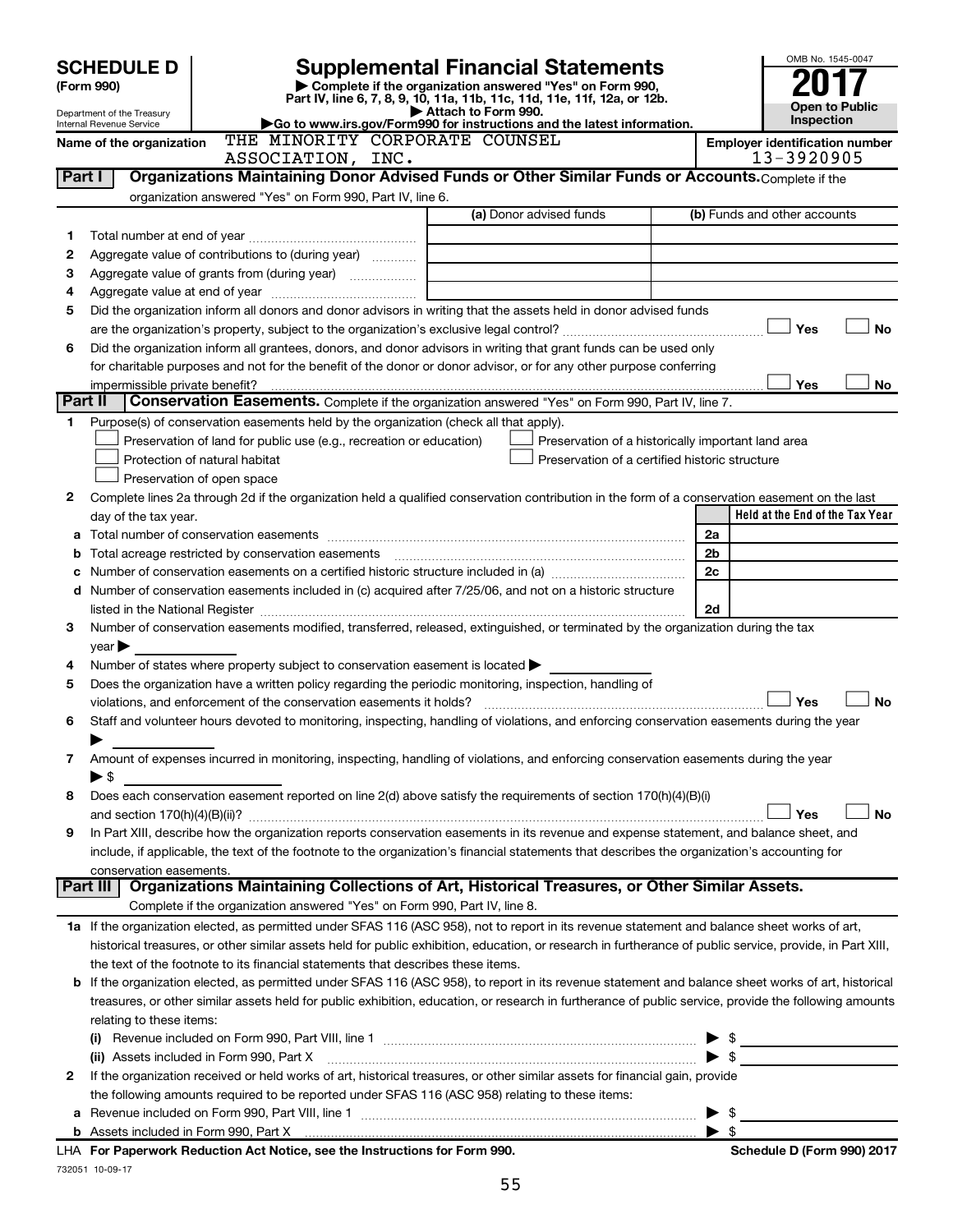|        |                                                                                                                                                                                                                                | THE MINORITY CORPORATE COUNSEL |   |                |                                                                                                                                                                                                                               |                                                 |                   |                     |
|--------|--------------------------------------------------------------------------------------------------------------------------------------------------------------------------------------------------------------------------------|--------------------------------|---|----------------|-------------------------------------------------------------------------------------------------------------------------------------------------------------------------------------------------------------------------------|-------------------------------------------------|-------------------|---------------------|
|        | Schedule D (Form 990) 2017                                                                                                                                                                                                     | ASSOCIATION, INC.              |   |                |                                                                                                                                                                                                                               |                                                 | 13-3920905 Page 2 |                     |
|        | Part III<br>Organizations Maintaining Collections of Art, Historical Treasures, or Other Similar Assets (continued)                                                                                                            |                                |   |                |                                                                                                                                                                                                                               |                                                 |                   |                     |
| 3      | Using the organization's acquisition, accession, and other records, check any of the following that are a significant use of its collection items                                                                              |                                |   |                |                                                                                                                                                                                                                               |                                                 |                   |                     |
|        | (check all that apply):                                                                                                                                                                                                        |                                |   |                |                                                                                                                                                                                                                               |                                                 |                   |                     |
| a      | Public exhibition                                                                                                                                                                                                              | d                              |   |                | Loan or exchange programs                                                                                                                                                                                                     |                                                 |                   |                     |
| b      | Scholarly research                                                                                                                                                                                                             | е                              |   |                | Other and the contract of the contract of the contract of the contract of the contract of the contract of the contract of the contract of the contract of the contract of the contract of the contract of the contract of the |                                                 |                   |                     |
| c      | Preservation for future generations                                                                                                                                                                                            |                                |   |                |                                                                                                                                                                                                                               |                                                 |                   |                     |
| 4      | Provide a description of the organization's collections and explain how they further the organization's exempt purpose in Part XIII.                                                                                           |                                |   |                |                                                                                                                                                                                                                               |                                                 |                   |                     |
| 5      | During the year, did the organization solicit or receive donations of art, historical treasures, or other similar assets                                                                                                       |                                |   |                |                                                                                                                                                                                                                               |                                                 |                   |                     |
|        |                                                                                                                                                                                                                                |                                |   |                |                                                                                                                                                                                                                               |                                                 | Yes               | No.                 |
|        | Part IV<br><b>Escrow and Custodial Arrangements.</b> Complete if the organization answered "Yes" on Form 990, Part IV, line 9, or                                                                                              |                                |   |                |                                                                                                                                                                                                                               |                                                 |                   |                     |
|        | reported an amount on Form 990, Part X, line 21.                                                                                                                                                                               |                                |   |                |                                                                                                                                                                                                                               |                                                 |                   |                     |
|        |                                                                                                                                                                                                                                |                                |   |                |                                                                                                                                                                                                                               |                                                 |                   |                     |
|        | 1a Is the organization an agent, trustee, custodian or other intermediary for contributions or other assets not included                                                                                                       |                                |   |                |                                                                                                                                                                                                                               |                                                 |                   | <b>No</b>           |
|        | on Form 990, Part X? [11] matter and the contract of the contract of the contract of the contract of the contract of the contract of the contract of the contract of the contract of the contract of the contract of the contr |                                |   |                |                                                                                                                                                                                                                               |                                                 | Yes               |                     |
|        | b If "Yes," explain the arrangement in Part XIII and complete the following table:                                                                                                                                             |                                |   |                |                                                                                                                                                                                                                               |                                                 |                   |                     |
|        |                                                                                                                                                                                                                                |                                |   |                |                                                                                                                                                                                                                               |                                                 | Amount            |                     |
|        |                                                                                                                                                                                                                                |                                |   |                |                                                                                                                                                                                                                               | 1c                                              |                   |                     |
|        |                                                                                                                                                                                                                                |                                |   |                |                                                                                                                                                                                                                               | 1d                                              |                   |                     |
|        | e Distributions during the year manufactured and continuum and contained and the year manufactured and contained and the year manufactured and contained and contained and contained and contained and contained and contained |                                |   |                |                                                                                                                                                                                                                               | 1e                                              |                   |                     |
|        |                                                                                                                                                                                                                                |                                |   |                |                                                                                                                                                                                                                               | 1f                                              |                   |                     |
|        | 2a Did the organization include an amount on Form 990, Part X, line 21, for escrow or custodial account liability?                                                                                                             |                                |   |                |                                                                                                                                                                                                                               |                                                 | Yes               | No                  |
|        | b If "Yes," explain the arrangement in Part XIII. Check here if the explanation has been provided on Part XIII                                                                                                                 |                                |   |                |                                                                                                                                                                                                                               |                                                 |                   |                     |
| Part V | <b>Endowment Funds.</b> Complete if the organization answered "Yes" on Form 990, Part IV, line 10.                                                                                                                             |                                |   |                |                                                                                                                                                                                                                               |                                                 |                   |                     |
|        |                                                                                                                                                                                                                                | (a) Current year               |   | (b) Prior year |                                                                                                                                                                                                                               | (c) Two years back $ $ (d) Three years back $ $ |                   | (e) Four years back |
|        | 1a Beginning of year balance                                                                                                                                                                                                   |                                |   |                |                                                                                                                                                                                                                               |                                                 |                   |                     |
| b      |                                                                                                                                                                                                                                |                                |   |                |                                                                                                                                                                                                                               |                                                 |                   |                     |
|        | Net investment earnings, gains, and losses                                                                                                                                                                                     |                                |   |                |                                                                                                                                                                                                                               |                                                 |                   |                     |
|        |                                                                                                                                                                                                                                |                                |   |                |                                                                                                                                                                                                                               |                                                 |                   |                     |
|        | e Other expenditures for facilities                                                                                                                                                                                            |                                |   |                |                                                                                                                                                                                                                               |                                                 |                   |                     |
|        | and programs                                                                                                                                                                                                                   |                                |   |                |                                                                                                                                                                                                                               |                                                 |                   |                     |
| Ť.     |                                                                                                                                                                                                                                |                                |   |                |                                                                                                                                                                                                                               |                                                 |                   |                     |
| g      | End of year balance                                                                                                                                                                                                            |                                |   |                |                                                                                                                                                                                                                               |                                                 |                   |                     |
| 2      | Provide the estimated percentage of the current year end balance (line 1g, column (a)) held as:                                                                                                                                |                                |   |                |                                                                                                                                                                                                                               |                                                 |                   |                     |
| а      | Board designated or quasi-endowment                                                                                                                                                                                            |                                | ℅ |                |                                                                                                                                                                                                                               |                                                 |                   |                     |
| b      | Permanent endowment                                                                                                                                                                                                            | %                              |   |                |                                                                                                                                                                                                                               |                                                 |                   |                     |
|        | <b>c</b> Temporarily restricted endowment $\blacktriangleright$                                                                                                                                                                | %                              |   |                |                                                                                                                                                                                                                               |                                                 |                   |                     |
|        | The percentages on lines 2a, 2b, and 2c should equal 100%.                                                                                                                                                                     |                                |   |                |                                                                                                                                                                                                                               |                                                 |                   |                     |
|        |                                                                                                                                                                                                                                |                                |   |                |                                                                                                                                                                                                                               |                                                 |                   |                     |
|        | 3a Are there endowment funds not in the possession of the organization that are held and administered for the organization                                                                                                     |                                |   |                |                                                                                                                                                                                                                               |                                                 |                   |                     |
|        | by:                                                                                                                                                                                                                            |                                |   |                |                                                                                                                                                                                                                               |                                                 |                   | Yes<br>No           |
|        | (i)                                                                                                                                                                                                                            |                                |   |                |                                                                                                                                                                                                                               |                                                 | 3a(i)             |                     |
|        |                                                                                                                                                                                                                                |                                |   |                |                                                                                                                                                                                                                               |                                                 | 3a(ii)            |                     |
|        |                                                                                                                                                                                                                                |                                |   |                |                                                                                                                                                                                                                               |                                                 | 3 <sub>b</sub>    |                     |
| 4      | Describe in Part XIII the intended uses of the organization's endowment funds.                                                                                                                                                 |                                |   |                |                                                                                                                                                                                                                               |                                                 |                   |                     |
|        | Part VI<br>Land, Buildings, and Equipment.                                                                                                                                                                                     |                                |   |                |                                                                                                                                                                                                                               |                                                 |                   |                     |
|        | Complete if the organization answered "Yes" on Form 990, Part IV, line 11a. See Form 990, Part X, line 10.                                                                                                                     |                                |   |                |                                                                                                                                                                                                                               |                                                 |                   |                     |
|        | Description of property                                                                                                                                                                                                        | (a) Cost or other              |   |                | (b) Cost or other                                                                                                                                                                                                             | (c) Accumulated                                 | (d) Book value    |                     |
|        |                                                                                                                                                                                                                                | basis (investment)             |   |                | basis (other)                                                                                                                                                                                                                 | depreciation                                    |                   |                     |
|        |                                                                                                                                                                                                                                |                                |   |                |                                                                                                                                                                                                                               |                                                 |                   |                     |
|        |                                                                                                                                                                                                                                |                                |   |                |                                                                                                                                                                                                                               |                                                 |                   |                     |
|        |                                                                                                                                                                                                                                |                                |   |                |                                                                                                                                                                                                                               |                                                 |                   |                     |
|        |                                                                                                                                                                                                                                |                                |   |                | 142,046.                                                                                                                                                                                                                      | 68,278.                                         |                   | 73,768.             |
|        |                                                                                                                                                                                                                                |                                |   |                | 30,656.                                                                                                                                                                                                                       | 10,067.                                         |                   | 20,589.             |
|        |                                                                                                                                                                                                                                |                                |   |                |                                                                                                                                                                                                                               | ▶                                               |                   | 94, 357.            |

**Schedule D (Form 990) 2017**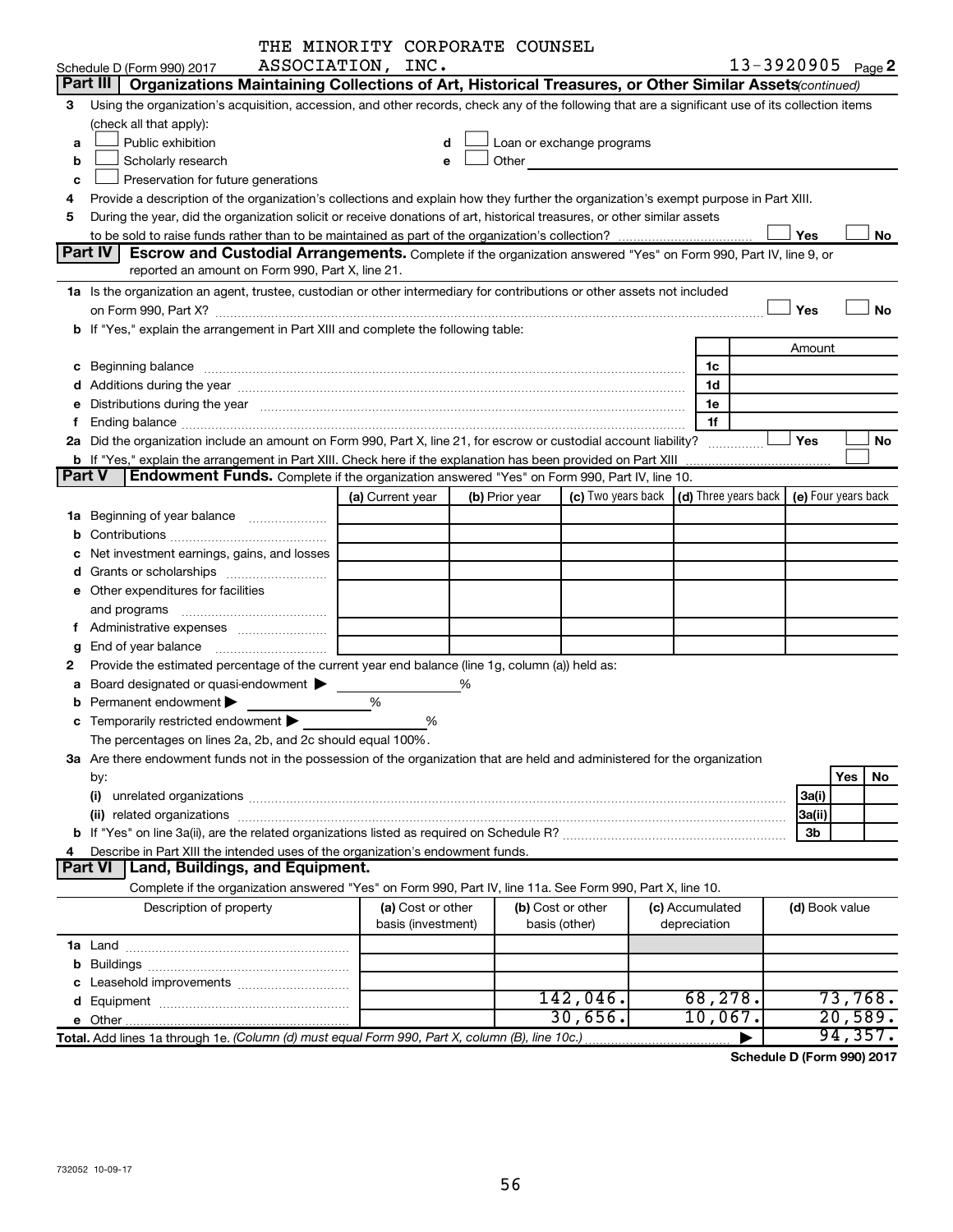| THE MINORITY CORPORATE COUNSEL |  |
|--------------------------------|--|
| ASSOCIATION, INC.              |  |

| Schedule D (Form 990) 2017                                                                                                                                                                        | ASSOCIATION, INC. |                | $13 - 3920905$ Page 3                                     |
|---------------------------------------------------------------------------------------------------------------------------------------------------------------------------------------------------|-------------------|----------------|-----------------------------------------------------------|
| Part VII Investments - Other Securities.                                                                                                                                                          |                   |                |                                                           |
| Complete if the organization answered "Yes" on Form 990, Part IV, line 11b. See Form 990, Part X, line 12.                                                                                        |                   |                |                                                           |
| (a) Description of security or category (including name of security)                                                                                                                              | (b) Book value    |                | (c) Method of valuation: Cost or end-of-year market value |
|                                                                                                                                                                                                   |                   |                |                                                           |
|                                                                                                                                                                                                   |                   |                |                                                           |
| $(3)$ Other                                                                                                                                                                                       |                   |                |                                                           |
| (A)                                                                                                                                                                                               |                   |                |                                                           |
| (B)                                                                                                                                                                                               |                   |                |                                                           |
| (C)                                                                                                                                                                                               |                   |                |                                                           |
| (D)                                                                                                                                                                                               |                   |                |                                                           |
| (E)                                                                                                                                                                                               |                   |                |                                                           |
| (F)                                                                                                                                                                                               |                   |                |                                                           |
| (G)                                                                                                                                                                                               |                   |                |                                                           |
| (H)                                                                                                                                                                                               |                   |                |                                                           |
| Total. (Col. (b) must equal Form 990, Part X, col. (B) line 12.) $\blacktriangleright$                                                                                                            |                   |                |                                                           |
| Part VIII Investments - Program Related.                                                                                                                                                          |                   |                |                                                           |
| Complete if the organization answered "Yes" on Form 990, Part IV, line 11c. See Form 990, Part X, line 13.                                                                                        |                   |                |                                                           |
| (a) Description of investment                                                                                                                                                                     | (b) Book value    |                | (c) Method of valuation: Cost or end-of-year market value |
| (1)                                                                                                                                                                                               |                   |                |                                                           |
| (2)                                                                                                                                                                                               |                   |                |                                                           |
| (3)                                                                                                                                                                                               |                   |                |                                                           |
| (4)                                                                                                                                                                                               |                   |                |                                                           |
|                                                                                                                                                                                                   |                   |                |                                                           |
| (5)                                                                                                                                                                                               |                   |                |                                                           |
| (6)                                                                                                                                                                                               |                   |                |                                                           |
| (7)                                                                                                                                                                                               |                   |                |                                                           |
| (8)                                                                                                                                                                                               |                   |                |                                                           |
| (9)                                                                                                                                                                                               |                   |                |                                                           |
|                                                                                                                                                                                                   |                   |                |                                                           |
| Total. (Col. (b) must equal Form 990, Part X, col. (B) line 13.) $\blacktriangleright$                                                                                                            |                   |                |                                                           |
| Part IX<br>Other Assets.                                                                                                                                                                          |                   |                |                                                           |
| Complete if the organization answered "Yes" on Form 990, Part IV, line 11d. See Form 990, Part X, line 15.                                                                                        |                   |                |                                                           |
|                                                                                                                                                                                                   | (a) Description   |                | (b) Book value                                            |
| (1)                                                                                                                                                                                               |                   |                |                                                           |
| (2)                                                                                                                                                                                               |                   |                |                                                           |
| (3)                                                                                                                                                                                               |                   |                |                                                           |
| (4)                                                                                                                                                                                               |                   |                |                                                           |
| (5)                                                                                                                                                                                               |                   |                |                                                           |
| (6)                                                                                                                                                                                               |                   |                |                                                           |
| (7)                                                                                                                                                                                               |                   |                |                                                           |
| (8)                                                                                                                                                                                               |                   |                |                                                           |
| (9)                                                                                                                                                                                               |                   |                |                                                           |
|                                                                                                                                                                                                   |                   |                |                                                           |
| <b>Other Liabilities.</b>                                                                                                                                                                         |                   |                |                                                           |
| Total. (Column (b) must equal Form 990, Part X, col. (B) line 15.)<br>Part X<br>Complete if the organization answered "Yes" on Form 990, Part IV, line 11e or 11f. See Form 990, Part X, line 25. |                   |                |                                                           |
| (a) Description of liability<br>1.                                                                                                                                                                |                   | (b) Book value |                                                           |
| Federal income taxes<br>(1)                                                                                                                                                                       |                   |                |                                                           |
| <b>ACCRUED EXPENSES</b><br>(2)                                                                                                                                                                    |                   | 103,512.       |                                                           |
| (3)                                                                                                                                                                                               |                   |                |                                                           |
| (4)                                                                                                                                                                                               |                   |                |                                                           |
| (5)                                                                                                                                                                                               |                   |                |                                                           |
| (6)                                                                                                                                                                                               |                   |                |                                                           |
| (7)                                                                                                                                                                                               |                   |                |                                                           |
|                                                                                                                                                                                                   |                   |                |                                                           |
| (8)                                                                                                                                                                                               |                   |                |                                                           |
| (9)<br>Total. (Column (b) must equal Form 990, Part X, col. (B) line 25.) $\ldots$                                                                                                                |                   | 103,512.       |                                                           |

**Schedule D (Form 990) 2017**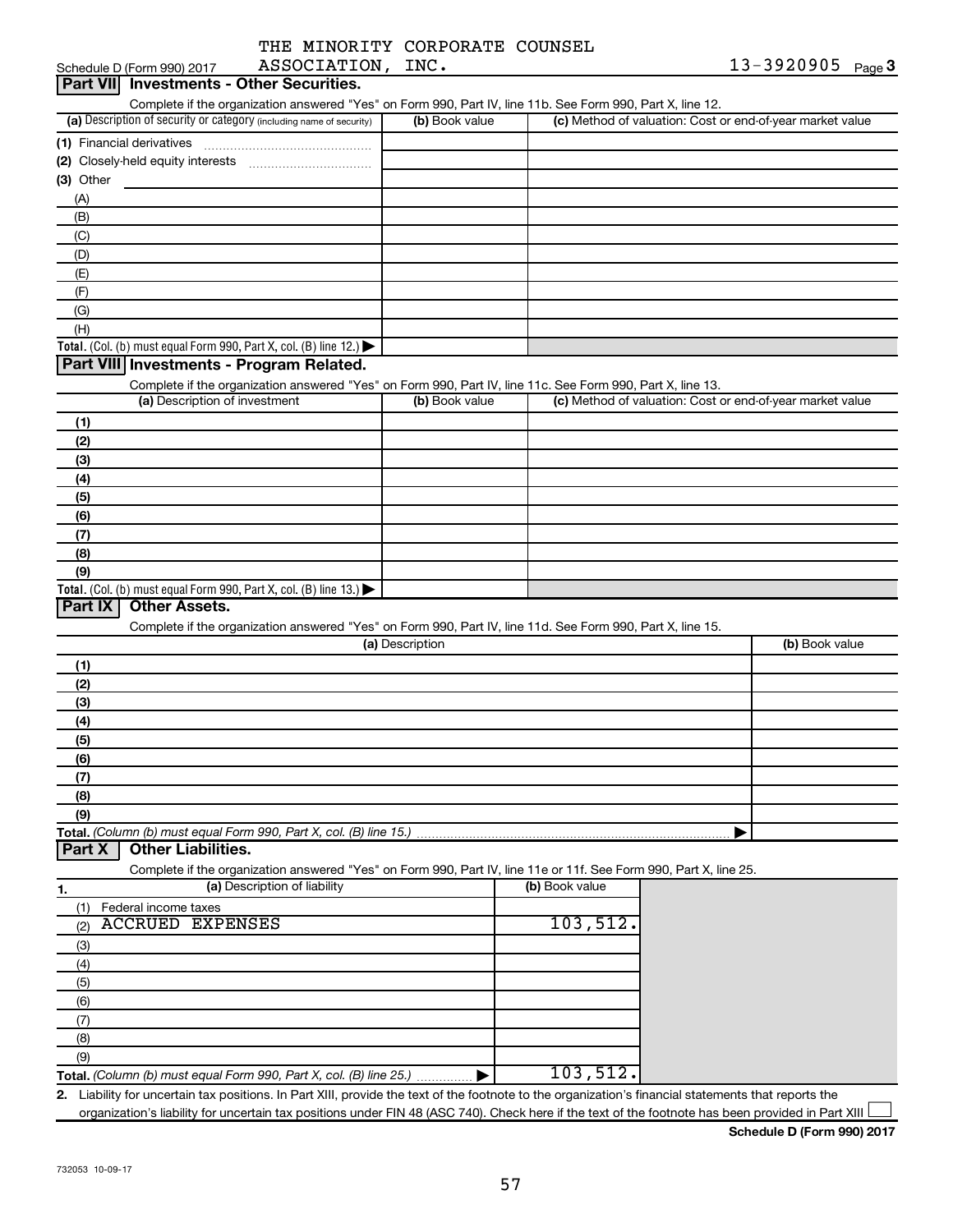|    | THE MINORITY CORPORATE COUNSEL                                                                                                                                |                |           |                |                   |
|----|---------------------------------------------------------------------------------------------------------------------------------------------------------------|----------------|-----------|----------------|-------------------|
|    | ASSOCIATION, INC.<br>Schedule D (Form 990) 2017                                                                                                               |                |           |                | 13-3920905 Page 4 |
|    | Reconciliation of Revenue per Audited Financial Statements With Revenue per Return.<br>Part XI                                                                |                |           |                |                   |
|    | Complete if the organization answered "Yes" on Form 990, Part IV, line 12a.                                                                                   |                |           |                |                   |
| 1  | Total revenue, gains, and other support per audited financial statements                                                                                      |                |           | $\blacksquare$ | 4,478,067.        |
| 2  | Amounts included on line 1 but not on Form 990, Part VIII, line 12:                                                                                           |                |           |                |                   |
| a  |                                                                                                                                                               | 2a             | 292,076.  |                |                   |
| b  |                                                                                                                                                               | 2 <sub>b</sub> | 332, 235. |                |                   |
| с  |                                                                                                                                                               | 2 <sub>c</sub> |           |                |                   |
| d  |                                                                                                                                                               | 2d             | 217,645.  |                |                   |
| e  | Add lines 2a through 2d                                                                                                                                       |                |           | 2e             | 841,956.          |
| з  | Subtract line 2e from line 1 <b>manufacture in the contract of the 2e</b> from line 1                                                                         |                |           | $\mathbf{a}$   | 3,636,111.        |
| 4  | Amounts included on Form 990, Part VIII, line 12, but not on line 1:                                                                                          |                |           |                |                   |
| a  |                                                                                                                                                               | 4a             |           |                |                   |
| b  |                                                                                                                                                               | 4 <sub>h</sub> |           |                |                   |
| c  | Add lines 4a and 4b                                                                                                                                           |                |           | 4с             |                   |
| 5. |                                                                                                                                                               |                |           | 5              | 3,636,111.        |
|    | Part XII Reconciliation of Expenses per Audited Financial Statements With Expenses per Return.                                                                |                |           |                |                   |
|    | Complete if the organization answered "Yes" on Form 990, Part IV, line 12a.                                                                                   |                |           |                |                   |
| 1  |                                                                                                                                                               |                |           | $\blacksquare$ | 4, 189, 163.      |
| 2  | Amounts included on line 1 but not on Form 990, Part IX, line 25:                                                                                             |                |           |                |                   |
| a  |                                                                                                                                                               | 2a             | 332,235.  |                |                   |
| b  |                                                                                                                                                               | 2 <sub>b</sub> |           |                |                   |
| с  |                                                                                                                                                               | 2c             |           |                |                   |
| d  |                                                                                                                                                               | 2d             | 217,645.  |                |                   |
| e  | Add lines 2a through 2d <b>contained a contained a contained a contained a</b> contained a contained a contact the set                                        |                |           | <b>2e</b>      | 549,880.          |
| з  |                                                                                                                                                               |                |           | 3              | 3,639,283.        |
| 4  | Amounts included on Form 990, Part IX, line 25, but not on line 1:                                                                                            |                |           |                |                   |
| a  | Investment expenses not included on Form 990, Part VIII, line 7b [100] [100] [100] [100] [100] [100] [100] [10                                                | 4a             |           |                |                   |
| b  |                                                                                                                                                               | 4 <sub>b</sub> |           |                |                   |
|    | Add lines 4a and 4b                                                                                                                                           |                |           | 4c             | ο.                |
| 5. |                                                                                                                                                               |                |           | 5              | 3,639,283.        |
|    | Part XIII Supplemental Information.                                                                                                                           |                |           |                |                   |
|    | Drougle the descriptions required for Dart II, lines 2, 5, and 0; Dart III, lines 10 and 4; Dart IV, lines 1b and 2b; Dart V, line 4; Dart V, line 2; Dart VI |                |           |                |                   |

Provide the descriptions required for Part II, lines 3, 5, and 9; Part III, lines 1a and 4; Part IV, lines 1b and 2b; Part V, line 4; Part X, line 2; Part XI, lines 2d and 4b; and Part XII, lines 2d and 4b. Also complete this part to provide any additional information.

|  |  |  | PART XI, LINE 2D - OTHER ADJUSTMENTS: |
|--|--|--|---------------------------------------|
|  |  |  |                                       |

DIRECT EXPENSES RELATED TO GOLF TOURNAMENT **1990 1217,645.** 

PART XII, LINE 2D - OTHER ADJUSTMENTS:

DIRECT EXPENSES RELATED TO GOLF TOURNAMENT **1990 1217,645.** 217,645.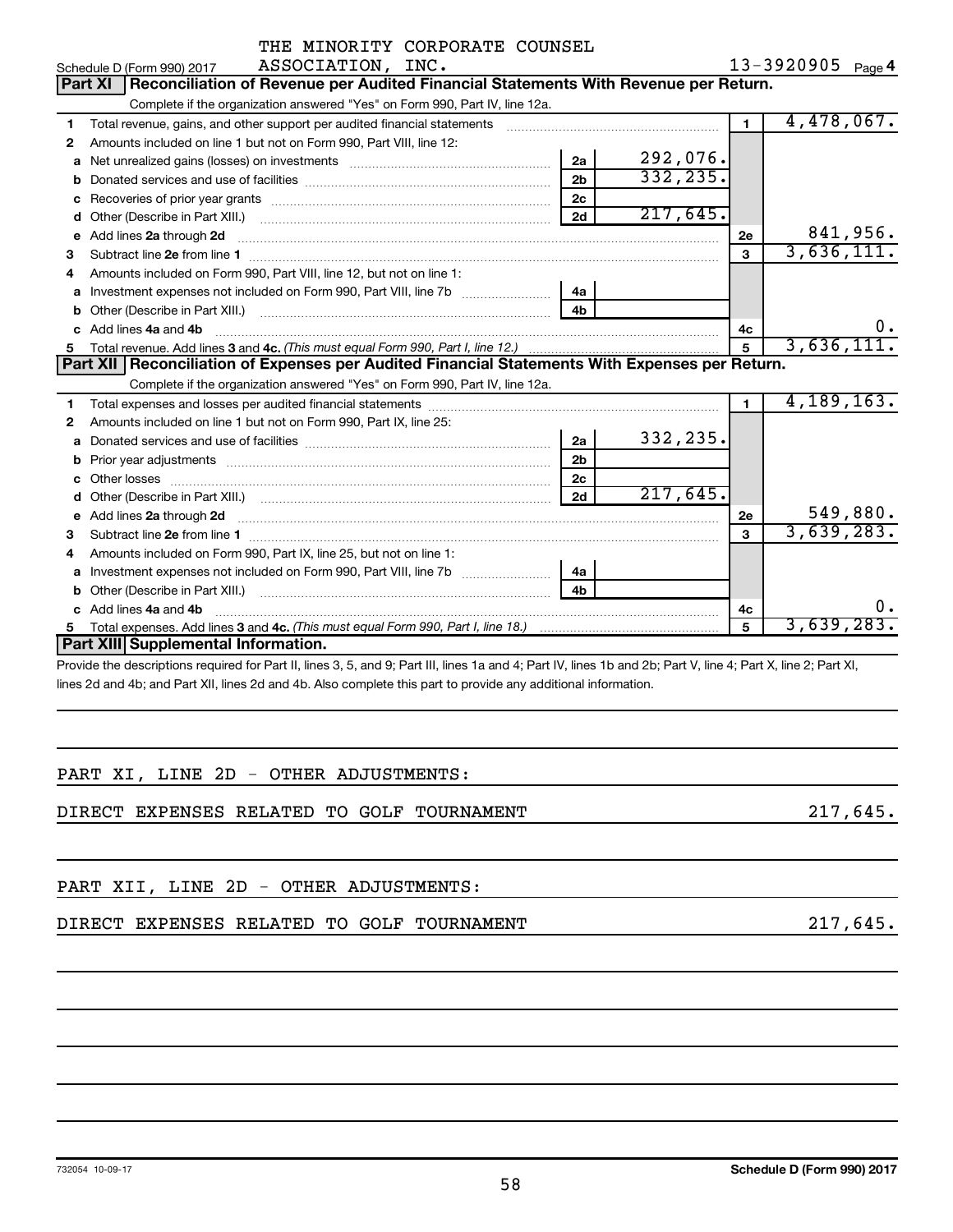| <b>SCHEDULE G</b><br>(Form 990 or 990-EZ)<br>Department of the Treasury<br>Internal Revenue Service                                                                               |  | <b>Supplemental Information Regarding Fundraising or Gaming Activities</b><br>Complete if the organization answered "Yes" on Form 990, Part IV, line 17, 18, or 19, or if the<br>organization entered more than \$15,000 on Form 990-EZ, line 6a.<br>Attach to Form 990 or Form 990-EZ.<br>Go to www.irs.gov/Form990 for the latest instructions.                                                                                                                                                                                                  |                                |                                          |                                                                            |  |                                                                            | OMB No. 1545-0047<br><b>Open to Public</b><br>Inspection |
|-----------------------------------------------------------------------------------------------------------------------------------------------------------------------------------|--|----------------------------------------------------------------------------------------------------------------------------------------------------------------------------------------------------------------------------------------------------------------------------------------------------------------------------------------------------------------------------------------------------------------------------------------------------------------------------------------------------------------------------------------------------|--------------------------------|------------------------------------------|----------------------------------------------------------------------------|--|----------------------------------------------------------------------------|----------------------------------------------------------|
| THE MINORITY CORPORATE COUNSEL<br>Name of the organization<br>ASSOCIATION, INC.                                                                                                   |  |                                                                                                                                                                                                                                                                                                                                                                                                                                                                                                                                                    |                                |                                          |                                                                            |  | 13-3920905                                                                 | <b>Employer identification number</b>                    |
| Part I<br>Fundraising Activities. Complete if the organization answered "Yes" on Form 990, Part IV, line 17. Form 990-EZ filers are not<br>required to complete this part.        |  |                                                                                                                                                                                                                                                                                                                                                                                                                                                                                                                                                    |                                |                                          |                                                                            |  |                                                                            |                                                          |
| Mail solicitations<br>a<br>Internet and email solicitations<br>b<br>Phone solicitations<br>c<br>In-person solicitations<br>d<br>compensated at least \$5,000 by the organization. |  | 1 Indicate whether the organization raised funds through any of the following activities. Check all that apply.<br>е<br>f<br>Special fundraising events<br>g<br>2 a Did the organization have a written or oral agreement with any individual (including officers, directors, trustees, or<br>key employees listed in Form 990, Part VII) or entity in connection with professional fundraising services?<br>b If "Yes," list the 10 highest paid individuals or entities (fundraisers) pursuant to agreements under which the fundraiser is to be |                                |                                          | Solicitation of non-government grants<br>Solicitation of government grants |  |                                                                            | Yes<br><b>No</b>                                         |
| (i) Name and address of individual<br>or entity (fundraiser)                                                                                                                      |  | (ii) Activity                                                                                                                                                                                                                                                                                                                                                                                                                                                                                                                                      | have custody<br>contributions? | (iii) Did<br>fundraiser<br>or control of | (iv) Gross receipts<br>from activity                                       |  | (v) Amount paid<br>to (or retained by)<br>fundraiser<br>listed in col. (i) | (vi) Amount paid<br>to (or retained by)<br>organization  |
|                                                                                                                                                                                   |  |                                                                                                                                                                                                                                                                                                                                                                                                                                                                                                                                                    | Yes                            | No                                       |                                                                            |  |                                                                            |                                                          |
|                                                                                                                                                                                   |  |                                                                                                                                                                                                                                                                                                                                                                                                                                                                                                                                                    |                                |                                          |                                                                            |  |                                                                            |                                                          |
|                                                                                                                                                                                   |  |                                                                                                                                                                                                                                                                                                                                                                                                                                                                                                                                                    |                                |                                          |                                                                            |  |                                                                            |                                                          |
|                                                                                                                                                                                   |  |                                                                                                                                                                                                                                                                                                                                                                                                                                                                                                                                                    |                                |                                          |                                                                            |  |                                                                            |                                                          |
|                                                                                                                                                                                   |  |                                                                                                                                                                                                                                                                                                                                                                                                                                                                                                                                                    |                                |                                          |                                                                            |  |                                                                            |                                                          |
|                                                                                                                                                                                   |  |                                                                                                                                                                                                                                                                                                                                                                                                                                                                                                                                                    |                                |                                          |                                                                            |  |                                                                            |                                                          |
|                                                                                                                                                                                   |  |                                                                                                                                                                                                                                                                                                                                                                                                                                                                                                                                                    |                                |                                          |                                                                            |  |                                                                            |                                                          |
|                                                                                                                                                                                   |  |                                                                                                                                                                                                                                                                                                                                                                                                                                                                                                                                                    |                                |                                          |                                                                            |  |                                                                            |                                                          |
|                                                                                                                                                                                   |  |                                                                                                                                                                                                                                                                                                                                                                                                                                                                                                                                                    |                                |                                          |                                                                            |  |                                                                            |                                                          |
|                                                                                                                                                                                   |  |                                                                                                                                                                                                                                                                                                                                                                                                                                                                                                                                                    |                                |                                          |                                                                            |  |                                                                            |                                                          |
|                                                                                                                                                                                   |  |                                                                                                                                                                                                                                                                                                                                                                                                                                                                                                                                                    |                                |                                          |                                                                            |  |                                                                            |                                                          |
| Total<br>or licensing.                                                                                                                                                            |  | 3 List all states in which the organization is registered or licensed to solicit contributions or has been notified it is exempt from registration                                                                                                                                                                                                                                                                                                                                                                                                 |                                |                                          |                                                                            |  |                                                                            |                                                          |
|                                                                                                                                                                                   |  |                                                                                                                                                                                                                                                                                                                                                                                                                                                                                                                                                    |                                |                                          |                                                                            |  |                                                                            |                                                          |
|                                                                                                                                                                                   |  |                                                                                                                                                                                                                                                                                                                                                                                                                                                                                                                                                    |                                |                                          |                                                                            |  |                                                                            |                                                          |
|                                                                                                                                                                                   |  |                                                                                                                                                                                                                                                                                                                                                                                                                                                                                                                                                    |                                |                                          |                                                                            |  |                                                                            |                                                          |

**For Paperwork Reduction Act Notice, see the Instructions for Form 990 or 990-EZ. Schedule G (Form 990 or 990-EZ) 2017** LHA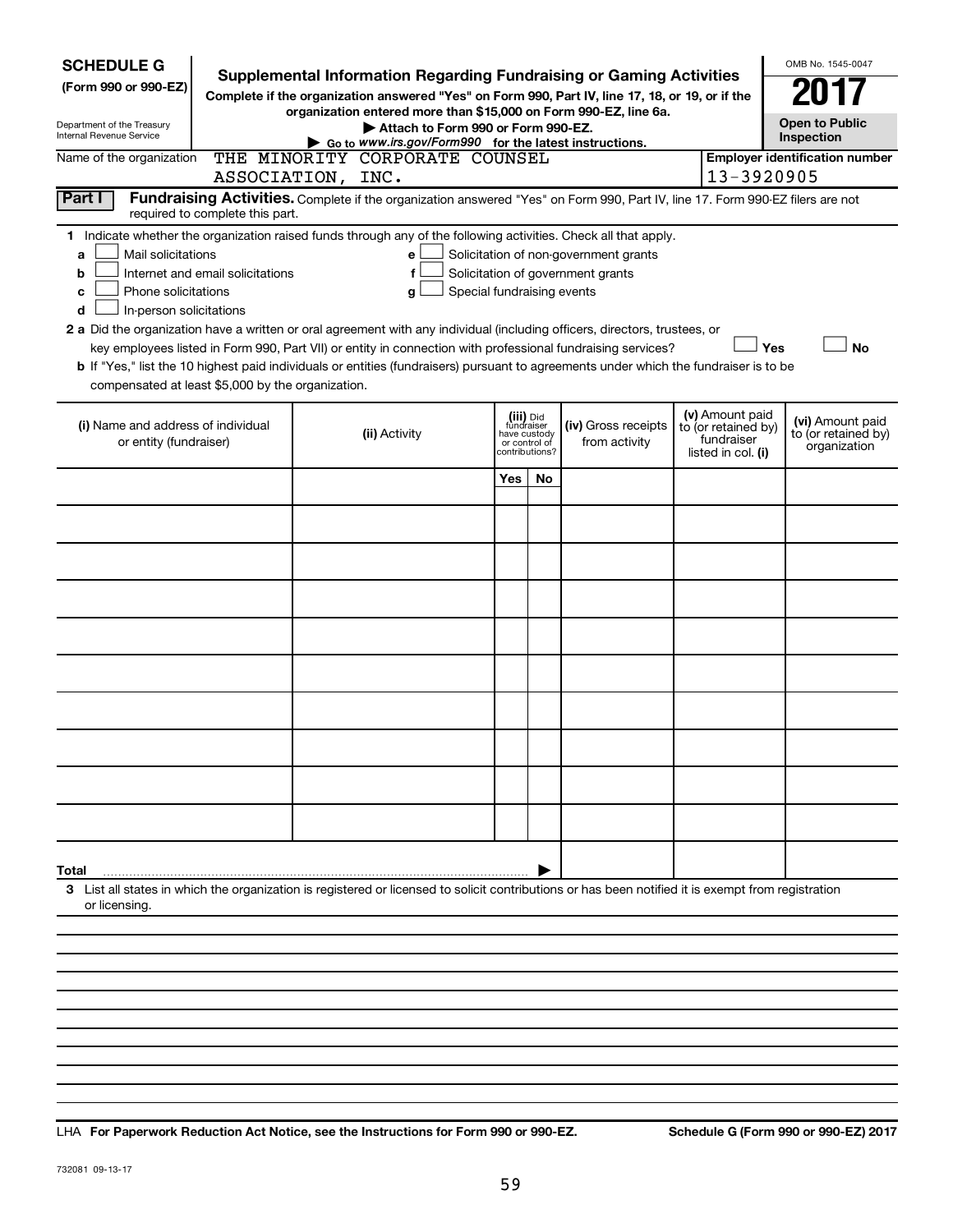13-3920905 <sub>Page 2</sub> Schedule G (Form 990 or 990-EZ) 2017 Page ASSOCIATION, INC. 13-3920905

Part II | Fundraising Events. Complete if the organization answered "Yes" on Form 990, Part IV, line 18, or reported more than \$15,000 of fundraising event contributions and gross income on Form 990-EZ, lines 1 and 6b. List events with gross receipts greater than \$5,000. **(a)** Event  $#1$  **(b)** Event  $#2$ (c) Other events **(d)**  Total events GOLF NONE (add col. (a) through TOURNAMENT col. **(c)**) (event type) (event type) (total number) Revenue 232,033. **1** Gross receipts ~~~~~~~~~~~~~~ 143,597. 143,597. **2** Less: Contributions ~~~~~~~~~~~ 88,436. **3** Gross income (line 1 minus line 2) . . . . . . . . . . . . **4** Cash prizes ~~~~~~~~~~~~~~~ 2,417. 2,417. **5** Noncash prizes ~~~~~~~~~~~~~ Direct Expenses Direct Expenses 31,058. 31,058. **6** Rent/facility costs ~~~~~~~~~~~~ 86,173. 86,173. **7** Food and beverages **with the State Proof** 16,955. 16,955. **8** Entertainment ~~~~~~~~~~~~~~ 81,043. **9** Other direct expenses  $\ldots$  **............................** 217,646. **10** Direct expense summary. Add lines 4 through 9 in column (d)  $~\bullet~$ -129,210. **11** Net income summary. Subtract line 10 from line 3, column (d) | Part III | Gaming. Complete if the organization answered "Yes" on Form 990, Part IV, line 19, or reported more than \$15,000 on Form 990-EZ, line 6a. (b) Pull tabs/instant (d) Total gaming (add Revenue **(a)** Bingo **a b**ingo/progressive bingo **(c)** Other gaming bingo/progressive bingo col. (a) through col. (c)) Gross revenue... **1 2** Cash prizes ~~~~~~~~~~~~~~~ Direct Expenses Direct Expenses **3** Noncash prizes ~~~~~~~~~~~~~ **4** Rent/facility costs ~~~~~~~~~~~~ **5** Other direct expenses  $|\Box$  Yes  $\qquad \%$   $|\Box$  Yes  $\qquad \%$   $|\Box$ **Yes Yes Yes** % % %  $|\Box$  No  $|\Box$  No  $|\Box$ **6** Volunteer labor ~~~~~~~~~~~~~ **No No No 7** Direct expense summary. Add lines 2 through 5 in column (d) ~~~~~~~~~~~~~~~~~~~~~~~~ | **8** Net gaming income summary. Subtract line 7 from line 1, column (d) | **9** Enter the state(s) in which the organization conducts gaming activities:  $|$  Yes **Yes No a** Is the organization licensed to conduct gaming activities in each of these states? ~~~~~~~~~~~~~~~~~~~~ **b** If "No," explain: **10 a** Were any of the organization's gaming licenses revoked, suspended, or terminated during the tax year? ~~~~~~~~~ † † **Yes No b** If "Yes," explain:

732082 09-13-17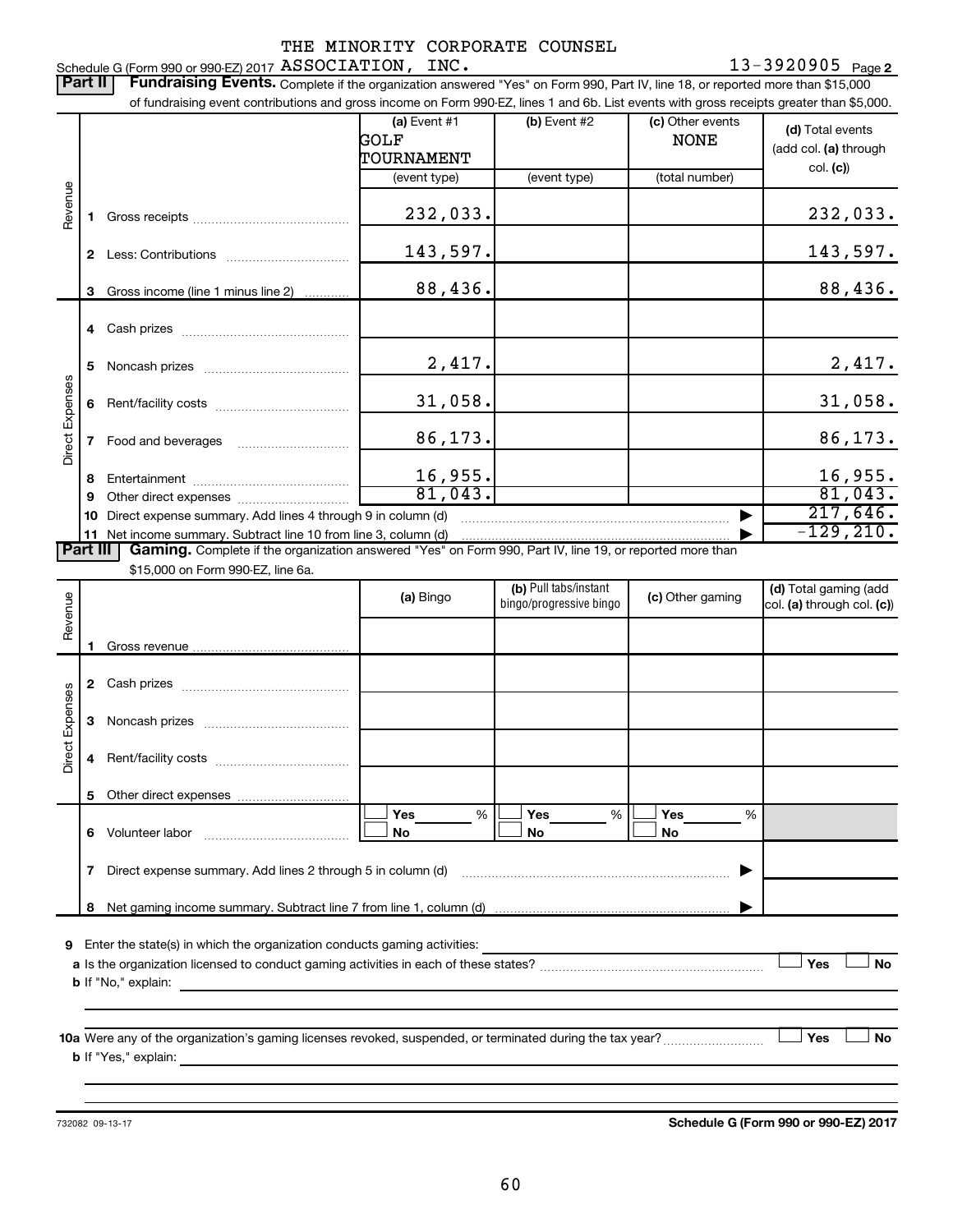|    | THE MINORITY CORPORATE COUNSEL                                                                                                                                                                                                                                                        |                                    |
|----|---------------------------------------------------------------------------------------------------------------------------------------------------------------------------------------------------------------------------------------------------------------------------------------|------------------------------------|
|    | Schedule G (Form 990 or 990-EZ) 2017 ASSOCIATION, INC.                                                                                                                                                                                                                                | 13-3920905<br>Page 3               |
|    |                                                                                                                                                                                                                                                                                       | Yes<br>No                          |
|    | 12 Is the organization a grantor, beneficiary or trustee of a trust, or a member of a partnership or other entity formed                                                                                                                                                              |                                    |
|    |                                                                                                                                                                                                                                                                                       | Yes<br><b>No</b>                   |
|    | 13 Indicate the percentage of gaming activity conducted in:                                                                                                                                                                                                                           |                                    |
|    |                                                                                                                                                                                                                                                                                       | 13a  <br>%<br>13 <sub>b</sub><br>% |
|    | <b>b</b> An outside facility <i>www.communicality www.communicality.communicality www.communicality www.communicality.communicality www.communicality.com</i><br>14 Enter the name and address of the person who prepares the organization's gaming/special events books and records: |                                    |
|    |                                                                                                                                                                                                                                                                                       |                                    |
|    | Name $\blacktriangleright$                                                                                                                                                                                                                                                            |                                    |
|    | Address $\blacktriangleright$<br><u> 1989 - Johann Barbara, martxa alemaniar amerikan basar da da a shekara 1980 - Andrew Santan Barbara a shekara</u>                                                                                                                                |                                    |
|    | 15a Does the organization have a contract with a third party from whom the organization receives gaming revenue?                                                                                                                                                                      | Yes<br><b>No</b>                   |
|    |                                                                                                                                                                                                                                                                                       |                                    |
|    | of gaming revenue retained by the third party $\triangleright$ \$                                                                                                                                                                                                                     |                                    |
|    | c If "Yes," enter name and address of the third party:                                                                                                                                                                                                                                |                                    |
|    | Name $\blacktriangleright$                                                                                                                                                                                                                                                            |                                    |
|    |                                                                                                                                                                                                                                                                                       |                                    |
|    | Address $\blacktriangleright$                                                                                                                                                                                                                                                         |                                    |
| 16 | Gaming manager information:                                                                                                                                                                                                                                                           |                                    |
|    | Name $\blacktriangleright$<br><u> 1980 - Andrea Andrew Maria (h. 1980).</u>                                                                                                                                                                                                           |                                    |
|    | Gaming manager compensation > \$                                                                                                                                                                                                                                                      |                                    |
|    |                                                                                                                                                                                                                                                                                       |                                    |
|    | Description of services provided >                                                                                                                                                                                                                                                    |                                    |
|    |                                                                                                                                                                                                                                                                                       |                                    |
|    |                                                                                                                                                                                                                                                                                       |                                    |
|    |                                                                                                                                                                                                                                                                                       |                                    |
|    | Director/officer<br>Employee<br>Independent contractor                                                                                                                                                                                                                                |                                    |
|    |                                                                                                                                                                                                                                                                                       |                                    |
|    | Mandatory distributions:                                                                                                                                                                                                                                                              |                                    |
|    | a Is the organization required under state law to make charitable distributions from the gaming proceeds to                                                                                                                                                                           |                                    |
|    | retain the state gaming license?                                                                                                                                                                                                                                                      | No<br>Yes                          |
|    | <b>b</b> Enter the amount of distributions required under state law to be distributed to other exempt organizations or spent in the                                                                                                                                                   |                                    |
|    | organization's own exempt activities during the tax year $\triangleright$ \$                                                                                                                                                                                                          |                                    |
|    | <b>Part IV</b><br>Supplemental Information. Provide the explanations required by Part I, line 2b, columns (iii) and (v); and Part III, lines 9, 9b, 10b, 15b,                                                                                                                         |                                    |
|    | 15c, 16, and 17b, as applicable. Also provide any additional information. See instructions.                                                                                                                                                                                           |                                    |
|    |                                                                                                                                                                                                                                                                                       |                                    |
|    |                                                                                                                                                                                                                                                                                       |                                    |
|    |                                                                                                                                                                                                                                                                                       |                                    |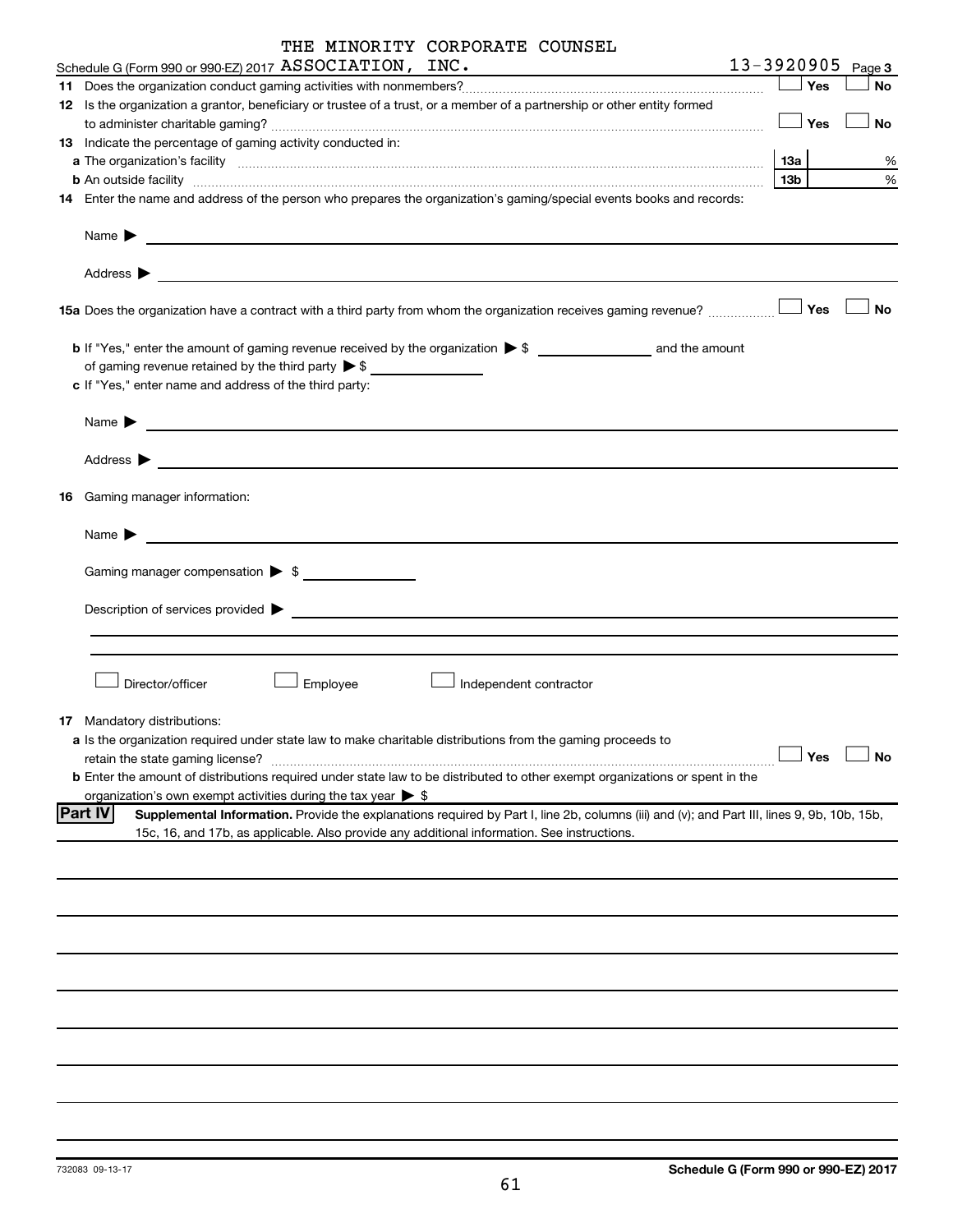|                                                                                                     |                   | THE MINORITY CORPORATE COUNSEL |                   |  |
|-----------------------------------------------------------------------------------------------------|-------------------|--------------------------------|-------------------|--|
|                                                                                                     | ASSOCIATION, INC. |                                | 13-3920905 Page 4 |  |
| Schedule G (Form 990 or 990-EZ) ASSOCIATIO<br><b>Part IV   Supplemental Information</b> (continued) |                   |                                |                   |  |
|                                                                                                     |                   |                                |                   |  |
|                                                                                                     |                   |                                |                   |  |
|                                                                                                     |                   |                                |                   |  |
|                                                                                                     |                   |                                |                   |  |
|                                                                                                     |                   |                                |                   |  |
|                                                                                                     |                   |                                |                   |  |
|                                                                                                     |                   |                                |                   |  |
|                                                                                                     |                   |                                |                   |  |
|                                                                                                     |                   |                                |                   |  |
|                                                                                                     |                   |                                |                   |  |
|                                                                                                     |                   |                                |                   |  |
|                                                                                                     |                   |                                |                   |  |
|                                                                                                     |                   |                                |                   |  |
|                                                                                                     |                   |                                |                   |  |
|                                                                                                     |                   |                                |                   |  |
|                                                                                                     |                   |                                |                   |  |
|                                                                                                     |                   |                                |                   |  |
|                                                                                                     |                   |                                |                   |  |
|                                                                                                     |                   |                                |                   |  |
|                                                                                                     |                   |                                |                   |  |
|                                                                                                     |                   |                                |                   |  |
|                                                                                                     |                   |                                |                   |  |
|                                                                                                     |                   |                                |                   |  |
|                                                                                                     |                   |                                |                   |  |
|                                                                                                     |                   |                                |                   |  |
|                                                                                                     |                   |                                |                   |  |
|                                                                                                     |                   |                                |                   |  |
|                                                                                                     |                   |                                |                   |  |
|                                                                                                     |                   |                                |                   |  |
|                                                                                                     |                   |                                |                   |  |
|                                                                                                     |                   |                                |                   |  |
|                                                                                                     |                   |                                |                   |  |
|                                                                                                     |                   |                                |                   |  |
|                                                                                                     |                   |                                |                   |  |
|                                                                                                     |                   |                                |                   |  |
|                                                                                                     |                   |                                |                   |  |
|                                                                                                     |                   |                                |                   |  |
|                                                                                                     |                   |                                |                   |  |
|                                                                                                     |                   |                                |                   |  |
|                                                                                                     |                   |                                |                   |  |
|                                                                                                     |                   |                                |                   |  |
|                                                                                                     |                   |                                |                   |  |
|                                                                                                     |                   |                                |                   |  |
|                                                                                                     |                   |                                |                   |  |
|                                                                                                     |                   |                                |                   |  |
|                                                                                                     |                   |                                |                   |  |
|                                                                                                     |                   |                                |                   |  |
|                                                                                                     |                   |                                |                   |  |
|                                                                                                     |                   |                                |                   |  |
|                                                                                                     |                   |                                |                   |  |
|                                                                                                     |                   |                                |                   |  |
|                                                                                                     |                   |                                |                   |  |
|                                                                                                     |                   |                                |                   |  |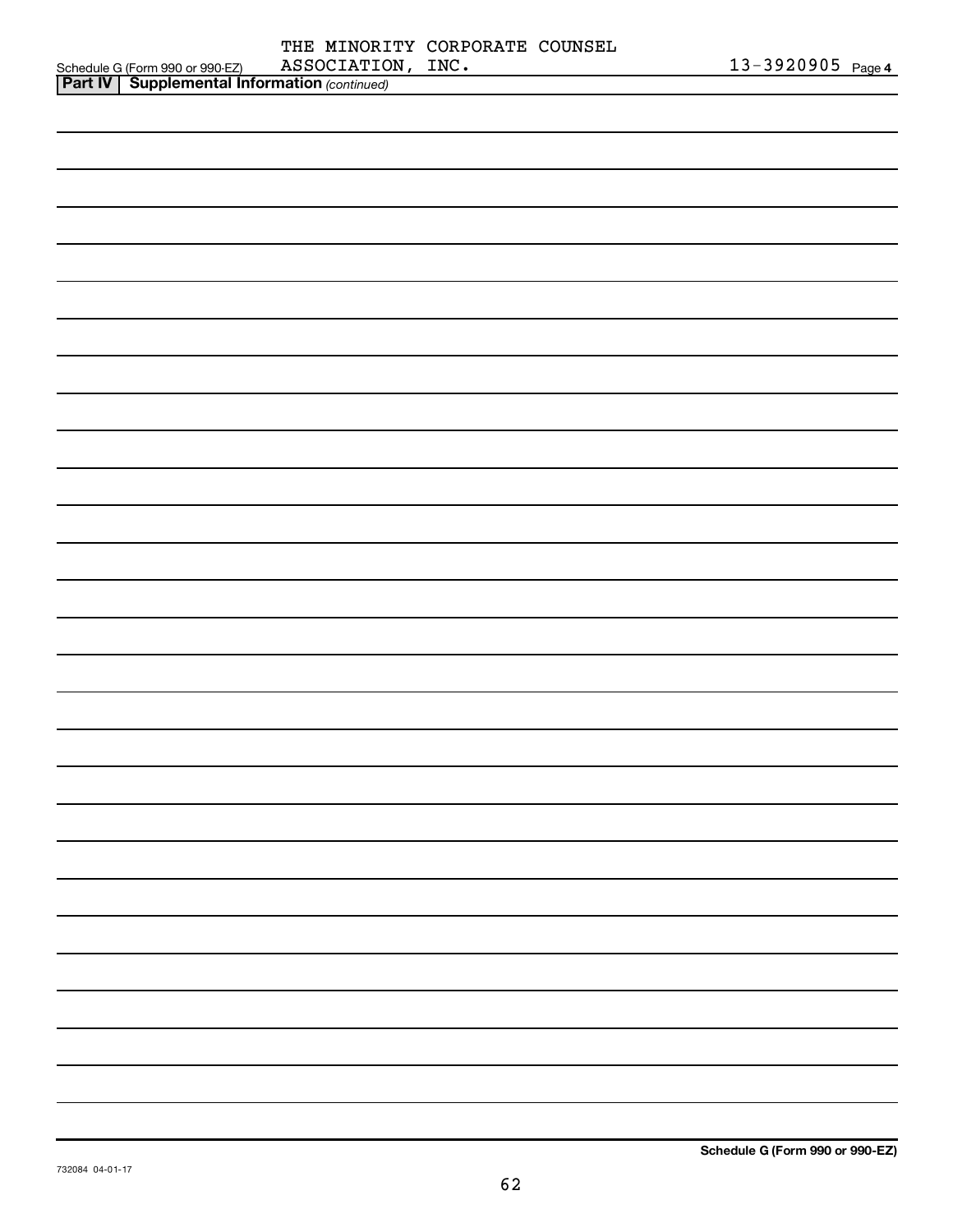| <b>Grants and Other Assistance to Organizations,</b><br><b>SCHEDULE I</b><br>(Form 990)<br>Governments, and Individuals in the United States<br>Complete if the organization answered "Yes" on Form 990, Part IV, line 21 or 22. |                                                                                                                                                                                                                                                                                           |         |                                    |                             |                                                       |                                                                |                                          |                                                     |
|----------------------------------------------------------------------------------------------------------------------------------------------------------------------------------------------------------------------------------|-------------------------------------------------------------------------------------------------------------------------------------------------------------------------------------------------------------------------------------------------------------------------------------------|---------|------------------------------------|-----------------------------|-------------------------------------------------------|----------------------------------------------------------------|------------------------------------------|-----------------------------------------------------|
| Department of the Treasury<br>Internal Revenue Service                                                                                                                                                                           |                                                                                                                                                                                                                                                                                           |         |                                    | Attach to Form 990.         | Go to www.irs.gov/Form990 for the latest information. |                                                                |                                          | <b>Open to Public</b><br>Inspection                 |
| Name of the organization                                                                                                                                                                                                         | ASSOCIATION, INC.                                                                                                                                                                                                                                                                         |         | THE MINORITY CORPORATE COUNSEL     |                             |                                                       |                                                                |                                          | <b>Employer identification number</b><br>13-3920905 |
| Part I                                                                                                                                                                                                                           | <b>General Information on Grants and Assistance</b>                                                                                                                                                                                                                                       |         |                                    |                             |                                                       |                                                                |                                          |                                                     |
| $\mathbf 1$<br>$\mathbf{2}$                                                                                                                                                                                                      | Does the organization maintain records to substantiate the amount of the grants or assistance, the grantees' eligibility for the grants or assistance, and the selection<br>Describe in Part IV the organization's procedures for monitoring the use of grant funds in the United States. |         |                                    |                             |                                                       |                                                                |                                          | $\boxed{\text{X}}$ Yes<br>l No                      |
| Part II                                                                                                                                                                                                                          | Grants and Other Assistance to Domestic Organizations and Domestic Governments. Complete if the organization answered "Yes" on Form 990, Part IV, line 21, for any                                                                                                                        |         |                                    |                             |                                                       |                                                                |                                          |                                                     |
|                                                                                                                                                                                                                                  | recipient that received more than \$5,000. Part II can be duplicated if additional space is needed.                                                                                                                                                                                       |         |                                    |                             |                                                       |                                                                |                                          |                                                     |
|                                                                                                                                                                                                                                  | 1 (a) Name and address of organization<br>or government                                                                                                                                                                                                                                   | (b) EIN | (c) IRC section<br>(if applicable) | (d) Amount of<br>cash grant | (e) Amount of<br>non-cash<br>assistance               | (f) Method of<br>valuation (book,<br>FMV, appraisal,<br>other) | (g) Description of<br>noncash assistance | (h) Purpose of grant<br>or assistance               |
|                                                                                                                                                                                                                                  |                                                                                                                                                                                                                                                                                           |         |                                    |                             |                                                       |                                                                |                                          |                                                     |
|                                                                                                                                                                                                                                  |                                                                                                                                                                                                                                                                                           |         |                                    |                             |                                                       |                                                                |                                          |                                                     |
|                                                                                                                                                                                                                                  |                                                                                                                                                                                                                                                                                           |         |                                    |                             |                                                       |                                                                |                                          |                                                     |
|                                                                                                                                                                                                                                  |                                                                                                                                                                                                                                                                                           |         |                                    |                             |                                                       |                                                                |                                          |                                                     |
|                                                                                                                                                                                                                                  |                                                                                                                                                                                                                                                                                           |         |                                    |                             |                                                       |                                                                |                                          |                                                     |
|                                                                                                                                                                                                                                  |                                                                                                                                                                                                                                                                                           |         |                                    |                             |                                                       |                                                                |                                          |                                                     |
| 2<br>3                                                                                                                                                                                                                           |                                                                                                                                                                                                                                                                                           |         |                                    |                             |                                                       |                                                                |                                          | ▶                                                   |

**For Paperwork Reduction Act Notice, see the Instructions for Form 990. Schedule I (Form 990) (2017)** LHA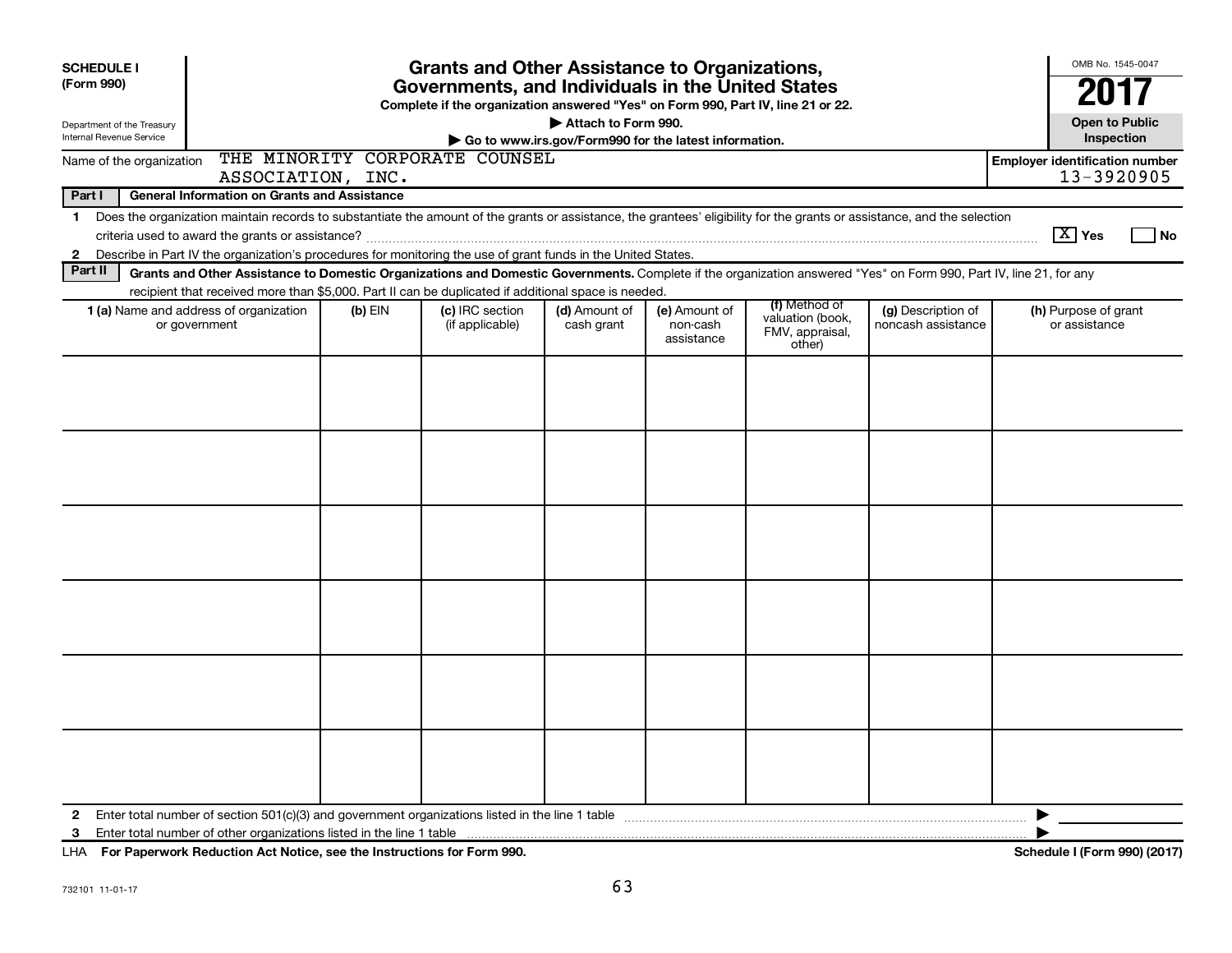Schedule I (Form 990) (2017) ASSOCIATION,INC. 13-3920905 Page

**2**

Part III | Grants and Other Assistance to Domestic Individuals. Complete if the organization answered "Yes" on Form 990, Part IV, line 22. Part III can be duplicated if additional space is needed.

| (a) Type of grant or assistance            | (b) Number of<br>recipients | (c) Amount of<br>cash grant | (d) Amount of non-<br>cash assistance | (e) Method of valuation<br>(book, FMV, appraisal, other) | (f) Description of noncash assistance |
|--------------------------------------------|-----------------------------|-----------------------------|---------------------------------------|----------------------------------------------------------|---------------------------------------|
|                                            |                             |                             |                                       |                                                          |                                       |
| SCHOLARSHIPS FOR STUDENTS ACCEPTED INTO AN |                             |                             |                                       |                                                          |                                       |
| ACCREDITED US LAW SCHOOL                   | 21                          | 260,000.                    | $\mathbf{0}$ .                        |                                                          |                                       |
|                                            |                             |                             |                                       |                                                          |                                       |
|                                            |                             |                             |                                       |                                                          |                                       |
|                                            |                             |                             |                                       |                                                          |                                       |
|                                            |                             |                             |                                       |                                                          |                                       |
|                                            |                             |                             |                                       |                                                          |                                       |
|                                            |                             |                             |                                       |                                                          |                                       |
|                                            |                             |                             |                                       |                                                          |                                       |
|                                            |                             |                             |                                       |                                                          |                                       |
|                                            |                             |                             |                                       |                                                          |                                       |
|                                            |                             |                             |                                       |                                                          |                                       |
|                                            |                             |                             |                                       |                                                          |                                       |
|                                            |                             |                             |                                       |                                                          |                                       |
|                                            |                             |                             |                                       |                                                          |                                       |
|                                            |                             |                             |                                       |                                                          |                                       |

Part IV | Supplemental Information. Provide the information required in Part I, line 2; Part III, column (b); and any other additional information.

PART I, LINE 2:

SCHOLARSHIP MONEY IS PAID DIRECTLY TO AN ACCREDITED EDUCATIONAL INSTITUTION

IN THE NAME OF THE SCHOLARSHIP RECIPIENT TO ENSURE THE FUNDS ARE USED FOR

QUALIFIED TUITION EXPENSES.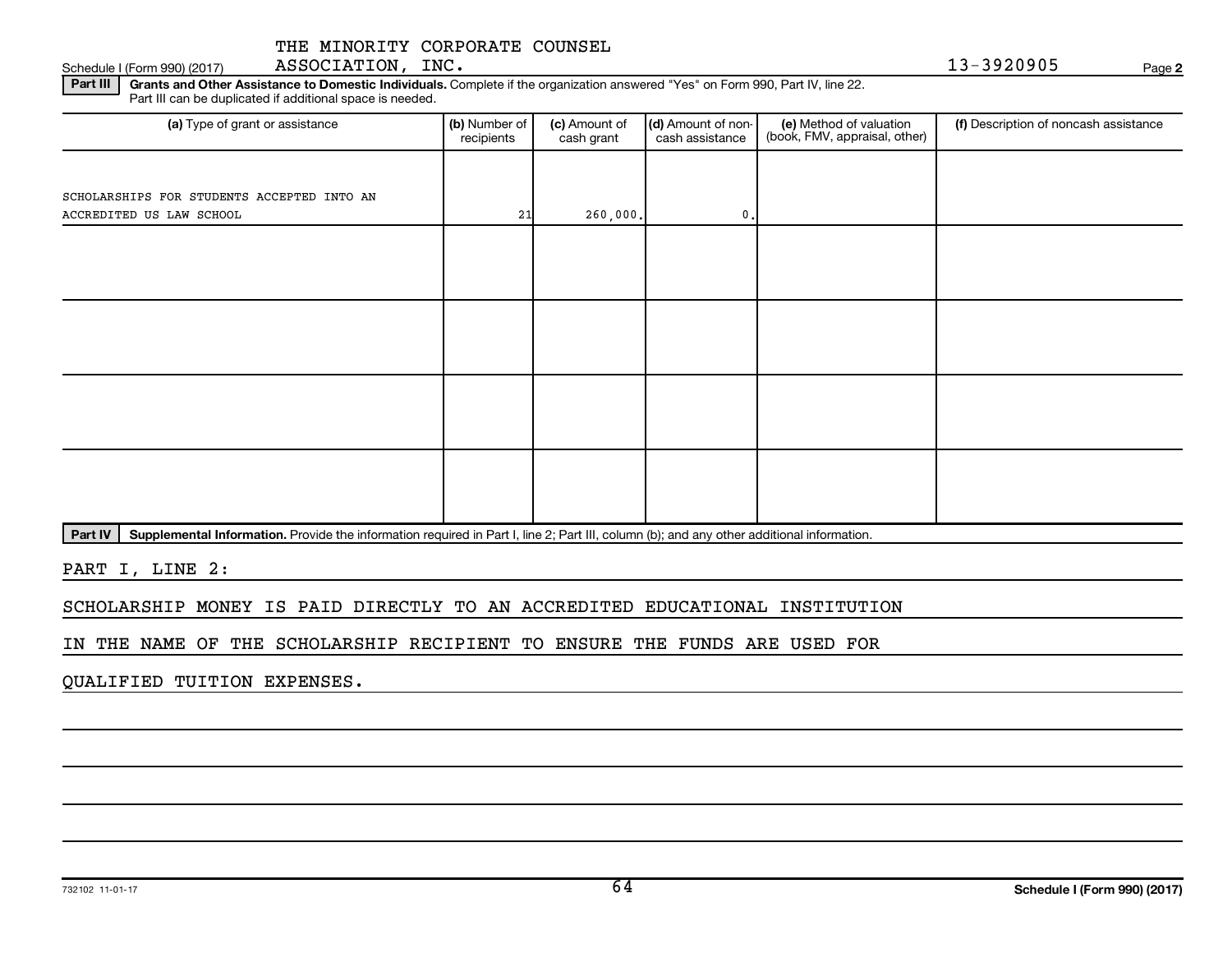| <b>SCHEDULE J</b>                       | <b>Compensation Information</b>                                                                                                 |                                       | OMB No. 1545-0047 |            |                         |  |  |
|-----------------------------------------|---------------------------------------------------------------------------------------------------------------------------------|---------------------------------------|-------------------|------------|-------------------------|--|--|
| (Form 990)                              | For certain Officers, Directors, Trustees, Key Employees, and Highest                                                           |                                       |                   |            |                         |  |  |
|                                         | <b>Compensated Employees</b>                                                                                                    |                                       |                   |            |                         |  |  |
|                                         | Complete if the organization answered "Yes" on Form 990, Part IV, line 23.<br>Attach to Form 990.<br>Department of the Treasury |                                       |                   |            |                         |  |  |
| Internal Revenue Service                | Go to www.irs.gov/Form990 for instructions and the latest information.                                                          |                                       | Inspection        |            |                         |  |  |
| Name of the organization                | THE MINORITY CORPORATE COUNSEL                                                                                                  | <b>Employer identification number</b> |                   |            |                         |  |  |
|                                         | ASSOCIATION, INC.                                                                                                               | 13-3920905                            |                   |            |                         |  |  |
| Part I                                  | <b>Questions Regarding Compensation</b>                                                                                         |                                       |                   |            |                         |  |  |
|                                         |                                                                                                                                 |                                       |                   | <b>Yes</b> | No                      |  |  |
|                                         | 1a Check the appropriate box(es) if the organization provided any of the following to or for a person listed on Form 990,       |                                       |                   |            |                         |  |  |
|                                         | Part VII, Section A, line 1a. Complete Part III to provide any relevant information regarding these items.                      |                                       |                   |            |                         |  |  |
| First-class or charter travel           | Housing allowance or residence for personal use                                                                                 |                                       |                   |            |                         |  |  |
| Travel for companions                   | Payments for business use of personal residence                                                                                 |                                       |                   |            |                         |  |  |
|                                         | Health or social club dues or initiation fees<br>Tax indemnification and gross-up payments                                      |                                       |                   |            |                         |  |  |
|                                         | Discretionary spending account<br>Personal services (such as, maid, chauffeur, chef)                                            |                                       |                   |            |                         |  |  |
|                                         |                                                                                                                                 |                                       |                   |            |                         |  |  |
|                                         | <b>b</b> If any of the boxes on line 1a are checked, did the organization follow a written policy regarding payment or          |                                       |                   |            |                         |  |  |
|                                         |                                                                                                                                 |                                       | 1b                |            |                         |  |  |
| 2                                       | Did the organization require substantiation prior to reimbursing or allowing expenses incurred by all directors,                |                                       |                   |            |                         |  |  |
|                                         | trustees, and officers, including the CEO/Executive Director, regarding the items checked on line 1a?                           |                                       | $\mathbf{2}$      |            |                         |  |  |
|                                         |                                                                                                                                 |                                       |                   |            |                         |  |  |
| з                                       | Indicate which, if any, of the following the filing organization used to establish the compensation of the organization's       |                                       |                   |            |                         |  |  |
|                                         | CEO/Executive Director. Check all that apply. Do not check any boxes for methods used by a related organization to              |                                       |                   |            |                         |  |  |
|                                         | establish compensation of the CEO/Executive Director, but explain in Part III.                                                  |                                       |                   |            |                         |  |  |
| Compensation committee                  | $\underline{\mathbf{X}}$ Written employment contract                                                                            |                                       |                   |            |                         |  |  |
|                                         | <u>x  </u><br>Compensation survey or study<br>Independent compensation consultant                                               |                                       |                   |            |                         |  |  |
|                                         | $ \mathbf{X} $ Approval by the board or compensation committee<br>Form 990 of other organizations                               |                                       |                   |            |                         |  |  |
|                                         |                                                                                                                                 |                                       |                   |            |                         |  |  |
| 4                                       | During the year, did any person listed on Form 990, Part VII, Section A, line 1a, with respect to the filing                    |                                       |                   |            |                         |  |  |
| organization or a related organization: |                                                                                                                                 |                                       |                   |            |                         |  |  |
| а                                       | Receive a severance payment or change-of-control payment?                                                                       |                                       | 4a                |            | х                       |  |  |
| b                                       |                                                                                                                                 |                                       | 4b                |            | $\overline{\mathbf{X}}$ |  |  |
| c                                       |                                                                                                                                 |                                       | 4c                |            | X                       |  |  |
|                                         | If "Yes" to any of lines 4a-c, list the persons and provide the applicable amounts for each item in Part III.                   |                                       |                   |            |                         |  |  |
|                                         |                                                                                                                                 |                                       |                   |            |                         |  |  |
|                                         | Only section 501(c)(3), 501(c)(4), and 501(c)(29) organizations must complete lines 5-9.                                        |                                       |                   |            |                         |  |  |
|                                         | For persons listed on Form 990, Part VII, Section A, line 1a, did the organization pay or accrue any compensation               |                                       |                   |            |                         |  |  |
| contingent on the revenues of:          |                                                                                                                                 |                                       |                   |            |                         |  |  |
|                                         |                                                                                                                                 |                                       | 5a                |            | х<br>X                  |  |  |
|                                         |                                                                                                                                 |                                       | 5b                |            |                         |  |  |
|                                         | If "Yes" on line 5a or 5b, describe in Part III.                                                                                |                                       |                   |            |                         |  |  |
|                                         | 6 For persons listed on Form 990, Part VII, Section A, line 1a, did the organization pay or accrue any compensation             |                                       |                   |            |                         |  |  |
| contingent on the net earnings of:      |                                                                                                                                 |                                       |                   |            |                         |  |  |
|                                         |                                                                                                                                 |                                       | 6a                |            | х<br>X                  |  |  |
|                                         |                                                                                                                                 |                                       | 6b                |            |                         |  |  |
|                                         | If "Yes" on line 6a or 6b, describe in Part III.                                                                                |                                       |                   |            |                         |  |  |
|                                         | 7 For persons listed on Form 990, Part VII, Section A, line 1a, did the organization provide any nonfixed payments              |                                       |                   |            |                         |  |  |
|                                         |                                                                                                                                 |                                       | 7                 |            | x                       |  |  |
| 8                                       | Were any amounts reported on Form 990, Part VII, paid or accrued pursuant to a contract that was subject to the                 |                                       |                   |            |                         |  |  |
|                                         |                                                                                                                                 |                                       | 8                 |            | x                       |  |  |
| 9                                       | If "Yes" on line 8, did the organization also follow the rebuttable presumption procedure described in                          |                                       |                   |            |                         |  |  |
|                                         |                                                                                                                                 |                                       | 9                 |            |                         |  |  |
|                                         | LHA For Paperwork Reduction Act Notice, see the Instructions for Form 990.                                                      | Schedule J (Form 990) 2017            |                   |            |                         |  |  |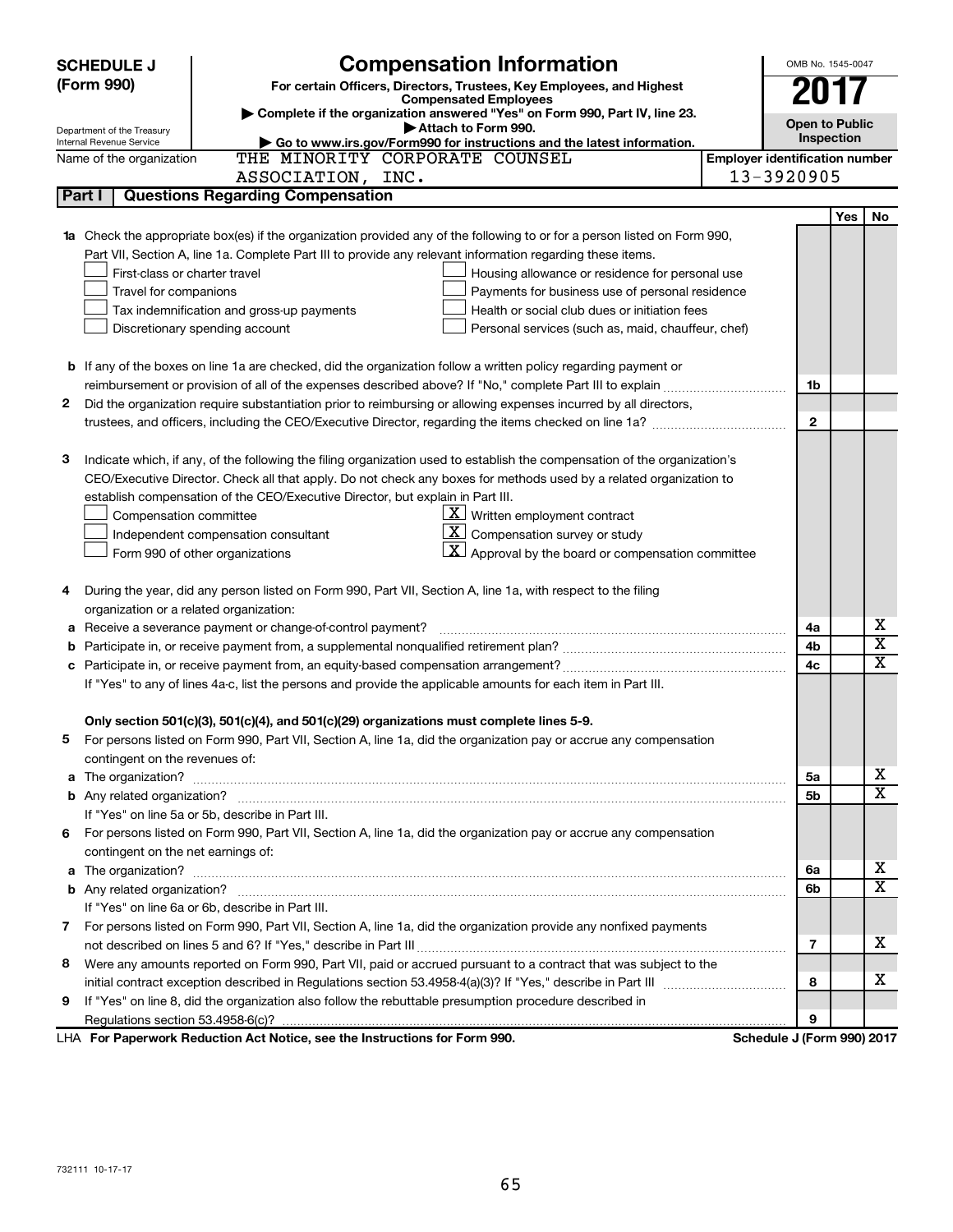Schedule J (Form 990) 2017 ASSOCIATION,INC. 13-3920905 Page

**2**

Part II | Officers, Directors, Trustees, Key Employees, and Highest Compensated Employees. Use duplicate copies if additional space is needed.

For each individual whose compensation must be reported on Schedule J, report compensation from the organization on row (i) and from related organizations, described in the instructions, on row (ii). Do not list any individuals that aren't listed on Form 990, Part VII.

Note: The sum of columns (B)(i)-(iii) for each listed individual must equal the total amount of Form 990, Part VII, Section A, line 1a, applicable column (D) and (E) amounts for that individual.

|                                    |                              |                             | (B) Breakdown of W-2 and/or 1099-MISC compensation |                                           |                                | (D) Nontaxable   | (E) Total of columns | (F) Compensation                                           |
|------------------------------------|------------------------------|-----------------------------|----------------------------------------------------|-------------------------------------------|--------------------------------|------------------|----------------------|------------------------------------------------------------|
| (A) Name and Title                 |                              | (i) Base<br>compensation    | (ii) Bonus &<br>incentive<br>compensation          | (iii) Other<br>reportable<br>compensation | other deferred<br>compensation | benefits         | $(B)(i)-(D)$         | in column (B)<br>reported as deferred<br>on prior Form 990 |
| <b>JEAN LEE</b><br>(1)             | $\qquad \qquad \textbf{(i)}$ | 288,653.                    | 55,417.                                            | $\overline{\mathfrak{o}}$ .               | 10,800.                        | 8,769.           | 363,639.             | $\overline{\mathbf{0}}$ .                                  |
| PRESIDENT, CEO, AND TREASURER      | (ii)                         | $\overline{\mathfrak{o}}$ . | $\overline{\mathfrak{o}}$ .                        | $\overline{\mathfrak{o}}$ .               | $\overline{0}$ .               | $\overline{0}$ . | $\overline{0}$ .     | $\overline{0}$ .                                           |
| SOPHIA PILIOURAS<br>(2)            | (i)                          | 153, 200.                   | 1,758.                                             | $\overline{0}$ .                          | $\overline{0}$ .               | 8,455.           | 163, 413.            | $\overline{0}$ .                                           |
| PRESIDENT - MCCA ADVISORY PRACTICE | (ii)                         | $\overline{0}$ .            | $\overline{0}$ .                                   | $\overline{0}$ .                          | $\overline{0}$ .               | $\overline{0}$ . | $\overline{0}$ .     | $\overline{0}$ .                                           |
|                                    | (i)                          |                             |                                                    |                                           |                                |                  |                      |                                                            |
|                                    | (ii)                         |                             |                                                    |                                           |                                |                  |                      |                                                            |
|                                    | (i)                          |                             |                                                    |                                           |                                |                  |                      |                                                            |
|                                    | (i)                          |                             |                                                    |                                           |                                |                  |                      |                                                            |
|                                    | (i)                          |                             |                                                    |                                           |                                |                  |                      |                                                            |
|                                    | (i)                          |                             |                                                    |                                           |                                |                  |                      |                                                            |
|                                    | (i)                          |                             |                                                    |                                           |                                |                  |                      |                                                            |
|                                    | (i)                          |                             |                                                    |                                           |                                |                  |                      |                                                            |
|                                    | $(\sf{i})$                   |                             |                                                    |                                           |                                |                  |                      |                                                            |
|                                    | (i)                          |                             |                                                    |                                           |                                |                  |                      |                                                            |
|                                    | (i)                          |                             |                                                    |                                           |                                |                  |                      |                                                            |
|                                    | (i)                          |                             |                                                    |                                           |                                |                  |                      |                                                            |
|                                    | (i)                          |                             |                                                    |                                           |                                |                  |                      |                                                            |
|                                    | (i)                          |                             |                                                    |                                           |                                |                  |                      |                                                            |
|                                    | (i)<br>(i)                   |                             |                                                    |                                           |                                |                  |                      |                                                            |
|                                    | $(\sf{i})$                   |                             |                                                    |                                           |                                |                  |                      |                                                            |
|                                    | (i)                          |                             |                                                    |                                           |                                |                  |                      |                                                            |
|                                    | $(\sf{i})$                   |                             |                                                    |                                           |                                |                  |                      |                                                            |
|                                    | (i)                          |                             |                                                    |                                           |                                |                  |                      |                                                            |
|                                    | (i)                          |                             |                                                    |                                           |                                |                  |                      |                                                            |
|                                    | (i)                          |                             |                                                    |                                           |                                |                  |                      |                                                            |
|                                    | (i)                          |                             |                                                    |                                           |                                |                  |                      |                                                            |
|                                    | (i)                          |                             |                                                    |                                           |                                |                  |                      |                                                            |
|                                    | (i)                          |                             |                                                    |                                           |                                |                  |                      |                                                            |
|                                    | (ii)                         |                             |                                                    |                                           |                                |                  |                      |                                                            |
|                                    | $(\sf{i})$                   |                             |                                                    |                                           |                                |                  |                      |                                                            |
|                                    | (iii)                        |                             |                                                    |                                           |                                |                  |                      |                                                            |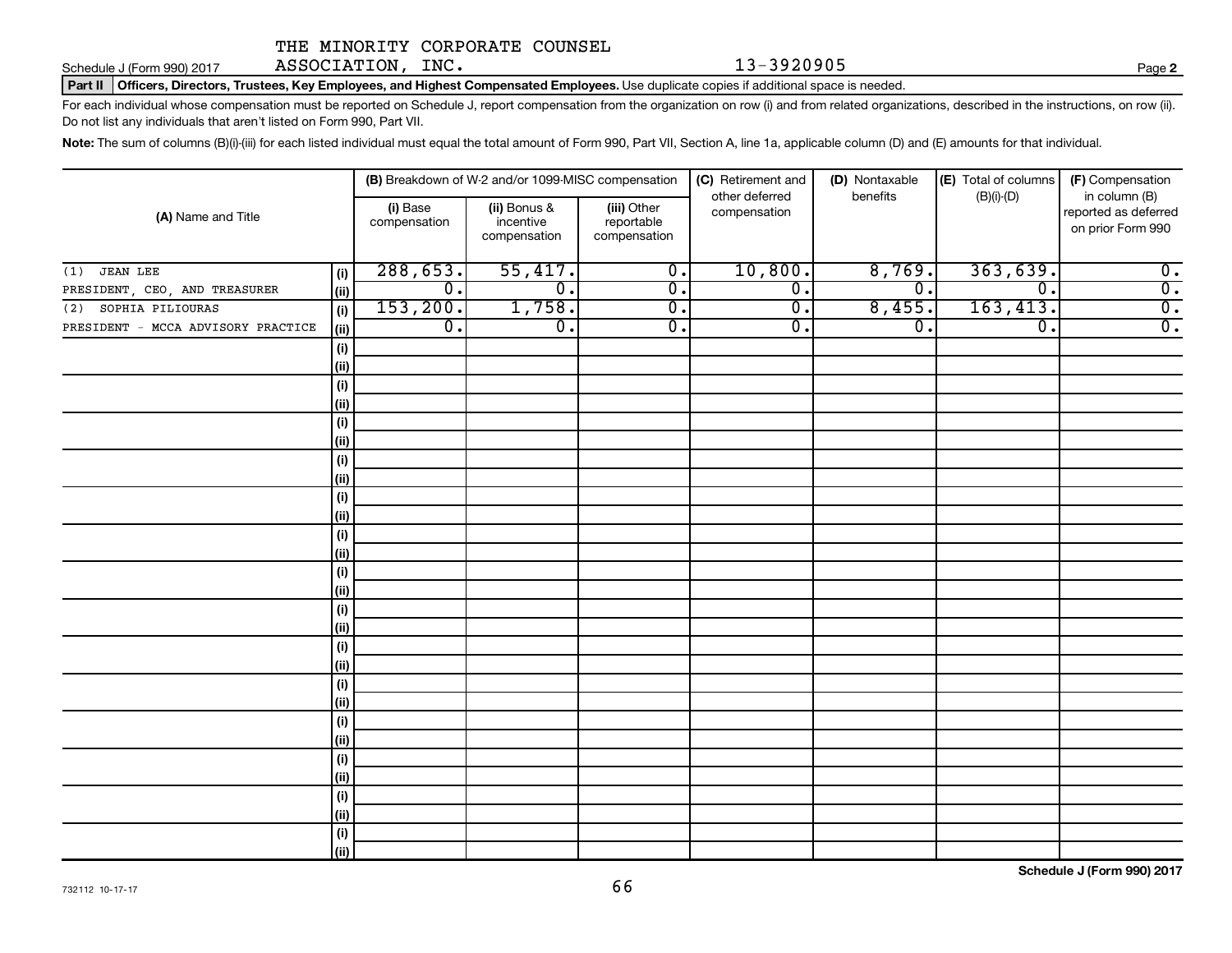|  | THE MINORITY CORPORATE COUNSEL |  |
|--|--------------------------------|--|
|  |                                |  |

#### **Part III Supplemental Information**

Provide the information, explanation, or descriptions required for Part I, lines 1a, 1b, 3, 4a, 4b, 4c, 5a, 5b, 6a, 6b, 7, and 8, and for Part II. Also complete this part for any additional information.

**Schedule J (Form 990) 2017**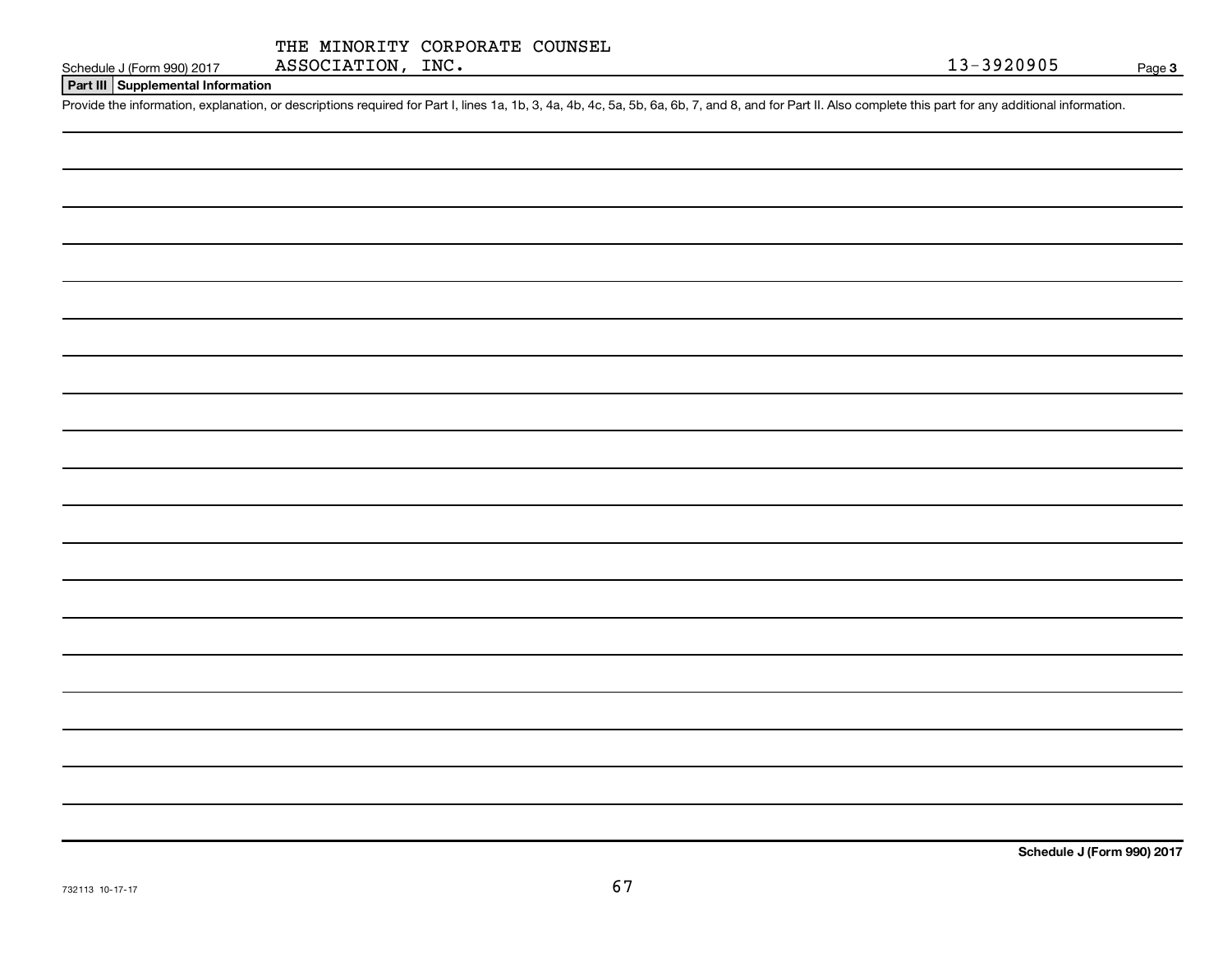**(Form 990 or 990-EZ)**

**Complete to provide information for responses to specific questions on Form 990 or 990-EZ or to provide any additional information. SCHEDULE O Supplemental Information to Form 990 or 990-EZ 2017**<br>(Form 990 or 990-EZ) Complete to provide information for responses to specific questions on

OMB No. 1545-0047

**Open to Public Inspection Employer identification number**

Department of the Treasury Internal Revenue Service Name of the organization

**| Attach to Form 990 or 990-EZ. | Go to www.irs.gov/Form990 for the latest information.**

THE MINORITY CORPORATE COUNSEL

ASSOCIATION, INC. 13-3920905

FORM 990, PART I, LINE 1, DESCRIPTION OF ORGANIZATION MISSION:

DEPARTMENTS AND THE LAW FIRMS THAT SERVE THEM.

FORM 990, PART III, LINE 4C, PROGRAM SERVICE ACCOMPLISHMENTS:

- CAREER ADVANCEMENT IN CORPORATE LAW DEPARTMENTS (PINK BOOK)

- MEASUREMENT IN DIVERSITY INITIATIVES (BURGUNDY BOOK)

- BRIDGES AND BARRIERS TO SUCCESS IN LARGE LAW FIRMS (PURPLE BOOK)

- RECOMMENDED PRACTICES FOR THE LAW FIRM CHIEF DIVERSITY OFFICER (BLUE

BOOK)

- ANNUAL CHIEF DIVERSITY OFFICER SURVEYS

- SURVEY OF MINORITY- AND WOMEN-OWNED LAW FIRMS REGARDING ECONOMIC

CHALLENGES

- VARIOUS WHITE PAPERS ON RECENT COURT RULINGS

FORM 990, PART III, LINE 4D, OTHER PROGRAM SERVICES:

MCCA PUBLISHES "DIVERSITY AND THE BAR", A PUBLICATION WHICH EXAMINES

KEY DIVERSITY ISSUES IN THE LEGAL PROFESSION.

EXPENSES \$ 76,522. INCLUDING GRANTS OF \$ 0. REVENUE \$ 37,288.

MCCA PROVIDES FINANCIAL SUPPORT TO INDIVIDUALS THAT HAVE BEEN ACCEPTED

TO AN ACCREDITED U.S. LAW SCHOOL AND HAVE DEMONSTRATED LEADERSHIP AND

AN INTEREST IN AND COMMITMENT TO DIVERSITY

EXPENSES \$ 267,996. INCLUDING GRANTS OF \$ 260,000. REVENUE \$ 0.

MCCA GENERATES REVENUE FROM MEMBERS' POSTING OF ADS ONLINE ON BOXWOOD.

EXPENSES \$ 0. INCLUDING GRANTS OF \$ 0. REVENUE \$ 56,919.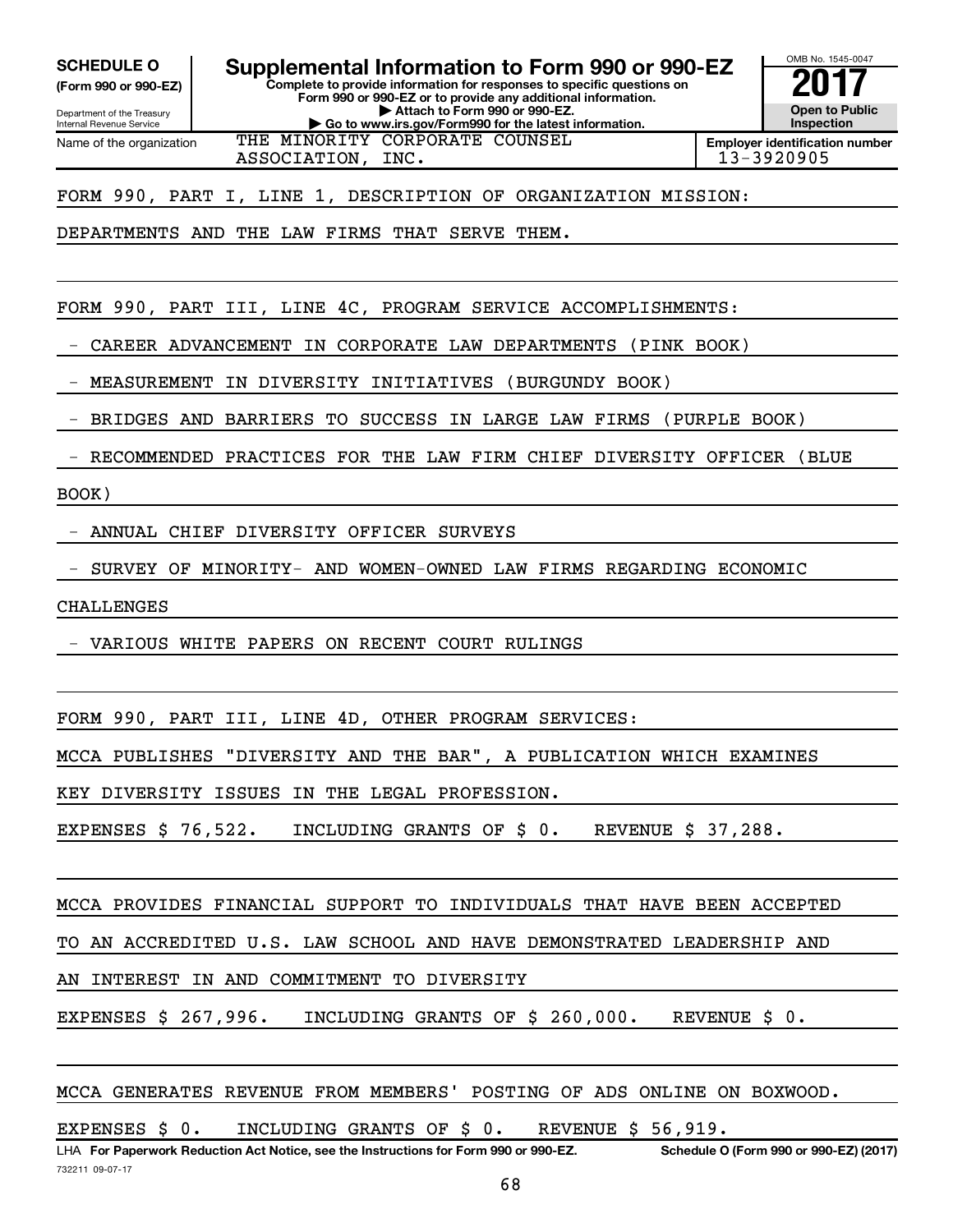| Schedule O (Form 990 or 990-EZ) (2017) |                                                |      | Page 2                                                  |
|----------------------------------------|------------------------------------------------|------|---------------------------------------------------------|
| Name of the organization               | THE MINORITY CORPORATE COUNSEL<br>ASSOCIATION, | INC. | <b>Employer identification number</b><br>$13 - 3920905$ |

FORM 990, PART VI, SECTION B, LINE 11B:

AN OUTSIDE PROFESSIONAL FIRM PREPARES THE FORM 990. UPON RECEIPT OF THE

DRAFT 990, THE CEO AND COO REVIEW THE RETURN.

FORM 990, PART VI, SECTION B, LINE 15:

THE CEO REVIEWS THE SALARY INFORMATION AND PROVIDES MARKET INFORMATION TO THE EXECUTIVE COMMITTEE. THE SALARY AND BONUSES OF EMPLOYEES IS REVIEWED BY THE BOARD PRIOR TO THE IMPLEMENTATION OF ANY CHANGES.

FORM 990, PART VI, LINE 17, LIST OF STATES RECEIVING COPY OF FORM 990: CA,NY,GA,AL,AR,FL,IL,KY,MA,MI,MN,NH,NJ,NM,NC,OK,OR,PA,UT,VA,WV,WI,RI,SC,TN HI,KS,MD,MS,AK,CO,CT,DC,ME,ND,OH,WA

FORM 990, PART VI, SECTION C, LINE 19:

THIS INFORMATION IS MADE AVAILABLE TO THE PUBLIC UPON REQUEST.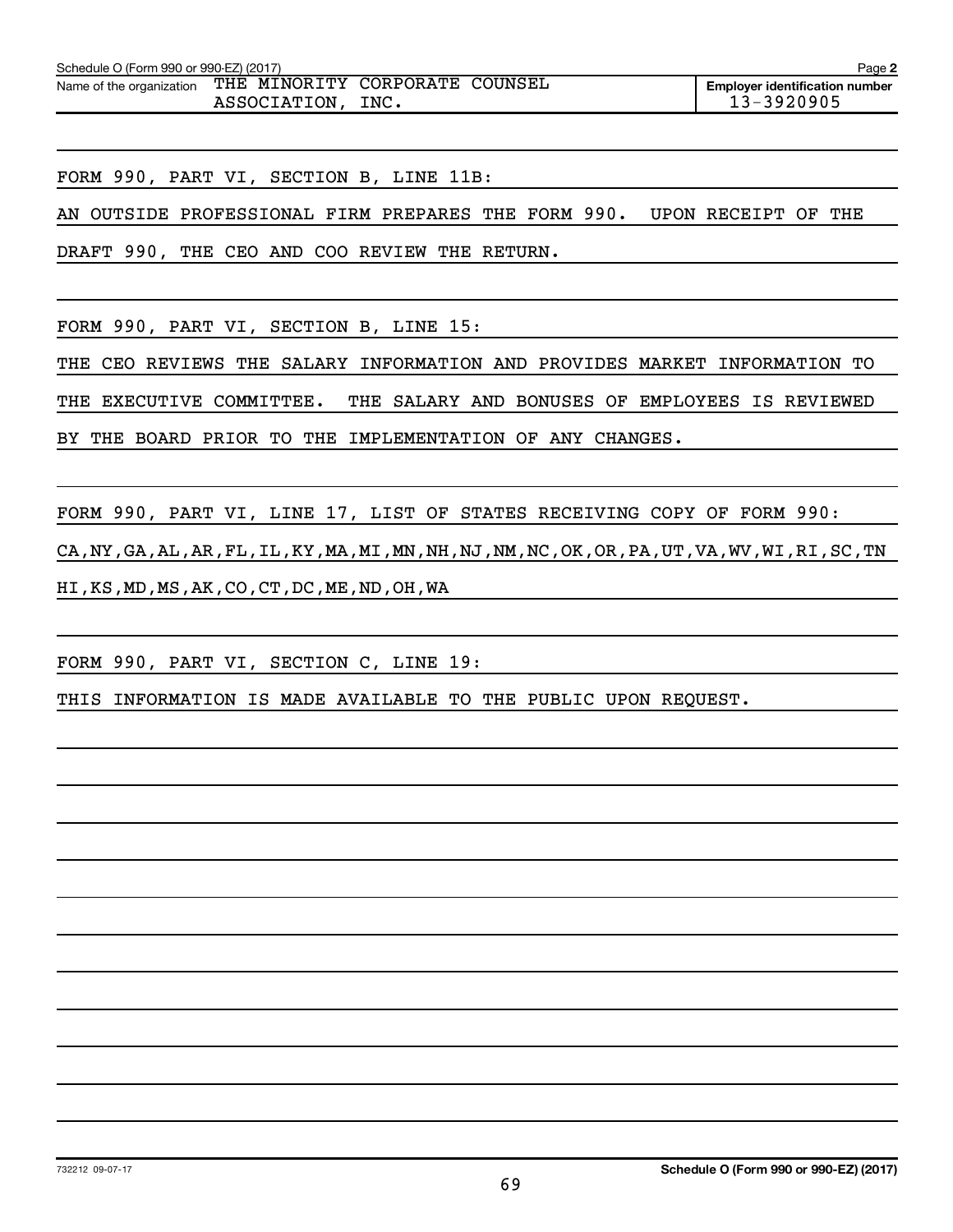|                                                        |                                                                                                                                                                                                                                             | EXTENDED TO NOVEMBER 15, 2018                                                  |                       |                |                                                                |                                                                  |  |
|--------------------------------------------------------|---------------------------------------------------------------------------------------------------------------------------------------------------------------------------------------------------------------------------------------------|--------------------------------------------------------------------------------|-----------------------|----------------|----------------------------------------------------------------|------------------------------------------------------------------|--|
| Form 990-T                                             | <b>Exempt Organization Business Income Tax Return</b>                                                                                                                                                                                       |                                                                                |                       |                |                                                                | OMB No. 1545-0687                                                |  |
|                                                        | (and proxy tax under section 6033(e))                                                                                                                                                                                                       |                                                                                |                       |                |                                                                |                                                                  |  |
|                                                        | For calendar year 2017 or other tax year beginning                                                                                                                                                                                          | 2017                                                                           |                       |                |                                                                |                                                                  |  |
| Department of the Treasury<br>Internal Revenue Service | $\triangleright$ Do not enter SSN numbers on this form as it may be made public if your organization is a 501(c)(3).                                                                                                                        | Go to www.irs.gov/Form990T for instructions and the latest information.        |                       |                |                                                                | Open to Public Inspection for<br>501(c)(3) Organizations Only    |  |
| Check box if<br>A                                      |                                                                                                                                                                                                                                             | Name of organization ( $\Box$ Check box if name changed and see instructions.) |                       |                |                                                                | <b>DEmployer identification number</b><br>(Employees' trust, see |  |
| address changed                                        |                                                                                                                                                                                                                                             | THE MINORITY CORPORATE COUNSEL                                                 |                       |                |                                                                | instructions.)                                                   |  |
| <b>B</b> Exempt under section                          | ASSOCIATION, INC.<br>Print                                                                                                                                                                                                                  |                                                                                |                       |                |                                                                | 13-3920905                                                       |  |
| $X$ 501(c)(3)<br>$\rightarrow$                         | or<br>Type                                                                                                                                                                                                                                  | Number, street, and room or suite no. If a P.O. box, see instructions.         |                       |                |                                                                | E Unrelated business activity codes<br>(See instructions.)       |  |
| 7220(e)<br> 408(e)                                     |                                                                                                                                                                                                                                             | 1111 PENNSYLVANIA AVE, NW                                                      |                       |                |                                                                |                                                                  |  |
| 408A<br>$\frac{1}{30(a)}$<br>529(a)                    | WASHINGTON, DC 20004                                                                                                                                                                                                                        | City or town, state or province, country, and ZIP or foreign postal code       |                       |                |                                                                | 511120                                                           |  |
| C Book value of all assets                             | F Group exemption number (See instructions.)                                                                                                                                                                                                |                                                                                | $\blacktriangleright$ |                |                                                                |                                                                  |  |
|                                                        | at end of year<br>4, 706, 602.<br><u>G Check organization type <math>\blacktriangleright</math> <math>\boxed{\underline{X}}</math> 501(c) corporation</u>                                                                                   |                                                                                |                       | $501(c)$ trust | $401(a)$ trust                                                 | Other trust                                                      |  |
|                                                        | H Describe the organization's primary unrelated business activity. $\triangleright$ PUBLICATION ADVERTISING                                                                                                                                 |                                                                                |                       |                |                                                                |                                                                  |  |
|                                                        | During the tax year, was the corporation a subsidiary in an affiliated group or a parent-subsidiary controlled group?                                                                                                                       |                                                                                |                       |                |                                                                | $\overline{X}$ No<br>  Yes                                       |  |
|                                                        | If "Yes," enter the name and identifying number of the parent corporation.                                                                                                                                                                  |                                                                                |                       |                |                                                                |                                                                  |  |
| J The books are in care of $\triangleright$ JEAN LEE   | Part I   Unrelated Trade or Business Income                                                                                                                                                                                                 |                                                                                |                       | (A) Income     | Telephone number $\triangleright$ 202-739-5901<br>(B) Expenses | $(C)$ Net                                                        |  |
| 1a Gross receipts or sales                             |                                                                                                                                                                                                                                             |                                                                                |                       |                |                                                                |                                                                  |  |
| Less returns and allowances<br>b                       |                                                                                                                                                                                                                                             | $c$ Balance $\qquad \qquad \blacktriangleright$                                |                       |                |                                                                |                                                                  |  |
|                                                        |                                                                                                                                                                                                                                             |                                                                                | 1c<br>$\overline{2}$  |                |                                                                |                                                                  |  |
| 3                                                      | Gross profit. Subtract line 2 from line 1c [11] [11] [12] [12] [13] [14] [15] [15] [15] [15] [15] [15] [15] [1                                                                                                                              |                                                                                | 3                     |                |                                                                |                                                                  |  |
|                                                        |                                                                                                                                                                                                                                             |                                                                                | 4a                    |                |                                                                |                                                                  |  |
| b                                                      | Net gain (loss) (Form 4797, Part II, line 17) (attach Form 4797)                                                                                                                                                                            |                                                                                | 4 <sub>b</sub>        |                |                                                                |                                                                  |  |
| C                                                      |                                                                                                                                                                                                                                             |                                                                                | 4c                    |                |                                                                |                                                                  |  |
| 5                                                      | Income (loss) from partnerships and S corporations (attach statement)                                                                                                                                                                       |                                                                                | 5                     |                |                                                                |                                                                  |  |
| Rent income (Schedule C)<br>6                          |                                                                                                                                                                                                                                             |                                                                                | 6                     |                |                                                                |                                                                  |  |
| 7                                                      |                                                                                                                                                                                                                                             |                                                                                | $\overline{7}$        |                |                                                                |                                                                  |  |
| 8                                                      | Interest, annuities, royalties, and rents from controlled organizations (Sch. F)                                                                                                                                                            |                                                                                | 8                     |                |                                                                |                                                                  |  |
| 9                                                      | Investment income of a section $501(c)(7)$ , (9), or (17) organization (Schedule G)                                                                                                                                                         |                                                                                | 9                     |                |                                                                |                                                                  |  |
| 10                                                     |                                                                                                                                                                                                                                             |                                                                                | 10                    |                |                                                                |                                                                  |  |
| 11                                                     |                                                                                                                                                                                                                                             |                                                                                | 11                    | 3,500.         |                                                                | 3,500.                                                           |  |
| 12                                                     |                                                                                                                                                                                                                                             |                                                                                | 12                    |                |                                                                | 3,500.                                                           |  |
| 13                                                     | <b>Part II</b> Deductions Not Taken Elsewhere (See instructions for limitations on deductions.)                                                                                                                                             |                                                                                | 13                    | 3,500.         |                                                                |                                                                  |  |
|                                                        | (Except for contributions, deductions must be directly connected with the unrelated business income.)                                                                                                                                       |                                                                                |                       |                |                                                                |                                                                  |  |
| 14                                                     |                                                                                                                                                                                                                                             |                                                                                |                       |                |                                                                | 14                                                               |  |
| 15                                                     | Salaries and wages <b>manufacture and manufacture and manufacture and manufacture and wages</b>                                                                                                                                             |                                                                                |                       |                |                                                                | 15                                                               |  |
| 16                                                     | Repairs and maintenance <i>maintenance</i> and construction and anti-                                                                                                                                                                       |                                                                                |                       |                |                                                                | 16                                                               |  |
| 17                                                     |                                                                                                                                                                                                                                             |                                                                                |                       |                |                                                                | 17                                                               |  |
| 18                                                     | Interest (attach schedule) <i>machine and accordinational content and accordinational content and accordination</i> and accordination and accordination and accordination and accordination and accordination and accordination and         |                                                                                |                       |                |                                                                | 18                                                               |  |
| 19                                                     | Taxes and licenses <b>construction and construction of the construction</b> and construction of the construction of the                                                                                                                     |                                                                                |                       |                |                                                                | 19                                                               |  |
| 20                                                     | Charitable contributions (See instructions for limitation rules) [11] manufacture in the contributions (See instructions for limitation rules) [11] manufacture in the contributions (See instructions for limitation rules) [              |                                                                                |                       |                |                                                                | 20                                                               |  |
| 21<br>22                                               |                                                                                                                                                                                                                                             |                                                                                |                       |                | 22b                                                            |                                                                  |  |
| 23                                                     |                                                                                                                                                                                                                                             |                                                                                |                       |                | 23                                                             |                                                                  |  |
| 24                                                     | Depletion<br>Contributions to deferred compensation plans [11] manufactured contributions to deferred compensation plans [11] manufactured compensation plans [11] manufactured compensation plans [11] manufactured contributions to defer |                                                                                |                       |                |                                                                |                                                                  |  |
| 25                                                     | 24<br>Employee benefit programs in the committee of the contract of the contract of the contract of the contract of the contract of the contract of the contract of the contract of the contract of the contract of the contract of<br>25   |                                                                                |                       |                |                                                                |                                                                  |  |
| 26                                                     | 26                                                                                                                                                                                                                                          |                                                                                |                       |                |                                                                |                                                                  |  |
| 27                                                     | 27                                                                                                                                                                                                                                          |                                                                                |                       |                |                                                                |                                                                  |  |
| 28                                                     | Other deductions (attach schedule) www.communications.communications.communications.com<br>28                                                                                                                                               |                                                                                |                       |                |                                                                |                                                                  |  |
| 29                                                     | Total deductions. Add lines 14 through 28 [11] Manuscritting materials and the state of the state of the state of the state of the state of the state of the state of the state of the state of the state of the state of the               |                                                                                |                       |                | 29                                                             | 3,500.                                                           |  |
| 30                                                     |                                                                                                                                                                                                                                             |                                                                                |                       |                | 30                                                             | Ο.                                                               |  |
| 31                                                     |                                                                                                                                                                                                                                             |                                                                                |                       |                | 31                                                             |                                                                  |  |
| 32                                                     | Unrelated business taxable income before specific deduction. Subtract line 31 from line 30 [11] manuscripts taxable income before specific deduction. Subtract line 31 from line 30 [11] manuscripts taxable income before the              |                                                                                |                       |                |                                                                | $0$ .<br>32                                                      |  |
| 33                                                     |                                                                                                                                                                                                                                             |                                                                                |                       |                | 33                                                             | 1,000.                                                           |  |
| 34                                                     | Unrelated business taxable income. Subtract line 33 from line 32. If line 33 is greater than line 32, enter the smaller of zero or                                                                                                          |                                                                                |                       |                |                                                                |                                                                  |  |
| line 32                                                |                                                                                                                                                                                                                                             |                                                                                |                       |                | 34                                                             | $0$ .                                                            |  |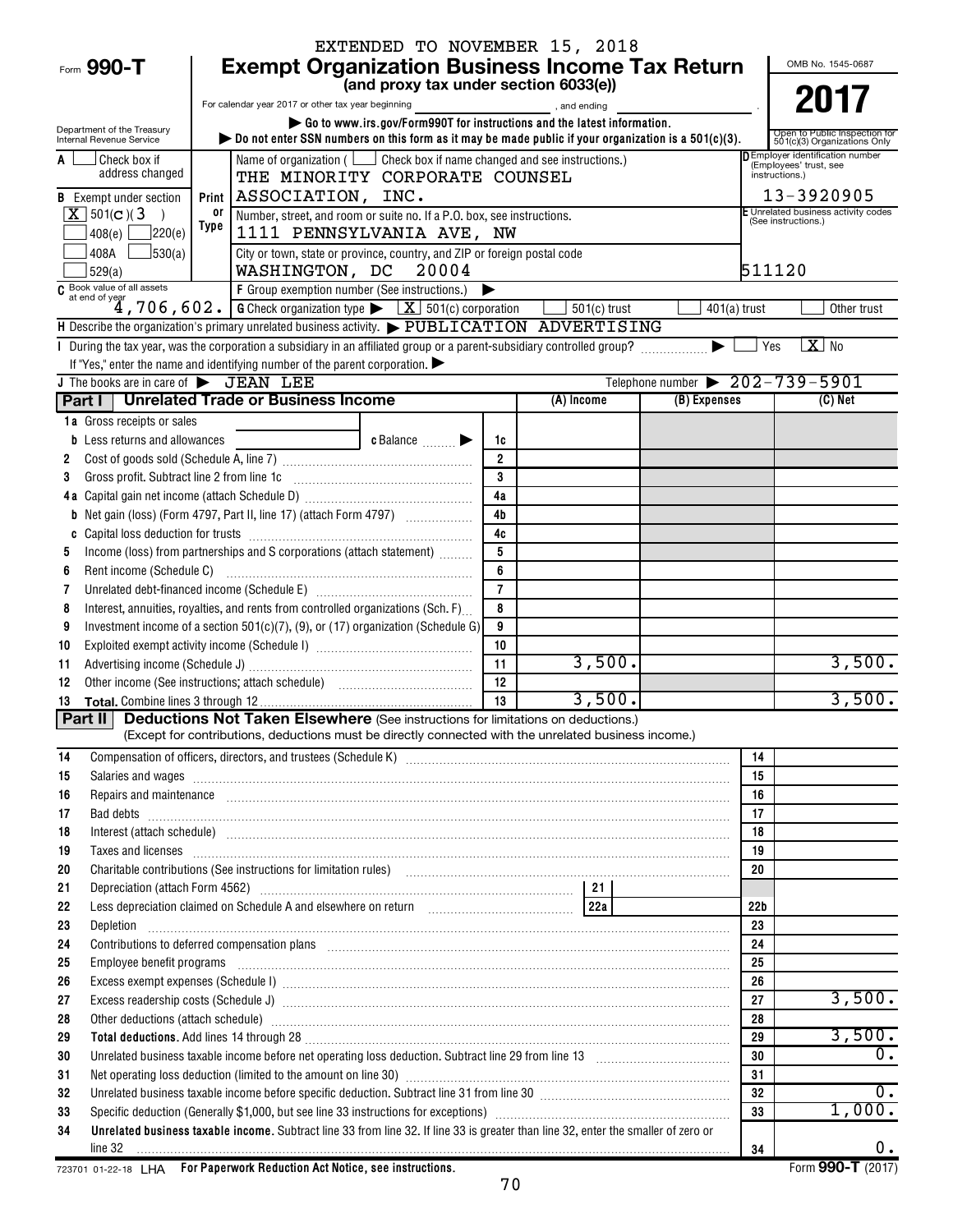|  | THE MINORITY CORPORATE COUNSEL |  |
|--|--------------------------------|--|
|  |                                |  |

| Form 990-T (2017) | ASSOCIATION, INC.                                                                                                                                                                                                                                                                       |                             |      | 13-3920905    |                                                            |                                   | Page 2                       |  |  |  |
|-------------------|-----------------------------------------------------------------------------------------------------------------------------------------------------------------------------------------------------------------------------------------------------------------------------------------|-----------------------------|------|---------------|------------------------------------------------------------|-----------------------------------|------------------------------|--|--|--|
|                   | <b>Part III   Tax Computation</b>                                                                                                                                                                                                                                                       |                             |      |               |                                                            |                                   |                              |  |  |  |
| 35                | Organizations Taxable as Corporations. See instructions for tax computation.                                                                                                                                                                                                            |                             |      |               |                                                            |                                   |                              |  |  |  |
|                   | Controlled group members (sections 1561 and 1563) check here $\blacktriangleright$ $\Box$ See instructions and:                                                                                                                                                                         |                             |      |               |                                                            |                                   |                              |  |  |  |
|                   | a Enter your share of the \$50,000, \$25,000, and \$9,925,000 taxable income brackets (in that order):                                                                                                                                                                                  |                             |      |               |                                                            |                                   |                              |  |  |  |
|                   | $\overline{\phantom{a}}$ and $\overline{\phantom{a}}$<br>$(2)$ $ $ \$<br>(1)                                                                                                                                                                                                            | $(3)$ $ $ \$                |      |               |                                                            |                                   |                              |  |  |  |
|                   | <b>b</b> Enter organization's share of: (1) Additional 5% tax (not more than \$11,750)                                                                                                                                                                                                  | $\sqrt{3}$                  |      |               |                                                            |                                   |                              |  |  |  |
|                   |                                                                                                                                                                                                                                                                                         |                             |      |               |                                                            |                                   |                              |  |  |  |
|                   |                                                                                                                                                                                                                                                                                         |                             |      |               | 35с                                                        |                                   | $0$ .                        |  |  |  |
| 36                | Trusts Taxable at Trust Rates. See instructions for tax computation. Income tax on the amount on line 34 from:                                                                                                                                                                          |                             |      |               |                                                            |                                   |                              |  |  |  |
|                   |                                                                                                                                                                                                                                                                                         |                             |      |               | 36                                                         |                                   |                              |  |  |  |
| 37                |                                                                                                                                                                                                                                                                                         |                             |      |               | 37                                                         |                                   |                              |  |  |  |
| 38                | Alternative minimum tax                                                                                                                                                                                                                                                                 | 38                          |      |               |                                                            |                                   |                              |  |  |  |
| 39                |                                                                                                                                                                                                                                                                                         | 39                          |      |               |                                                            |                                   |                              |  |  |  |
| 40                |                                                                                                                                                                                                                                                                                         |                             |      |               | 40                                                         |                                   | $\overline{0}$ .             |  |  |  |
|                   | <b>Part IV   Tax and Payments</b>                                                                                                                                                                                                                                                       |                             |      |               |                                                            |                                   |                              |  |  |  |
|                   | 41a Foreign tax credit (corporations attach Form 1118; trusts attach Form 1116)                                                                                                                                                                                                         |                             | 41a  |               |                                                            |                                   |                              |  |  |  |
|                   |                                                                                                                                                                                                                                                                                         |                             | 41b  |               |                                                            |                                   |                              |  |  |  |
|                   | General business credit. Attach Form 3800 [11] [11] Contract the series and series and series and series and s                                                                                                                                                                          |                             | 41c  |               |                                                            |                                   |                              |  |  |  |
|                   |                                                                                                                                                                                                                                                                                         |                             |      |               |                                                            |                                   |                              |  |  |  |
|                   |                                                                                                                                                                                                                                                                                         |                             |      |               | 41e                                                        |                                   |                              |  |  |  |
| 42                |                                                                                                                                                                                                                                                                                         |                             |      |               | 42                                                         |                                   | 0.                           |  |  |  |
| 43                | Other taxes. Check if from: Form 4255 Form 8611 Form 8697 Form 8866 Obther (attach schedule)                                                                                                                                                                                            |                             |      |               | 43                                                         |                                   |                              |  |  |  |
| 44                | Total tax. Add lines 42 and 43 [11] manufacture manufacture manufacture manufacture manufacture manufacture manufacture                                                                                                                                                                 |                             |      |               | 44                                                         |                                   | $\overline{0}$ .             |  |  |  |
|                   |                                                                                                                                                                                                                                                                                         |                             | 45а  |               |                                                            |                                   |                              |  |  |  |
|                   |                                                                                                                                                                                                                                                                                         |                             | 45b  |               |                                                            |                                   |                              |  |  |  |
|                   |                                                                                                                                                                                                                                                                                         |                             | 45с  |               |                                                            |                                   |                              |  |  |  |
|                   | d Foreign organizations: Tax paid or withheld at source (see instructions)                                                                                                                                                                                                              |                             | 45d  |               |                                                            |                                   |                              |  |  |  |
|                   |                                                                                                                                                                                                                                                                                         |                             | 45e  |               |                                                            |                                   |                              |  |  |  |
|                   |                                                                                                                                                                                                                                                                                         |                             | 45f  |               |                                                            |                                   |                              |  |  |  |
|                   | g Other credits and payments:<br>$\Box$ Form 2439                                                                                                                                                                                                                                       |                             |      |               |                                                            |                                   |                              |  |  |  |
|                   | $\sqrt{\phantom{0}}$ Form 4136                                                                                                                                                                                                                                                          | $\overline{\mathrm{Total}}$ | 45g  |               |                                                            |                                   |                              |  |  |  |
| 46                |                                                                                                                                                                                                                                                                                         |                             |      |               | 46                                                         |                                   |                              |  |  |  |
| 47                |                                                                                                                                                                                                                                                                                         |                             |      |               | 47                                                         |                                   |                              |  |  |  |
| 48                |                                                                                                                                                                                                                                                                                         |                             |      |               | 48                                                         |                                   | $0$ .                        |  |  |  |
| 49                | Overpayment. If line 46 is larger than the total of lines 44 and 47, enter amount overpaid manufactured and the summan set                                                                                                                                                              |                             |      |               | 49                                                         |                                   | $\overline{0}$ .             |  |  |  |
| 50                | Enter the amount of line 49 you want: Credited to 2018 estimated tax $\blacktriangleright$                                                                                                                                                                                              |                             |      | Refunded      | 50                                                         |                                   |                              |  |  |  |
|                   | Part V   Statements Regarding Certain Activities and Other Information (see instructions)                                                                                                                                                                                               |                             |      |               |                                                            |                                   |                              |  |  |  |
| 51                | At any time during the 2017 calendar year, did the organization have an interest in or a signature or other authority                                                                                                                                                                   |                             |      |               |                                                            | Yes                               | No                           |  |  |  |
|                   | over a financial account (bank, securities, or other) in a foreign country? If YES, the organization may have to file                                                                                                                                                                   |                             |      |               |                                                            |                                   |                              |  |  |  |
|                   | FinCEN Form 114, Report of Foreign Bank and Financial Accounts. If YES, enter the name of the foreign country                                                                                                                                                                           |                             |      |               |                                                            |                                   |                              |  |  |  |
|                   | here $\blacktriangleright$                                                                                                                                                                                                                                                              |                             |      |               |                                                            |                                   | х<br>$\overline{\mathtt{x}}$ |  |  |  |
| 52                | During the tax year, did the organization receive a distribution from, or was it the grantor of, or transferor to, a foreign trust?                                                                                                                                                     |                             |      |               |                                                            |                                   |                              |  |  |  |
|                   | If YES, see instructions for other forms the organization may have to file.                                                                                                                                                                                                             |                             |      |               |                                                            |                                   |                              |  |  |  |
| 53                | Enter the amount of tax-exempt interest received or accrued during the tax year $\triangleright$ \$<br>Under penalties of perjury, I declare that I have examined this return, including accompanying schedules and statements, and to the best of my knowledge and belief, it is true, |                             |      |               |                                                            |                                   |                              |  |  |  |
| Sign              | correct, and complete. Declaration of preparer (other than taxpayer) is based on all information of which preparer has any knowledge.                                                                                                                                                   |                             |      |               |                                                            |                                   |                              |  |  |  |
| <b>Here</b>       |                                                                                                                                                                                                                                                                                         |                             |      |               | May the IRS discuss this return with                       |                                   |                              |  |  |  |
|                   | Signature of officer                                                                                                                                                                                                                                                                    | PRESIDENT<br>Date<br>Title  |      |               | the preparer shown below (see<br>instructions)?   $\bf{X}$ | Yes                               | No                           |  |  |  |
|                   |                                                                                                                                                                                                                                                                                         |                             |      | Check $X$     |                                                            |                                   |                              |  |  |  |
|                   | Print/Type preparer's name                                                                                                                                                                                                                                                              | Preparer's signature        | Date |               | PTIN<br>if                                                 |                                   |                              |  |  |  |
| Paid              | LAURA ISGRIGG                                                                                                                                                                                                                                                                           |                             |      | self-employed |                                                            | P00508633                         |                              |  |  |  |
| Preparer          | Firm's name LAURA ISGRIGG, PLLC                                                                                                                                                                                                                                                         |                             |      |               |                                                            | 83-0684748                        |                              |  |  |  |
| <b>Use Only</b>   |                                                                                                                                                                                                                                                                                         | 8909 BEULAH CHURCH RD       |      | Firm's EIN ▶  |                                                            |                                   |                              |  |  |  |
|                   | LOUISVILLE, KY 40291<br>Firm's address                                                                                                                                                                                                                                                  |                             |      |               | Phone no. 502-379-4960                                     |                                   |                              |  |  |  |
|                   |                                                                                                                                                                                                                                                                                         |                             |      |               |                                                            | $\overline{mn}$ T $\overline{mn}$ |                              |  |  |  |

Form **990-T** (2017)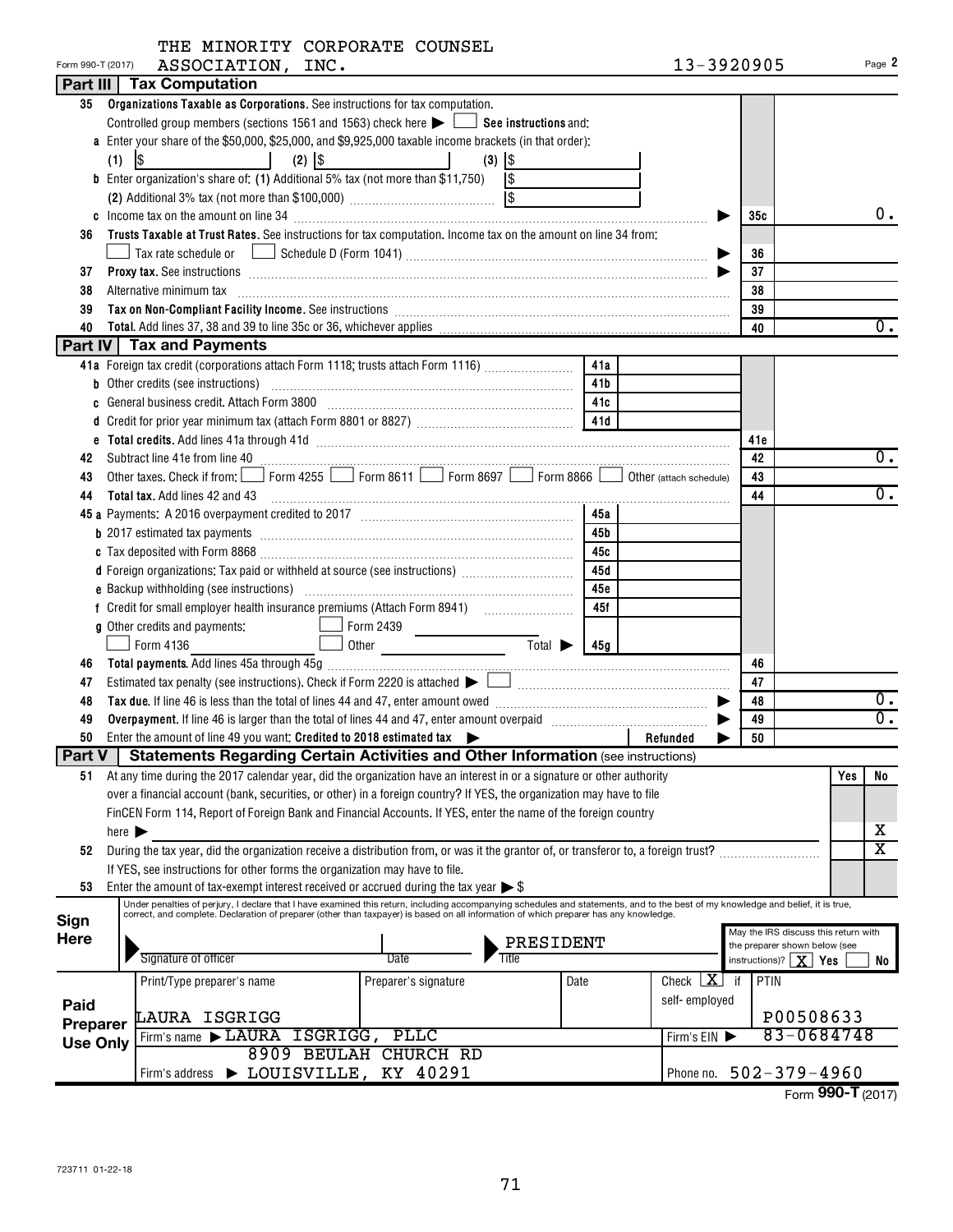Form 990-T (2017)  ${\bf ASSOCIATION}$  ,  ${\bf INC.}$  . The contract of the contract of the contract of the contract of the contract of the contract of the contract of the contract of the contract of the contract of the contract of the co

| Schedule A - Cost of Goods Sold. Enter method of inventory valuation $\triangleright$ N/A                                 |                                    |                          |                                                                                                                                                     |    |                                                                                 |                   |                                                          |    |
|---------------------------------------------------------------------------------------------------------------------------|------------------------------------|--------------------------|-----------------------------------------------------------------------------------------------------------------------------------------------------|----|---------------------------------------------------------------------------------|-------------------|----------------------------------------------------------|----|
| Inventory at beginning of year                                                                                            | $\mathbf{1}$                       |                          |                                                                                                                                                     |    |                                                                                 | 6                 |                                                          |    |
| Purchases<br>2                                                                                                            | $\overline{2}$                     |                          | 7 Cost of goods sold. Subtract line 6                                                                                                               |    |                                                                                 |                   |                                                          |    |
| 3                                                                                                                         | $\overline{3}$                     |                          | from line 5. Enter here and in Part I,                                                                                                              |    |                                                                                 |                   |                                                          |    |
| 4a Additional section 263A costs                                                                                          |                                    |                          | line 2                                                                                                                                              |    |                                                                                 | $\overline{7}$    |                                                          |    |
|                                                                                                                           | 4a                                 |                          | Do the rules of section 263A (with respect to<br>8                                                                                                  |    |                                                                                 |                   | Yes                                                      | No |
| <b>b</b> Other costs (attach schedule)                                                                                    | 4 <sub>b</sub>                     |                          | property produced or acquired for resale) apply to                                                                                                  |    |                                                                                 |                   |                                                          |    |
| Total. Add lines 1 through 4b<br>5                                                                                        | 5                                  |                          |                                                                                                                                                     |    |                                                                                 |                   |                                                          |    |
| Schedule C - Rent Income (From Real Property and Personal Property Leased With Real Property)                             |                                    |                          |                                                                                                                                                     |    |                                                                                 |                   |                                                          |    |
| (see instructions)                                                                                                        |                                    |                          |                                                                                                                                                     |    |                                                                                 |                   |                                                          |    |
| 1. Description of property                                                                                                |                                    |                          |                                                                                                                                                     |    |                                                                                 |                   |                                                          |    |
| (1)                                                                                                                       |                                    |                          |                                                                                                                                                     |    |                                                                                 |                   |                                                          |    |
| (2)                                                                                                                       |                                    |                          |                                                                                                                                                     |    |                                                                                 |                   |                                                          |    |
| (3)                                                                                                                       |                                    |                          |                                                                                                                                                     |    |                                                                                 |                   |                                                          |    |
| (4)                                                                                                                       |                                    |                          |                                                                                                                                                     |    |                                                                                 |                   |                                                          |    |
|                                                                                                                           | 2.                                 | Rent received or accrued |                                                                                                                                                     |    |                                                                                 |                   |                                                          |    |
| (a) From personal property (if the percentage of<br>rent for personal property is more than<br>10% but not more than 50%) |                                    |                          | (b) From real and personal property (if the percentage<br>of rent for personal property exceeds 50% or if<br>the rent is based on profit or income) |    | $3(a)$ Deductions directly connected with the income in                         |                   | columns 2(a) and 2(b) (attach schedule)                  |    |
| (1)                                                                                                                       |                                    |                          |                                                                                                                                                     |    |                                                                                 |                   |                                                          |    |
| (2)                                                                                                                       |                                    |                          |                                                                                                                                                     |    |                                                                                 |                   |                                                          |    |
| (3)                                                                                                                       |                                    |                          |                                                                                                                                                     |    |                                                                                 |                   |                                                          |    |
| (4)                                                                                                                       |                                    |                          |                                                                                                                                                     |    |                                                                                 |                   |                                                          |    |
| Total                                                                                                                     | $0$ .                              | Total                    |                                                                                                                                                     | 0. |                                                                                 |                   |                                                          |    |
| (c) Total income. Add totals of columns 2(a) and 2(b). Enter                                                              |                                    |                          |                                                                                                                                                     |    | (b) Total deductions.                                                           |                   |                                                          |    |
| here and on page 1, Part I, line 6, column (A)                                                                            |                                    |                          |                                                                                                                                                     | О. | Enter here and on page 1,<br>Part I, line 6, column (B)                         |                   |                                                          | 0. |
| <b>Schedule E - Unrelated Debt-Financed Income</b> (see instructions)                                                     |                                    |                          |                                                                                                                                                     |    |                                                                                 |                   |                                                          |    |
|                                                                                                                           |                                    |                          | 2. Gross income from                                                                                                                                |    | 3. Deductions directly connected with or allocable<br>to debt-financed property |                   |                                                          |    |
| 1. Description of debt-financed property                                                                                  |                                    |                          | or allocable to debt-                                                                                                                               |    | (a) Straight line depreciation                                                  |                   | (b) Other deductions                                     |    |
|                                                                                                                           |                                    |                          | financed property                                                                                                                                   |    | (attach schedule)                                                               | (attach schedule) |                                                          |    |
|                                                                                                                           |                                    |                          |                                                                                                                                                     |    |                                                                                 |                   |                                                          |    |
| (1)                                                                                                                       |                                    |                          |                                                                                                                                                     |    |                                                                                 |                   |                                                          |    |
| (2)                                                                                                                       |                                    |                          |                                                                                                                                                     |    |                                                                                 |                   |                                                          |    |
| (3)                                                                                                                       |                                    |                          |                                                                                                                                                     |    |                                                                                 |                   |                                                          |    |
| (4)                                                                                                                       |                                    |                          |                                                                                                                                                     |    |                                                                                 |                   |                                                          |    |
| 4. Amount of average acquisition<br>debt on or allocable to debt-financed<br>property (attach schedule)                   | 6. Column 4 divided<br>by column 5 |                          | 7. Gross income<br>reportable (column<br>2 x column 6)                                                                                              |    | 8. Allocable deductions<br>(column 6 x total of columns)<br>$3(a)$ and $3(b)$ ) |                   |                                                          |    |
| (1)                                                                                                                       |                                    |                          | $\%$                                                                                                                                                |    |                                                                                 |                   |                                                          |    |
| (2)                                                                                                                       |                                    |                          | $\frac{0}{0}$                                                                                                                                       |    |                                                                                 |                   |                                                          |    |
| (3)                                                                                                                       |                                    |                          | $\%$                                                                                                                                                |    |                                                                                 |                   |                                                          |    |
| (4)                                                                                                                       |                                    |                          | $\frac{0}{0}$                                                                                                                                       |    |                                                                                 |                   |                                                          |    |
|                                                                                                                           |                                    |                          |                                                                                                                                                     |    | Enter here and on page 1,<br>Part I, line 7, column (A).                        |                   | Enter here and on page 1,<br>Part I, line 7, column (B). |    |
| Totals                                                                                                                    |                                    |                          |                                                                                                                                                     |    | 0.                                                                              |                   |                                                          | 0. |
| Total dividends-received deductions included in column 8                                                                  |                                    |                          |                                                                                                                                                     |    |                                                                                 |                   |                                                          | σ. |
|                                                                                                                           |                                    |                          |                                                                                                                                                     |    |                                                                                 |                   |                                                          |    |

**990-T**  Form (2017)

**3**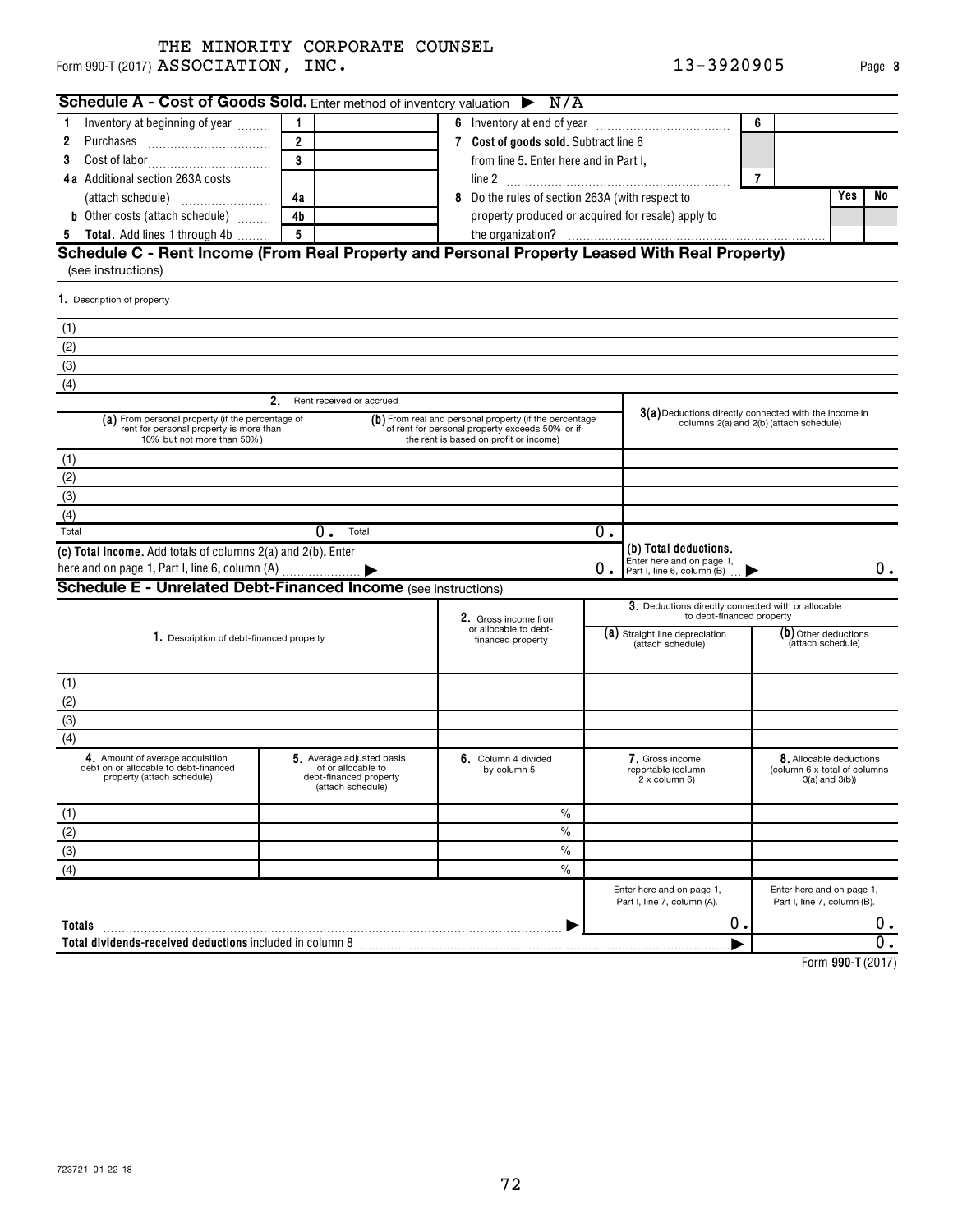| Form 990-T (2017) ASSOCIATION, INC.                                                                     |                          | THE MINORITY CORPORATE COUNSEL                                       |                                                                          |                                |                                                                                                               |                                                                                                     |                                                                              |                     | 13-3920905                                                                                |                                    | Page 4                                                                                     |
|---------------------------------------------------------------------------------------------------------|--------------------------|----------------------------------------------------------------------|--------------------------------------------------------------------------|--------------------------------|---------------------------------------------------------------------------------------------------------------|-----------------------------------------------------------------------------------------------------|------------------------------------------------------------------------------|---------------------|-------------------------------------------------------------------------------------------|------------------------------------|--------------------------------------------------------------------------------------------|
| Schedule F - Interest, Annuities, Royalties, and Rents From Controlled Organizations (see instructions) |                          |                                                                      |                                                                          |                                |                                                                                                               |                                                                                                     |                                                                              |                     |                                                                                           |                                    |                                                                                            |
|                                                                                                         |                          |                                                                      |                                                                          |                                | <b>Exempt Controlled Organizations</b>                                                                        |                                                                                                     |                                                                              |                     |                                                                                           |                                    |                                                                                            |
| 1. Name of controlled organization                                                                      |                          | 2. Employer<br>identification<br>number                              |                                                                          |                                | 3. Net unrelated income<br>(loss) (see instructions)                                                          |                                                                                                     | 4. Total of specified<br>payments made                                       |                     | 5. Part of column 4 that is<br>included in the controlling<br>organization's gross income |                                    | 6. Deductions directly<br>connected with income<br>in column 5                             |
| (1)                                                                                                     |                          |                                                                      |                                                                          |                                |                                                                                                               |                                                                                                     |                                                                              |                     |                                                                                           |                                    |                                                                                            |
| (2)                                                                                                     |                          |                                                                      |                                                                          |                                |                                                                                                               |                                                                                                     |                                                                              |                     |                                                                                           |                                    |                                                                                            |
| (3)                                                                                                     |                          |                                                                      |                                                                          |                                |                                                                                                               |                                                                                                     |                                                                              |                     |                                                                                           |                                    |                                                                                            |
|                                                                                                         |                          |                                                                      |                                                                          |                                |                                                                                                               |                                                                                                     |                                                                              |                     |                                                                                           |                                    |                                                                                            |
| (4)                                                                                                     |                          |                                                                      |                                                                          |                                |                                                                                                               |                                                                                                     |                                                                              |                     |                                                                                           |                                    |                                                                                            |
| Nonexempt Controlled Organizations                                                                      |                          |                                                                      |                                                                          |                                |                                                                                                               |                                                                                                     |                                                                              |                     |                                                                                           |                                    |                                                                                            |
| 7. Taxable Income                                                                                       |                          | 8. Net unrelated income (loss)<br>(see instructions)                 |                                                                          |                                | 9. Total of specified payments<br>made                                                                        |                                                                                                     | 10. Part of column 9 that is included<br>in the controlling organization's   | gross income        |                                                                                           |                                    | 11. Deductions directly connected<br>with income in column 10                              |
| (1)                                                                                                     |                          |                                                                      |                                                                          |                                |                                                                                                               |                                                                                                     |                                                                              |                     |                                                                                           |                                    |                                                                                            |
| (2)                                                                                                     |                          |                                                                      |                                                                          |                                |                                                                                                               |                                                                                                     |                                                                              |                     |                                                                                           |                                    |                                                                                            |
| (3)                                                                                                     |                          |                                                                      |                                                                          |                                |                                                                                                               |                                                                                                     |                                                                              |                     |                                                                                           |                                    |                                                                                            |
| (4)                                                                                                     |                          |                                                                      |                                                                          |                                |                                                                                                               |                                                                                                     |                                                                              |                     |                                                                                           |                                    |                                                                                            |
|                                                                                                         |                          |                                                                      |                                                                          |                                |                                                                                                               |                                                                                                     | Add columns 5 and 10.<br>Enter here and on page 1, Part I,                   | line 8, column (A). |                                                                                           |                                    | Add columns 6 and 11.<br>Enter here and on page 1, Part I,<br>line 8, column (B).          |
| Totals                                                                                                  |                          |                                                                      |                                                                          |                                |                                                                                                               |                                                                                                     |                                                                              |                     | О.                                                                                        |                                    | 0.                                                                                         |
| Schedule G - Investment Income of a Section 501(c)(7), (9), or (17) Organization                        |                          |                                                                      |                                                                          |                                |                                                                                                               |                                                                                                     |                                                                              |                     |                                                                                           |                                    |                                                                                            |
|                                                                                                         | (see instructions)       |                                                                      |                                                                          |                                |                                                                                                               |                                                                                                     |                                                                              |                     |                                                                                           |                                    |                                                                                            |
|                                                                                                         | 1. Description of income |                                                                      |                                                                          |                                | 2. Amount of income                                                                                           |                                                                                                     | 3. Deductions<br>directly connected<br>(attach schedule)                     |                     |                                                                                           | 4. Set-asides<br>(attach schedule) | 5. Total deductions<br>and set-asides<br>(col. 3 plus col. 4)                              |
| (1)                                                                                                     |                          |                                                                      |                                                                          |                                |                                                                                                               |                                                                                                     |                                                                              |                     |                                                                                           |                                    |                                                                                            |
| (2)                                                                                                     |                          |                                                                      |                                                                          |                                |                                                                                                               |                                                                                                     |                                                                              |                     |                                                                                           |                                    |                                                                                            |
| (3)                                                                                                     |                          |                                                                      |                                                                          |                                |                                                                                                               |                                                                                                     |                                                                              |                     |                                                                                           |                                    |                                                                                            |
| (4)                                                                                                     |                          |                                                                      |                                                                          |                                |                                                                                                               |                                                                                                     |                                                                              |                     |                                                                                           |                                    |                                                                                            |
|                                                                                                         |                          |                                                                      |                                                                          |                                | Enter here and on page 1<br>Part I, line 9, column (A).                                                       |                                                                                                     |                                                                              |                     |                                                                                           |                                    | Enter here and on page 1,<br>Part I, line 9, column (B).                                   |
|                                                                                                         |                          |                                                                      |                                                                          |                                |                                                                                                               |                                                                                                     |                                                                              |                     |                                                                                           |                                    |                                                                                            |
| Totals                                                                                                  |                          |                                                                      |                                                                          |                                |                                                                                                               | 0.                                                                                                  |                                                                              |                     |                                                                                           |                                    | 0.                                                                                         |
| Schedule I - Exploited Exempt Activity Income, Other Than Advertising Income<br>(see instructions)      |                          |                                                                      |                                                                          |                                |                                                                                                               |                                                                                                     |                                                                              |                     |                                                                                           |                                    |                                                                                            |
|                                                                                                         |                          |                                                                      | 3. Expenses                                                              |                                | 4. Net income (loss)                                                                                          |                                                                                                     |                                                                              |                     |                                                                                           |                                    | 7. Excess exempt                                                                           |
| 1. Description of<br>exploited activity                                                                 |                          | $2.$ Gross<br>unrelated business<br>income from<br>trade or business | directly connected<br>with production<br>of unrelated<br>business income |                                | from unrelated trade or<br>business (column 2<br>minus column 3). If a<br>gain, compute cols. 5<br>through 7. |                                                                                                     | 5. Gross income<br>from activity that<br>is not unrelated<br>business income |                     | attributable to<br>column 5                                                               | <b>b.</b> Expenses                 | expenses (column<br>6 minus column 5,<br>but not more than<br>column 4).                   |
| (1)                                                                                                     |                          |                                                                      |                                                                          |                                |                                                                                                               |                                                                                                     |                                                                              |                     |                                                                                           |                                    |                                                                                            |
| (2)                                                                                                     |                          |                                                                      |                                                                          |                                |                                                                                                               |                                                                                                     |                                                                              |                     |                                                                                           |                                    |                                                                                            |
| (3)                                                                                                     |                          |                                                                      |                                                                          |                                |                                                                                                               |                                                                                                     |                                                                              |                     |                                                                                           |                                    |                                                                                            |
| (4)                                                                                                     |                          |                                                                      |                                                                          |                                |                                                                                                               |                                                                                                     |                                                                              |                     |                                                                                           |                                    |                                                                                            |
|                                                                                                         |                          | Enter here and on                                                    | Enter here and on                                                        |                                |                                                                                                               |                                                                                                     |                                                                              |                     |                                                                                           |                                    | Enter here and                                                                             |
|                                                                                                         |                          | page 1, Part I,<br>line 10, col. (A).                                | page 1, Part I,<br>line 10, col. (B).                                    |                                |                                                                                                               |                                                                                                     |                                                                              |                     |                                                                                           |                                    | on page 1,<br>Part II, line 26.                                                            |
| Totals<br>▶                                                                                             |                          | 0                                                                    |                                                                          | 0.                             |                                                                                                               |                                                                                                     |                                                                              |                     |                                                                                           |                                    | 0.                                                                                         |
| <b>Schedule J - Advertising Income</b> (see instructions)                                               |                          |                                                                      |                                                                          |                                |                                                                                                               |                                                                                                     |                                                                              |                     |                                                                                           |                                    |                                                                                            |
| Income From Periodicals Reported on a Consolidated Basis<br>Part I                                      |                          |                                                                      |                                                                          |                                |                                                                                                               |                                                                                                     |                                                                              |                     |                                                                                           |                                    |                                                                                            |
| 1. Name of periodical                                                                                   |                          | 2. Gross<br>advertising<br>income                                    |                                                                          | 3. Direct<br>advertising costs |                                                                                                               | 4. Advertising gain<br>or (loss) (col. 2 minus<br>col. 3). If a gain, compute<br>cols. 5 through 7. | 5. Circulation<br>income                                                     |                     | 6. Readership<br>costs                                                                    |                                    | 7. Excess readership<br>costs (column 6 minus<br>column 5, but not more<br>than column 4). |
| (1) DIVERSITY AND                                                                                       |                          |                                                                      |                                                                          |                                |                                                                                                               |                                                                                                     |                                                                              |                     |                                                                                           |                                    |                                                                                            |
| $(2)$ THE BAR                                                                                           |                          | 3,500.                                                               |                                                                          | $\overline{0}$ .               |                                                                                                               |                                                                                                     | 33,788.                                                                      |                     |                                                                                           | 76,522.                            |                                                                                            |

| بمصط عنبند (2)                         | <u>J,JUV.I</u> | ∪ • ≀ | <b>JJ, 100 •</b>  | 7 0 <i>, J 4 4</i> 0 1 |                   |
|----------------------------------------|----------------|-------|-------------------|------------------------|-------------------|
| (3)                                    |                |       |                   |                        |                   |
| (4)                                    |                |       |                   |                        |                   |
| Totals (carry to Part II, line $(5)$ ) | 500.           | Ο.    | $3,500$ . 33,788. | 76,522.                | 3,500.            |
|                                        |                |       |                   |                        | Form 990-T (2017) |